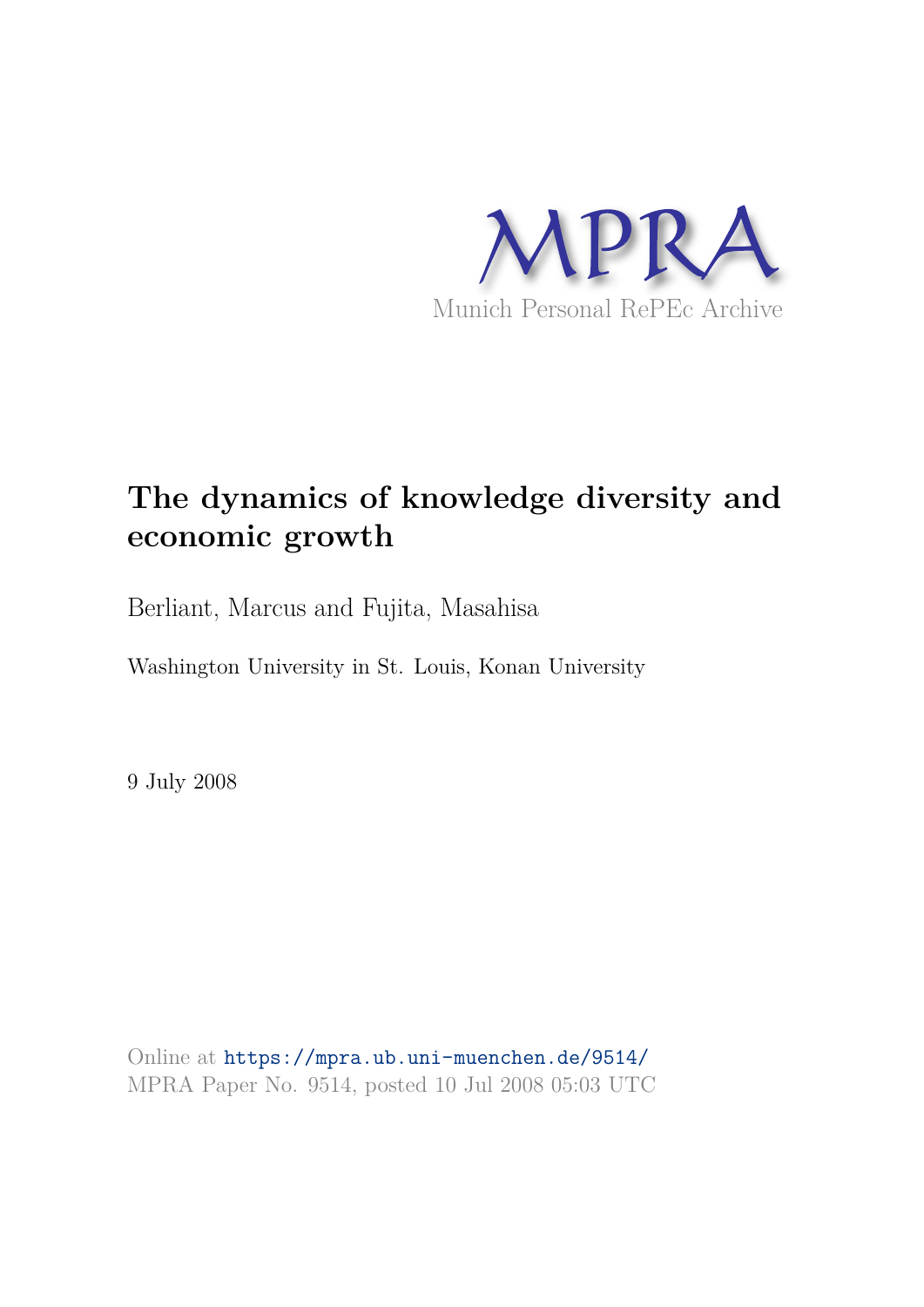## The Dynamics of Knowledge Diversity and Economic Growth

Marcus Berliant\*\* and Masahisa Fujita<sup>±</sup> July 9, 2008

### Abstract

How is long run economic growth related to the diversity of knowledge? We formulate and study a microeconomic model of knowledge creation, through the interactions among a group of heterogeneous R & D workers, embedded in a growth model to address this question. Income to these workers accrues as patent income, whereas transmission of newly created knowledge to all such workers occurs due to public transmission of patent information. The model features myopic R & D workers in a pure externality model of interaction. Surprisingly, in the general case for a large set of initial conditions we find that the equilibrium process of knowledge creation converges to the most productive state, where the population splits into smaller groups of optimal size; close interaction takes place within each group only. Equilibrium paths are found analytically. Long run economic growth is positively related to both the effectiveness of pairwise R  $\&$  D worker interaction and to the effectiveness of public knowledge transmission. JEL Classification Numbers: D83, O31, D90 Keywords: knowledge creation, knowledge externalities, microfoundations of endogenous growth, knowledge diversity and growth

<sup>&</sup>lt;sup>\*</sup>The first author is grateful for funding from the Kyoto Institute of Economic Research at Kyoto University, from Washington University in St. Louis, and from the American Philosophical Society. The second author is grateful for Grants Aid for Scientific Research Grant A 18203016 from the Japanese Ministry of Education and Science and for funding from the Weidenbaum Center at Washington University. We thank David Levine and Kyoji Fukao for helpful comments. Evidently, the authors alone are responsible for any remaining errors and for the views expressed herein.

Department of Economics, Washington University, Campus Box 1208, 1 Brookings Drive, St. Louis, MO 63130-4899 Phone: (1-314) 935-8486, Fax: (1-314) 935-4156, e-mail: berliant@artsci.wustl.edu

 $\pm$ Konan University, 8-9-1 Okamoto, Higashinada-ku, Kobe, 658-8501 Japan. Phone and Fax: (81-78) 435-2409, e-mail: fujitam@center.konan-u.ac.jp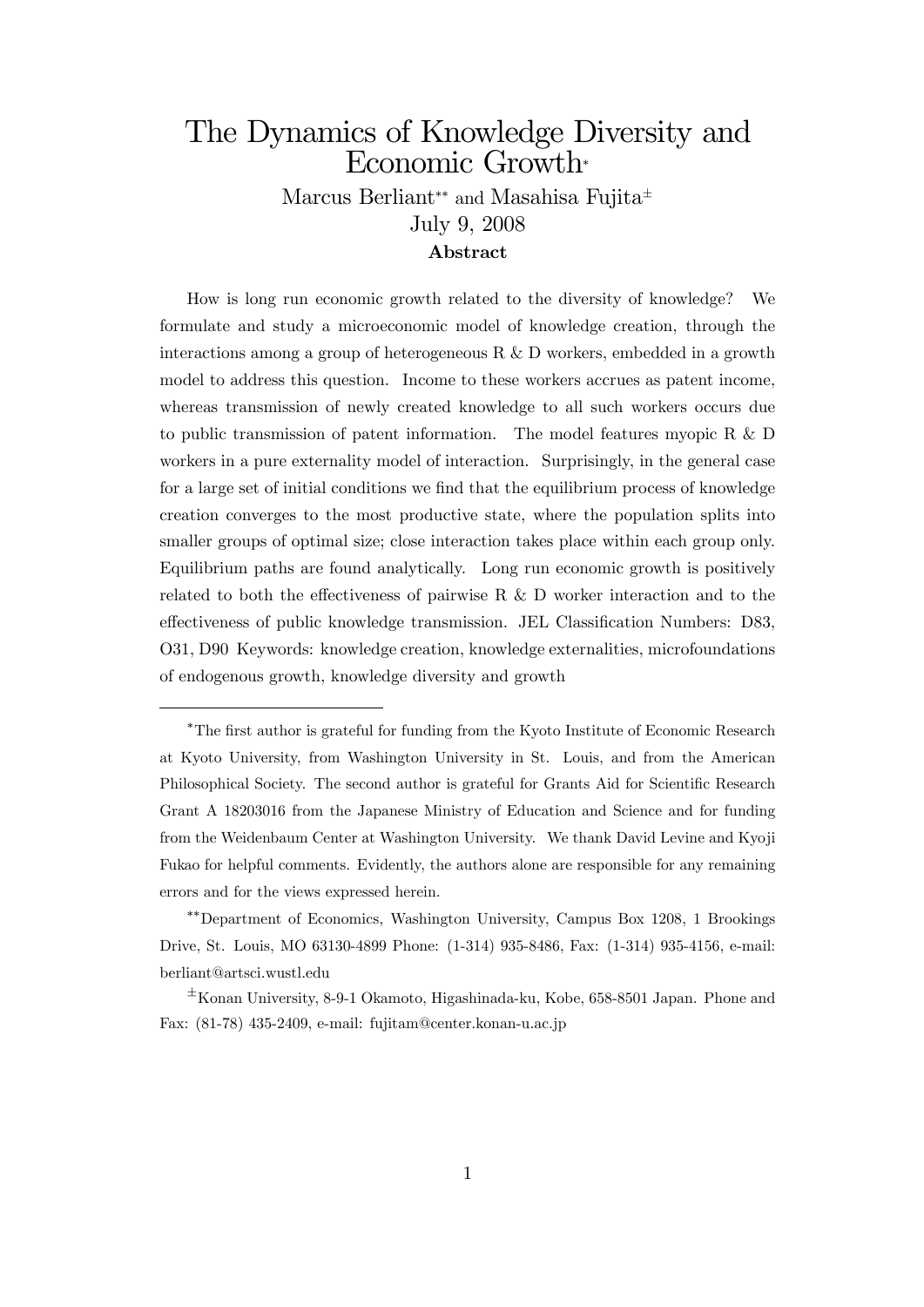### 1 Introduction

How is economic growth related to the diversity of knowledge? How does knowledge diversity change as an economy grows? Does the knowledge creation activity lead naturally to the formation of teams of creators?<sup>1</sup> Can more effective public knowledge transmission, via the patenting process or the internet, cause the knowledge base to become too homogeneous and slow growth? Given spillovers in the creation of new knowledge, is the equilibrium knowledge production path efficient?

To address these questions, we attempt to provide microfoundations for macro models of endogenous growth, such as Shell (1966), Romer (1986, 1990), Lucas (1988), Jones and Manuelli (1990), Grossman and Helpman (1991) and many papers building on these contributions. In particular, the model proposed below is closely related to the endogenous growth model developed by Romer (1990) in which R  $&$  D firms invest resources to develop new products. In Romer's model, the productivity of each  $R \& D$  firm rises in proportion to the stock of general knowledge capital; the latter is assumed to be equal to the cumulative number of products invented in the R  $\&$  D sector in the past. In addition, all workers in the R & D sector are assumed to be homogeneous. Hence, in Romer's model, when labor is the unique input in the R  $\&$  D sector, the number of new products developed per unit of time is also proportional to the number of R & D workers at that time.

We maintain the assumption of monopolistic competition in the sector that produces horizontally differentiated consumption goods. A manufacturing sector produces consumption goods for both their workers and the knowledge workers, using a Dixit and Stiglitz (1977) monopolistic competition framework. To produce a consumption commodity under constant returns to manufacturing labor input, a patent must be purchased from the R & D sector.

The main contribution of this paper is to examine the consequences of the introduction of microstructure of the R  $\&$  D process into a growth model. The microstructure we use is an extension of Berliant and Fujita (forthcoming), detailed as follows. At any given time, all knowledge workers  $(K$ -workers) engaged in R  $\&$  D are heterogeneous in the sense that for any pair of K-workers, each has knowledge distinct from the other as well as a stock of knowledge in common.<sup>2</sup> Such heterogeneity in K-workers provides them with an op-

<sup>1</sup>For empirical evidence on teams and patents, see for example Guzzo and Dickson (1996), Chatman et al (1998), Trajtenberg et al (2006), and Wuchty et al (2007).

<sup>&</sup>lt;sup>2</sup>We note that differentiation of agents in terms of *quality* (or vertical characteristics) of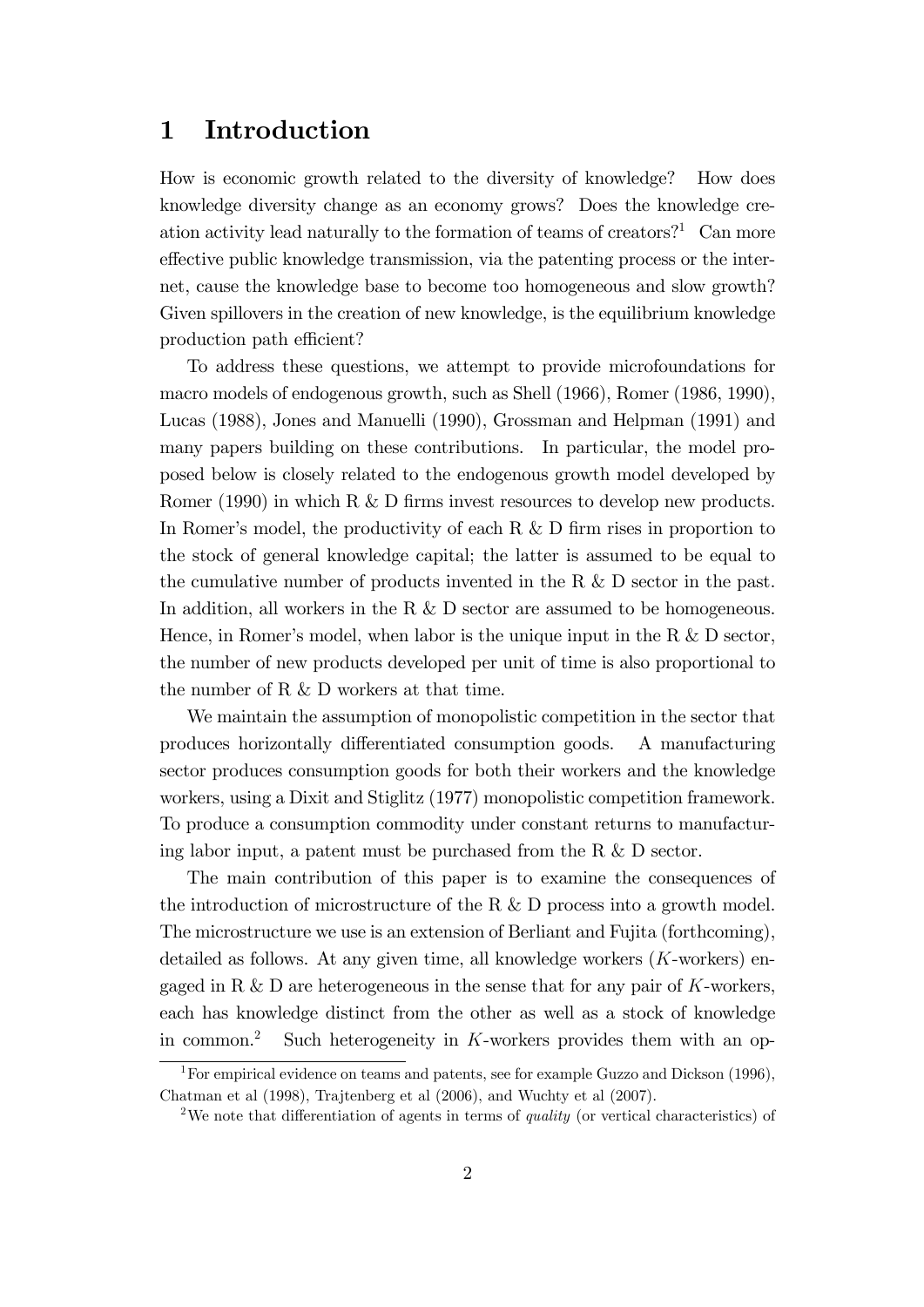portunity to cooperate in R  $\&$  D work. The heterogeneity is endogenous to the model. At each moment of time, each K-worker will want to conduct research with their best partner (or partners); the new knowledge jointly created becomes shared knowledge, thus dynamically building up knowledge in common. When people are not meeting, their knowledge bases grow more different. Thus, the history of meetings and their content is important. Moreover, some of the new knowledge created by any K-worker, either alone or in partnership with others, is revealed in the form of patent registration and thus learned by all K-workers, yielding additional knowledge in common. In this way, the heterogeneity or diversity of all  $K$ -workers changes endogenously over time. The effectiveness of cooperation between  $K$ -workers can change over time, and this change is endogenous. If two  $K$ -workers have too much knowledge in common, little synergy can be expected from their joint work, since neither brings originality to the partnership. Analogously, if two  $K$ workers have very different knowledge bases, they have little common ground for communication, so their partnership will not be very productive. Thus, a partnership in knowledge creation is most productive when common and differential knowledge are in balance. Then, since the heterogeneity among  $K$ -workers changes endogenously over time, the effectiveness of cooperation among K-workers also changes endogenously.<sup>3</sup>

In contrast with our earlier work, in this paper we introduce transfer of knowledge through patent information revelation. Although this extension makes the analysis more complex, the phenomenon of public knowledge transmission is essential when discussing the modern economy. Again in contrast with our earlier work, that was a stand alone model of R  $\&$  D, here we embed the model of R  $\&$  D in a growth model, where it is essential that public knowledge transmission play a role. The role of the R  $\&$  D sector in the production of new physical commodities is important in our model. However, for tractability reasons, feedback from the physical goods production sector to the R & D sector is absent, and left to future work.

We model endogenous agent heterogeneity, or horizontal agent differentiation, in order to look at the *permanent* effects of knowledge creation on

knowledge is studied in Jovanovic and Rob (1989) in the context of a search model. contrast, our model examines (endogenous) horizontal heterogeneity of agents and its effect on knowledge creation and consumption.

<sup>3</sup>Other approaches to modelling knowledge creation include Weitzman (1998), Olsson (2000, 2005), Jones (2005) and Ghiglino (2005).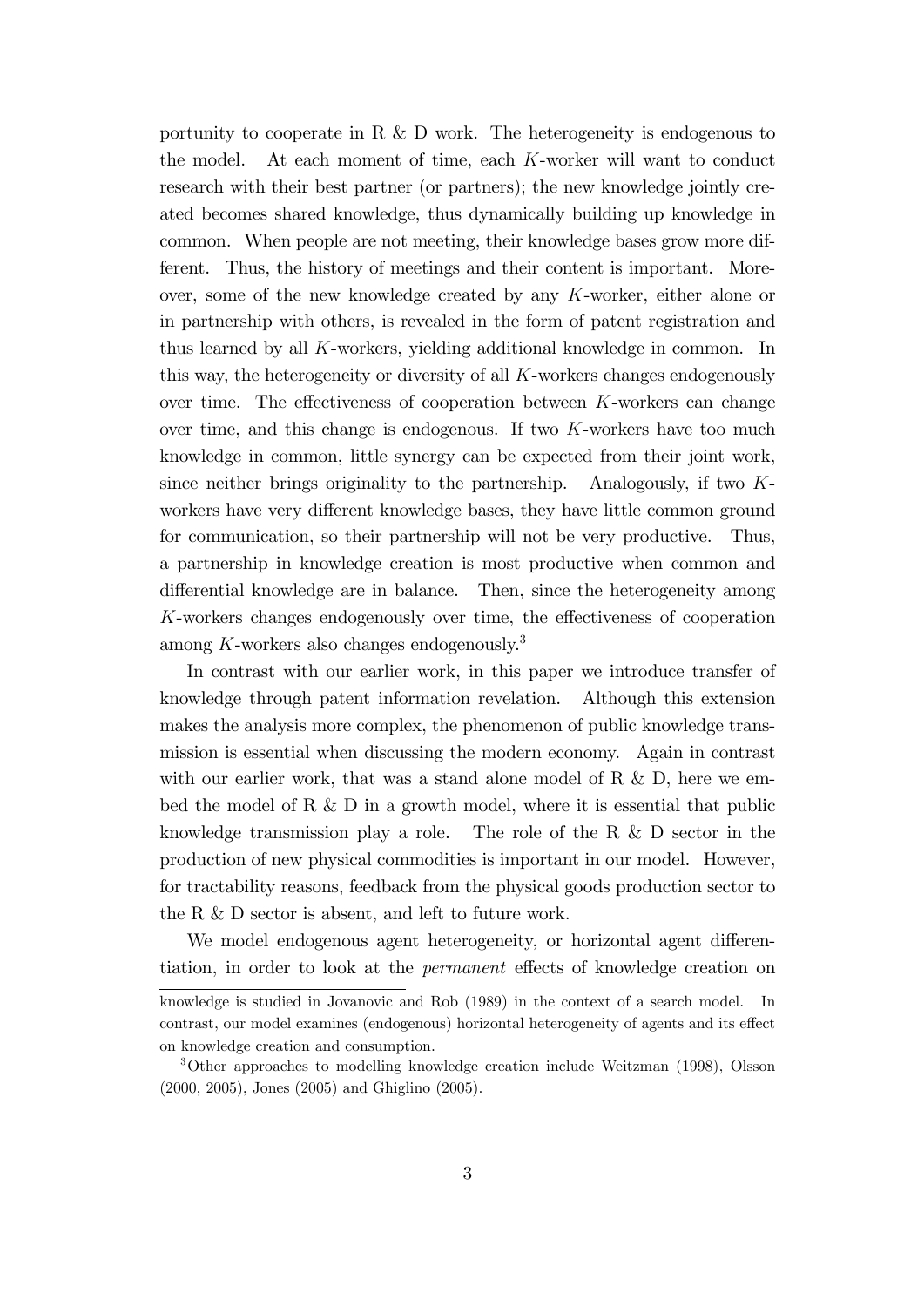$\gamma$  growth.<sup>4</sup> For simplicity, we assume that it is not possible for more than two knowledge creators to meet or work at one time, though more than one couple can work simultaneously. When agents meet, they create new, shared knowledge, thus building up knowledge in common. When agents are not meeting with each other, their knowledge bases grow more different. The fastest rate of knowledge creation occurs when common and differential knowledge are in balance. The knowledge creation workers can work alone or with a partner. The suitability of partners depends on the stock of knowledge they have in common and their respective stocks of exclusive knowledge at a given time.

Manufacturing workers, firms, and consumers in the R  $&$  D sector are all farsighted, in the sense that they have rational expectations about prices. The knowledge workers themselves are myopic in their choices concerning R & D partnerships. This simplifying assumption reduces the computational burden for both the knowledge workers and us; surprisingly, our equilibrium performs well in efficiency tests. Also, for simplicity, we deal exclusively with the case when the agents are symmetric. Our model is analytically tractable, so we do not have to resort to simulations; we find each equilibrium path explicitly.

Our results are summarized as follows. When the initial state features relative homogeneity of knowledge between knowledge workers, the sink will be the most productive state, where the population splits into smaller groups of optimal size; close interaction takes place within each group only.<sup>5</sup> This optimal size is larger as the heterogeneity of knowledge is more important in the knowledge production process and as the transmission of public knowledge becomes more effective. The long run efficiency result for the R  $\&$  D sector is the most surprising to us, as we posit a model with myopic knowledge workers and with only externalities in interactions between knowledge workers, so one would not expect efficient outcomes.

Long run economic growth is positively related to both the effectiveness of pairwise knowledge worker interaction and, more importantly, to the effectiveness of public knowledge transmission. The latter is due, in part, to the endogenous adjustment of group size to a better public knowledge transmission technology. Finally, if we define efficiency constrained by the monopolistic competition environment for consumption goods, for a sufficiently large number of knowledge workers our equilibrium paths are nearly constrained

<sup>4</sup>We employ a deterministic framework. It seems possible to add stochastic elements to the model, but at the cost of complexity. It should also be possible to apply the law of large numbers to a more basic stochastic framework to obtain equivalent results.

 ${}^{5}$ It would be reasonable to call these groups R & D teams.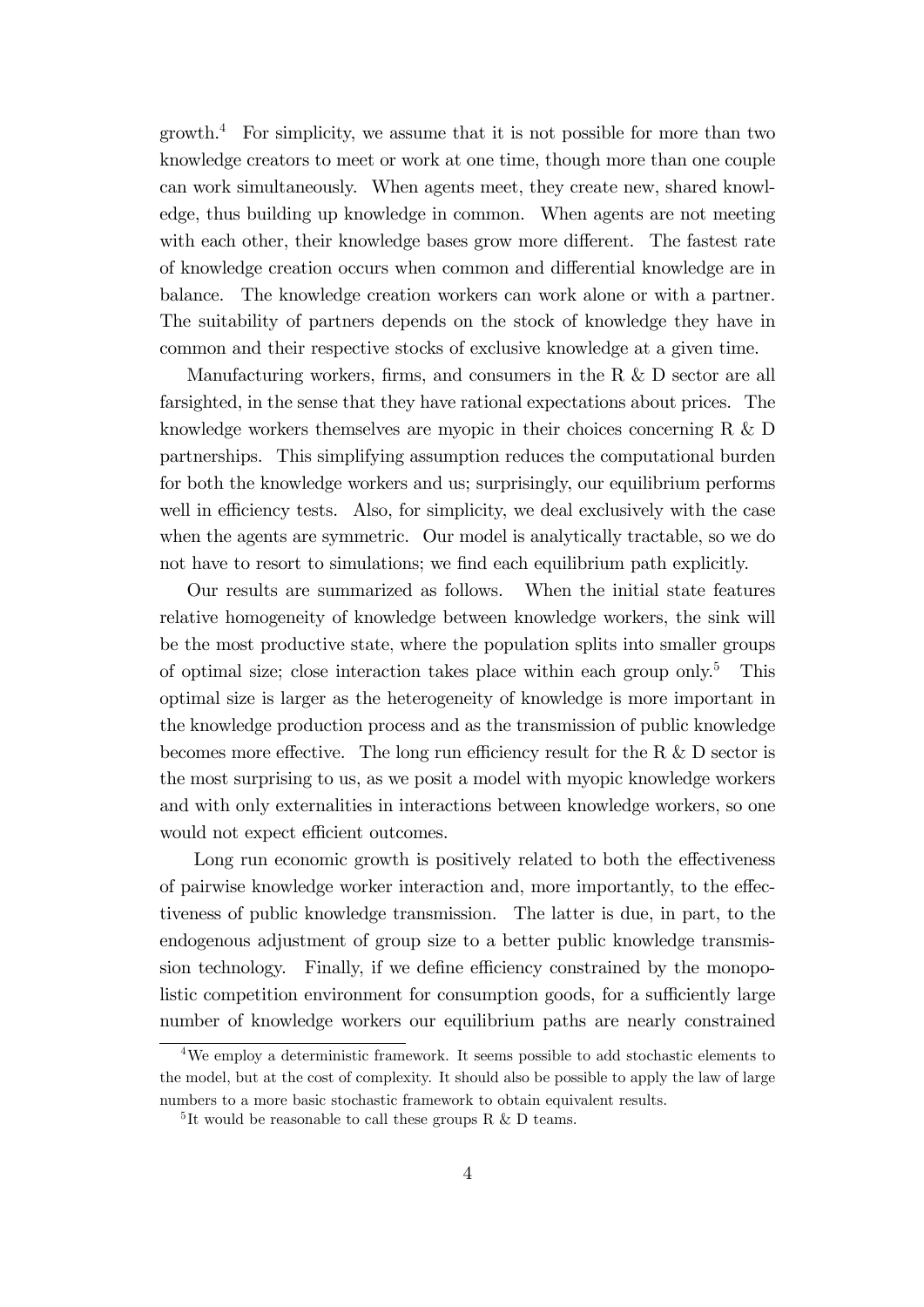efficient.

It is important to relate our work to the macro literature on the presence or absence of scale effects in models and the real world. In the endogenous growth models, creation of new ideas is the engine of growth. As discussed in Jones (1999), the early models featured a public goods aspect of idea creation, leading to growth rates that are positively related to population. Unfortunately, this did not match the data, that appears to yield growth rates that are independent of population, or "scale free." Several models implying scale free growth have been proposed, for example Young (1998), Peretto and Smulders (2002), and Dinopoulos and Thompson (1998). We provide an alternative model without scale effects in the growth rate. There are two reasons behind why our model yields a scale free growth rate. First, the long run equilibrium group size for R & D is independent of population. That is, in the long run, direct interaction among K-workers is only within groups but not between groups, where the size of these groups is determined by exogenous variables not including population. Second, the learning capacity of K-workers is limited in proportion to their time and intelligence, so public learning is not a function of population size.

The model is also at an intermediate level of aggregation. That is, although it is at a more micro level than large aggregate models such as those found in the endogenous growth literature, we do not work out completely its microfoundations. That is left to future research.

Section 2 gives the model and notation, Section 3 analyzes the equilibrium path of dynamics in the knowledge production sector, Section 4 analyzes the equilibrium growth path for the entire economy, whereas Section 5 explores the efficiency properties of the equilibrium path. Section 6 gives our conclusions and suggestions for future knowledge workers. Two appendices provide the proofs of key results.

### 2 The Model

In this section, we introduce the basic model. There are three types of activity in the economy. There are consumers of physical goods, producers of physical goods, and the R  $\&$  D sector. The activities in the economy representing physical commodity production and consumption are standard models of product variety with monopolistic competition. The major difference between our model and others is the level of detail in the R & D sector, that generates patents sold to the producers of physical, differentiated products.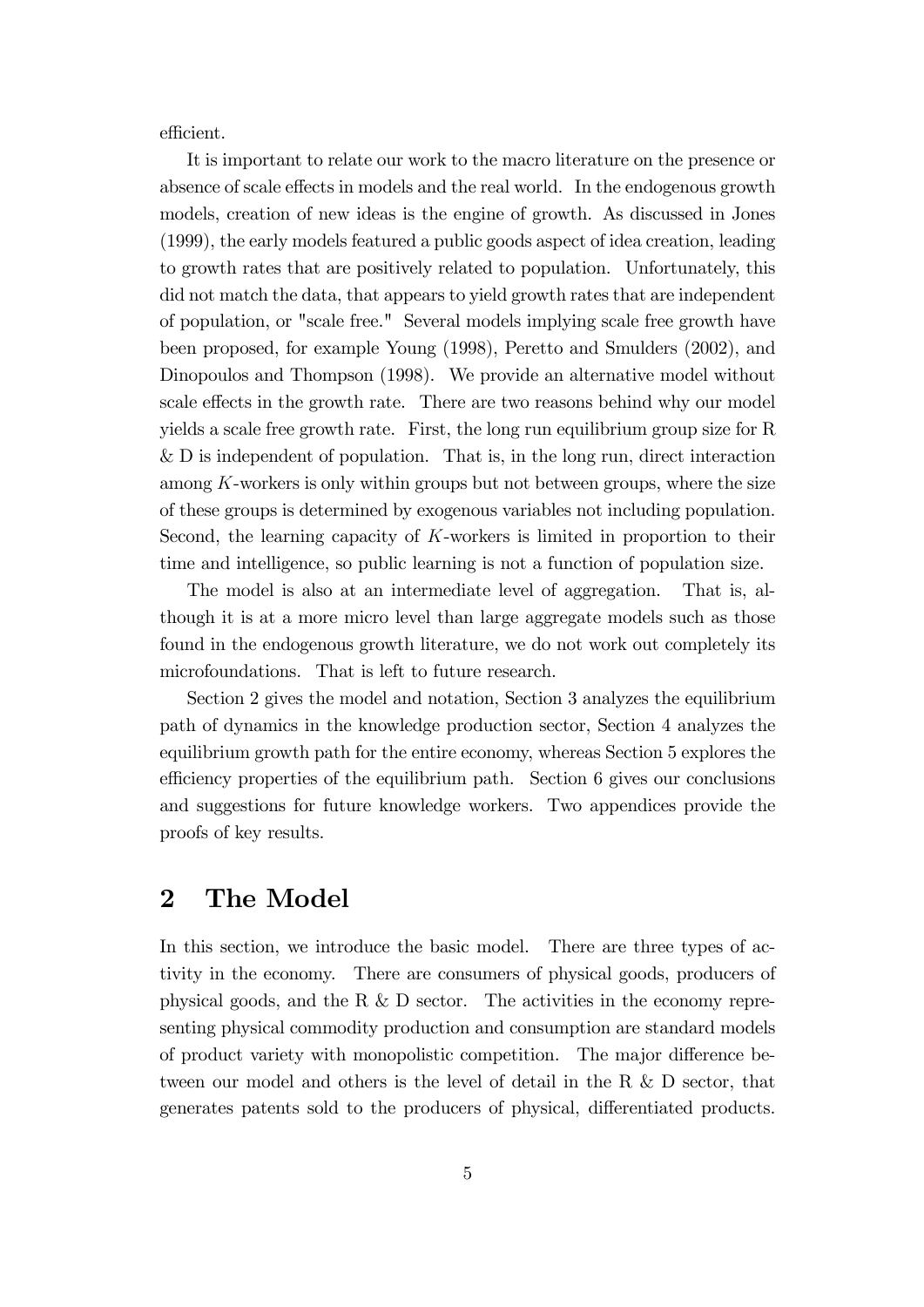We shall describe first the consumer side of the economy, namely a market for differentiated products. In the following subsection, we describe the production side of this market. Finally, we describe the R & D sector, the focus of our work.

To begin, there are two types of workers: knowledge workers  $(K$ -workers) engaged in R & D, and manufacturing workers  $(M$ -workers) producing differentiated products. For simplicity, we assume that the type of each worker is exogenously given, so workers cannot change sectors. Let  $N$  denote the number of K-workers, and let L denote the number of M-workers.

Before getting into the details of the model, it is useful to discuss the rationality assumptions we make regarding the agents. For the producers and the manufacturing workers, we assume that they all have perfect foresight, including knowledge of future prices. When knowledge workers consume, they also have perfect foresight.

The important assumption concerns knowledge workers when they make decisions about knowledge production, in particular which partner to work with at any given time or whether to work alone. In our previous work, we have used a myopic core solution concept. That is, workers in the R  $&$ D sector make decisions about their research teams in a cooperative manner but without looking ahead at the long term consequences. Such a concept will be used below. The resulting time-varying pattern of knowledge creation will be found explicitly; the path is both undominated and weakly overtakes any other path. But we also show in Section 5 (under some restrictions) that the myopic core solution is nearly optimal<sup> $6$ </sup> if a utilitarian social welfare function is used under perfect foresight. Thus, the solution path we propose for a large set of parameters and initial conditions is at the intersection of many solution concepts, and is nearly efficient for the R  $\&$  D sector (nearly constrained efficient in the entire economy).

In our view, this result is strongest when considering the myopic core solution concept, since in that case we have postulated a model with externalities and R  $&$  D workers who are myopic, but attain a nearly constrained efficient outcome in spite of this.

<sup>&</sup>lt;sup>6</sup>Namely, for every  $\epsilon > 0$ , if N is sufficiently large, then the equilibrium path is within  $\epsilon$ of the maximal welfare achievable by any feasible path of knowledge creation.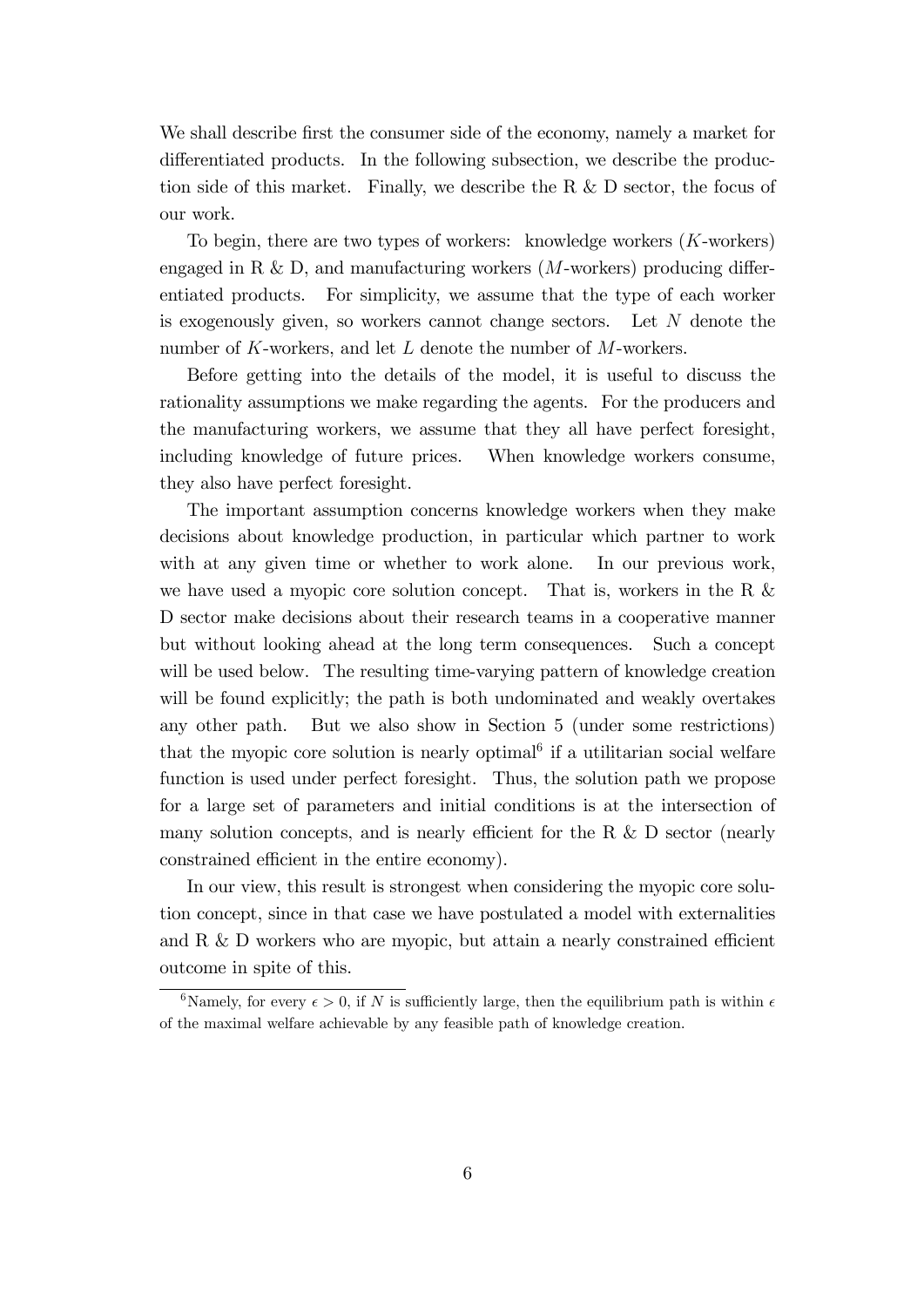#### 2.1 Consumers

First, we describe consumers' preferences (the time argument is suppressed when no confusion arises). All workers have the same instantaneous utility function given by

$$
u = \left[ \int_0^M q(h)^\rho \, dh \right]^{1/\rho} \qquad 0 < \rho < 1 \tag{1}
$$

In this expression, M is the total mass of varieties available in the economy at a given time, whereas  $q(h)$  represents the consumption of variety  $h \in [0, M]$ .

If E denotes the expenditure of a consumer at a given time while  $p(h)$  is the price of variety  $h$ , then the demand function is as follows:

$$
q(h) = Ep(h)^{-\sigma}P^{\sigma-1} \qquad h \in [0, M] \tag{2}
$$

where  $\sigma \equiv 1/(1 - \rho)$  represents the elasticity of substitution between any two varieties, and  $P$  is the price index of varieties given by

$$
P \equiv \left[ \int_0^M p(h)^{-(\sigma - 1)} dh \right]^{-1/(\sigma - 1)}
$$
\n(3)

Introducing (3) and (2) into (1) yields the indirect utility function

$$
v = E/P
$$

We now describe the behavior of an arbitrary consumer  $i$ , who is either a K-worker or an M-worker. If this consumer chooses an expenditure path,  $E_i(t)$  for  $t \in [0,\infty)$  such that  $E_i(t) \geq 0$ , then his indirect utility at time t is given by

$$
v_i(t) = E_i(t)/P(t)
$$
\n<sup>(4)</sup>

where  $P(t)$  is the price index of the manufactured goods at time t.

The lifetime utility of consumer  $i$  at time 0 is then defined by

$$
U_i(0) \equiv \int_0^\infty e^{-\gamma t} \ln[v_i(t)] dt \tag{5}
$$

where  $\gamma > 0$  is the subjective discount rate common to all consumers.

The intertemporal allocation of resources is governed by an interest rate equal to  $v(t)$  at time t. We must now specify consumer is intertemporal budget constraint, that is, the present value of expenditure equals wealth. Let  $y_i(t)$  be the income that this consumer receives at time t. For any M-worker,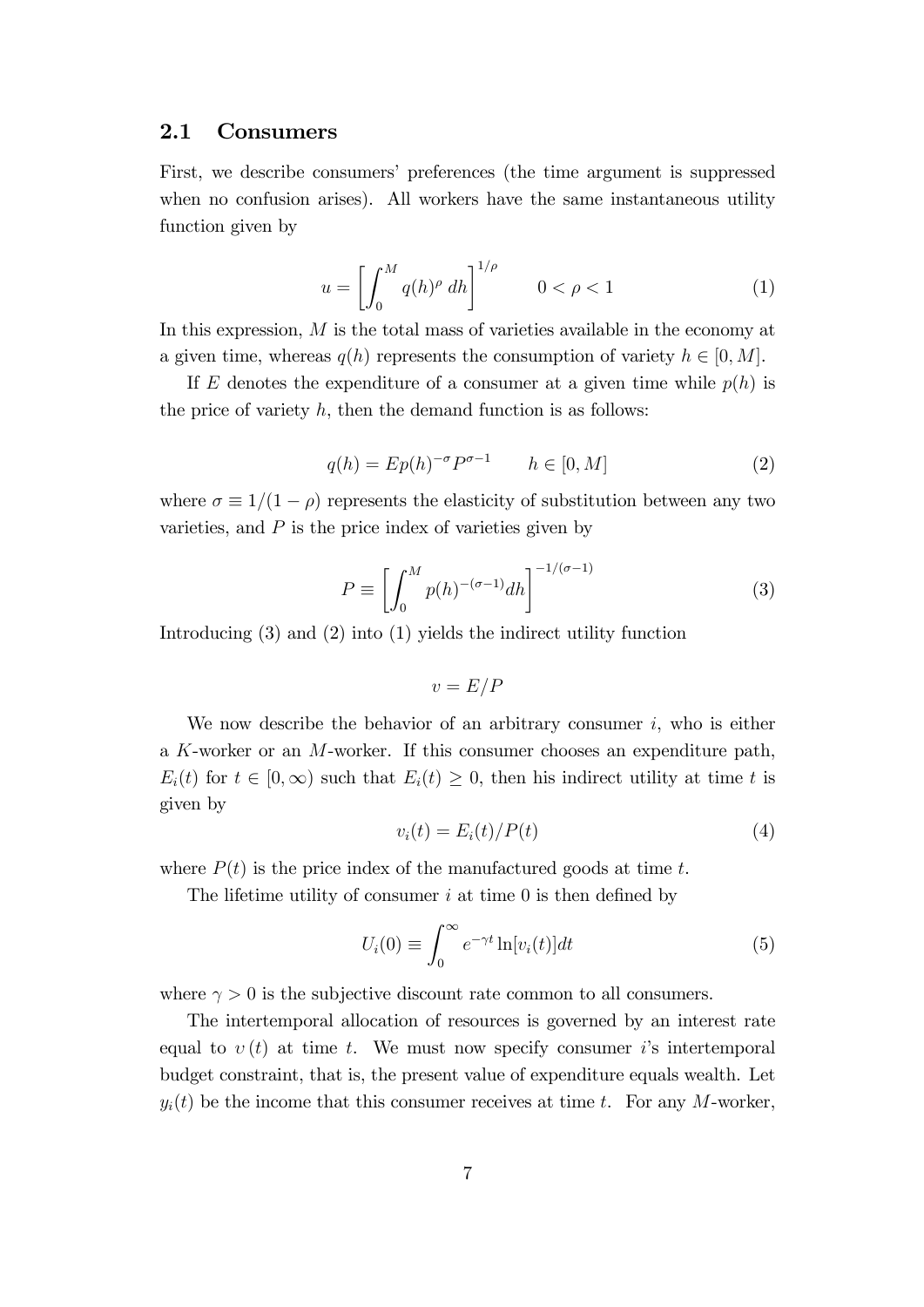their income at time  $t$  will be their wage at that time, whereas for any  $K$ worker, their income at time  $t$  will be the value of the patents they create at that time. Then, the present value of income is given by

$$
W_i(0) = \int_0^\infty e^{-\bar{\nu}(t)t} y_i(t) dt
$$
\n(6)

where  $\overline{\nu}(t) \equiv (1/t) \int_0^t \nu(\tau) d\tau$  is the average interest rate between 0 and t; in (6), the term  $\exp[-\overline{\nu}(t)]$  converts one unit of income at time t to an equivalent unit at time 0. Using the budget áow constraint, Barro and Sala-i-Martin  $(1995, p. 66)$  show that the consumer's intertemporal budget constraint may be written as follows:

$$
\int_0^\infty E_i(t)e^{-\overline{\nu}(t)t}dt = \omega_i + W_i(0)
$$
\n(7)

where  $\omega_i$  is the value of the consumer's *initial assets*, specified as follows:

$$
\omega_i = 0
$$
 for *M*-worker *i*

and

$$
\omega_i = \frac{\Pi(0) \cdot M(0)}{N} \text{ for K-worker } i \tag{8}
$$

So each K-worker owns the same number  $\frac{M(0)}{N}$  of patents at time 0, where the price of patents at time 0 is  $\Pi(0)$ .

Then, if  $E_i(\cdot)$  stands for an expenditure path that maximizes (5) subject to  $(7)$ , the first order condition implies that

$$
E_i(t)/E_i(t) = \nu(t) - \gamma \qquad t \ge 0 \tag{9}
$$

where  $E_i(t) \equiv dE_i(t)/dt$ . Since (9) must hold for every consumer, it is clear that the following relation must hold

$$
E(t)/E(t) = \nu(t) - \gamma \qquad t \ge 0 \tag{10}
$$

where  $E(t)$  stands for the total expenditure in the economy at time t.

#### 2.2 Producers

We now turn to the production side of the economy. We normalize the wage rate of manufacturing workers to 1:

$$
w^M = 1 \qquad t \ge 0 \tag{11}
$$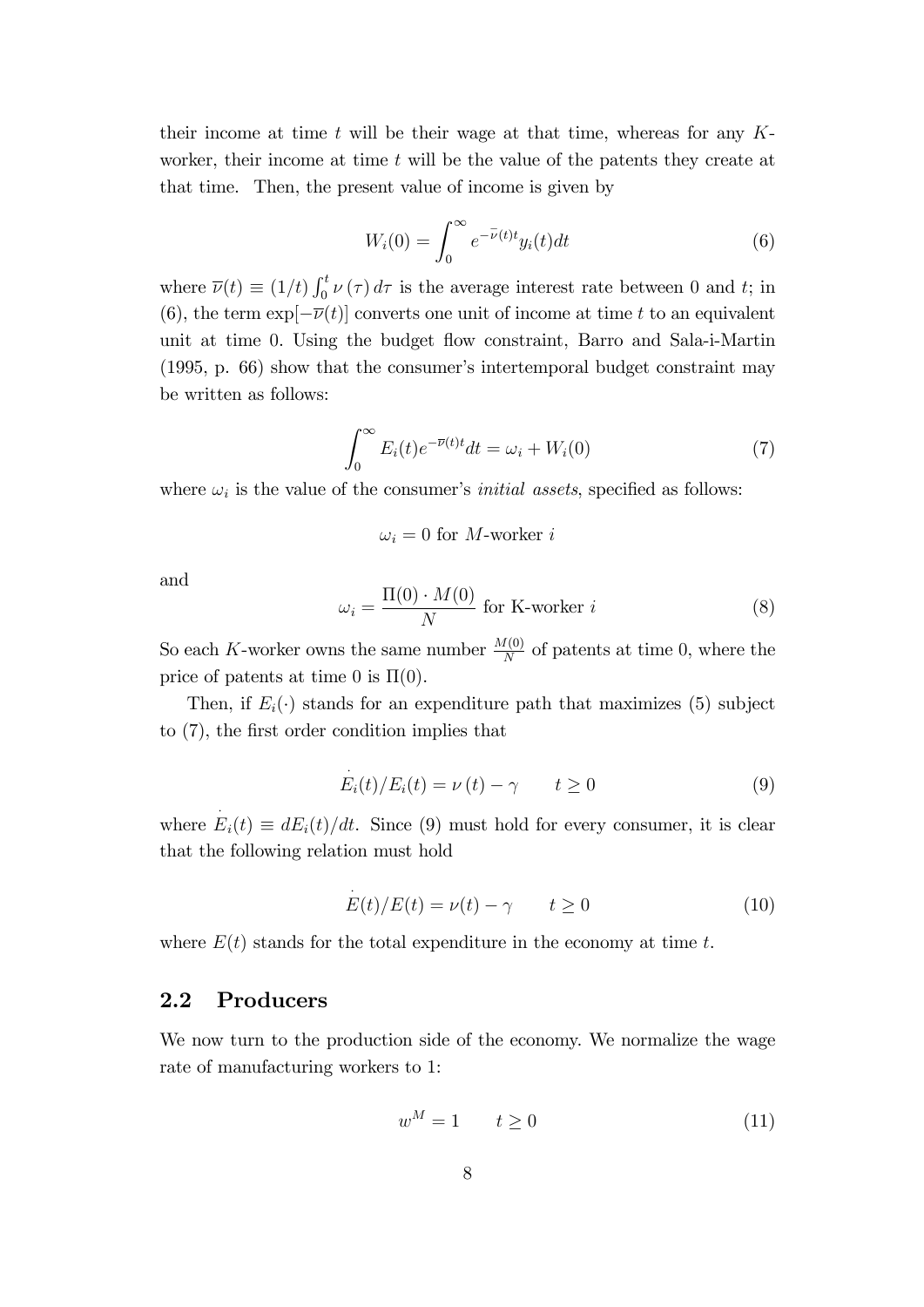The production of any variety, say  $h$ , requires the use of the patent specific to this variety, which has been developed in the R  $&$  D sector. Once a firm has acquired the patent at the market price (which corresponds to this firm's fixed cost), it can produce one unit of this variety by using one unit of M-labor. When the manufacturer of variety h produces  $q(h)$  units, the profit is

$$
\pi(h) = [p(h) - 1]q(h)
$$

which together with the demand function (2) yields the equilibrium price common to all varieties produced:

$$
p^* = 1/\rho \tag{12}
$$

Then, if M denotes the number of varieties produced at the time in question, substituting (12) into (3) yields

$$
P = (1/\rho)(M)^{-1/(\sigma - 1)}
$$
\n(13)

Furthermore, substituting (12) and (13), we obtain the equilibrium output of any variety produced in the economy:

$$
q^* = \rho E/M \tag{14}
$$

whereas the equilibrium profit is given by

$$
\pi^* = q^*/(\sigma - 1) \tag{15}
$$

since  $\rho = (\sigma - 1)/\sigma$ .

We now study the labor market clearing conditions for the M-workers. In equilibrium, labor demand is equal to labor supply, so

$$
L = Mq^* \tag{16}
$$

and, by (14),

$$
L = \rho E \tag{17}
$$

so that in equilibrium, the total expenditure

$$
E^* = L/\rho \tag{18}
$$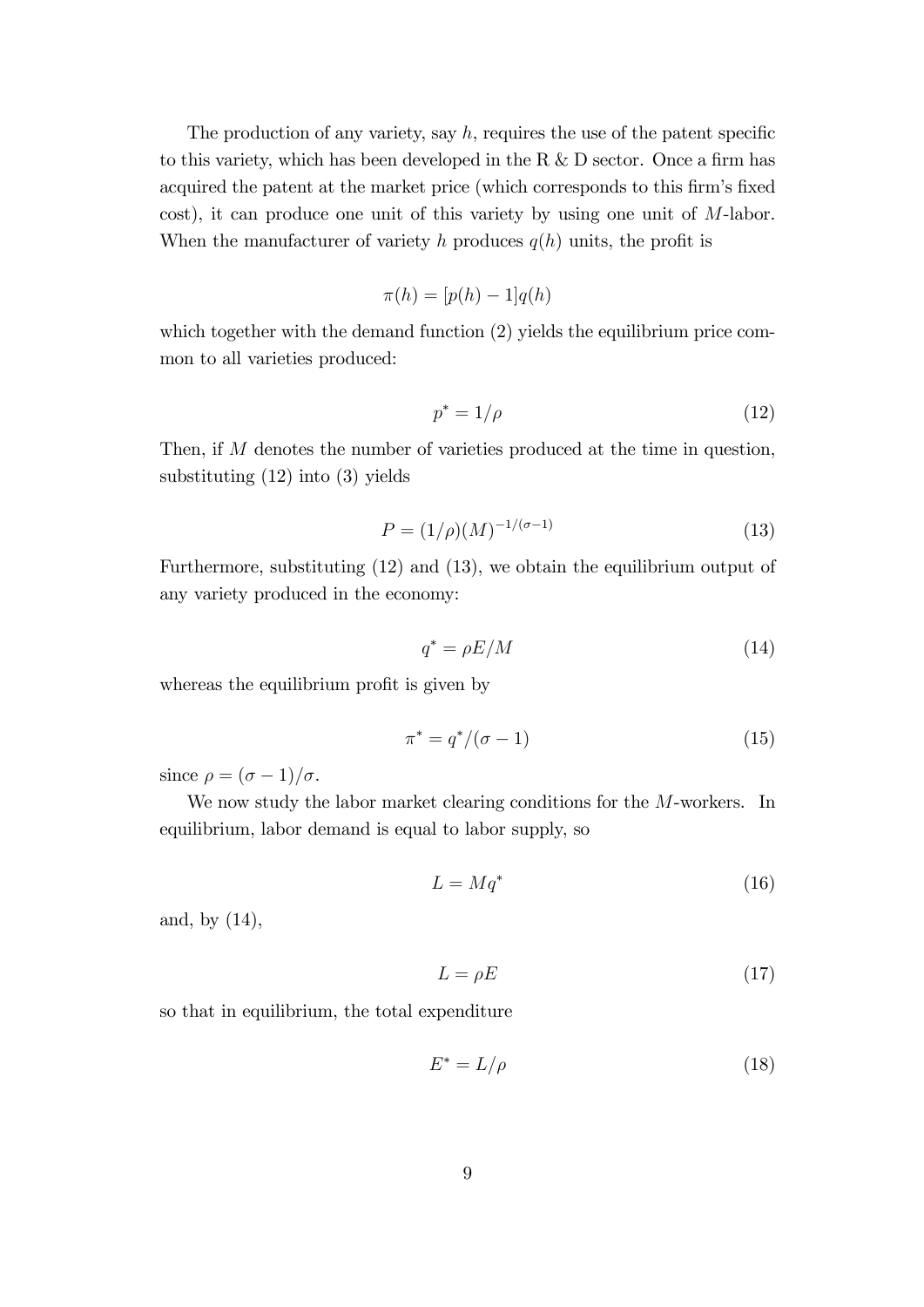is independent of time since  $L$  is constant. Therefore, we may conclude from (10) that the equilibrium interest rate is equal to the subjective discount rate over time

$$
\nu^*(t) = \gamma \qquad \text{for all } t \ge 0 \tag{19}
$$

As a result, using  $(9)$ , the expenditure of any specific consumer i is also a constant, which is readily obtained from (7) and (19):

$$
E_i^* = \gamma[\omega_i + W_i(0)] \tag{20}
$$

Substituting (13) into (4) and setting  $E_i(t) = E_i^*$  yields

$$
v_i(t) = \rho \cdot E_i^* \cdot M(t)^{\frac{1}{\sigma - 1}} \tag{21}
$$

Using  $(5)$  and  $(21)$ , we obtain the lifetime utility of consumer i as

$$
U_i(0) = \frac{E_i^*}{\sigma} \int_0^\infty e^{-\gamma t} \ln(M(t)) dt \tag{22}
$$

Finally, using  $(18)$  and  $(22)$ , this sum of M-workers' and K-workers' utility is given by

$$
W = \frac{L}{\sigma - 1} \int_0^\infty e^{-\gamma t} \ln(M(t)) dt \tag{23}
$$

### 2.3 R & D Sector

Production of a new manufactured commodity requires the purchase of a patent. These patents are produced by the R  $\&$  D sector, consisting of N workers, and they are the only output of this sector. Each new patent embodies a new idea. Not all new ideas result in patents. New ideas are produced by K-workers using their prior stock of knowledge. The scheme for producing new ideas is described as a knowledge production process.

The basic layout of this sector is similar to Berliant and Fujita (forthcoming). There are, however, two major differences between the R  $\&$  D sector detailed in our previous paper and the one we use here. First, in our previous work, the value of ideas was given exogenously, whereas in the present paper, the value of an idea is proportional to the price of a patent, an endogenous variable in the model. Second, the previous paper had no public source of knowledge, whereas the present paper has knowledge transmission to all  $K$ -workers through the patent process. Due to these important differences, while avoiding excessive repetition, we present below the details of the R  $&$  D process.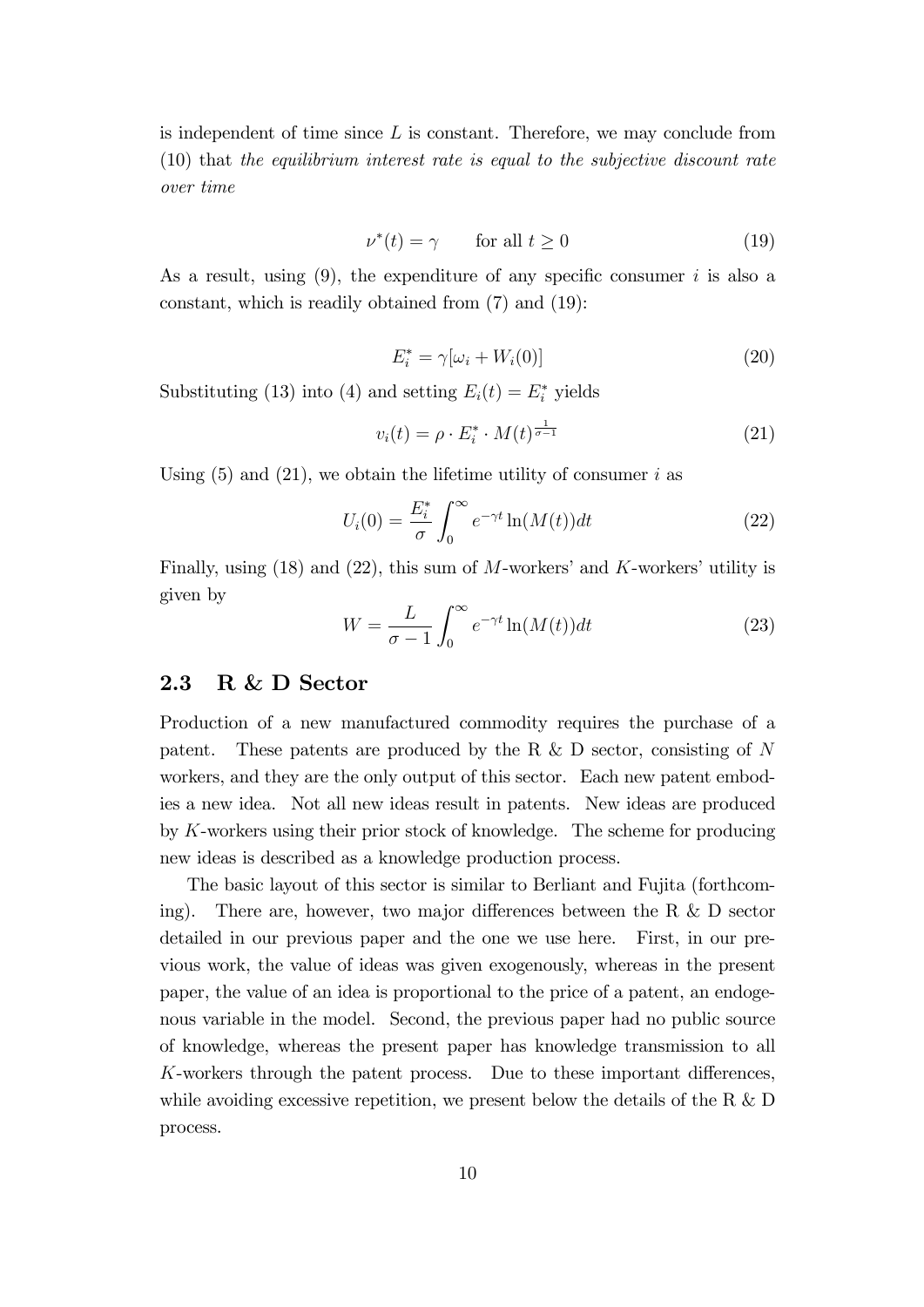At any given time, each K-worker has a stock of knowledge that has some commonalities with other K-workers but some knowledge distinct from other workers. Since workers possess knowledge exclusive of others, they may wish to cooperate with each other in the knowledge production process. Heterogeneity of knowledge in a partnership brings more originality, but knowledge in common is important for communication. Thus, K-worker heterogeneity is an essential feature of the model and of the knowledge production process. The K-workers choose to work alone or with a partner, maximizing their myopic payo§, namely the value of patents produced at that time. The solution concept used is the myopic core. If they work alone, new ideas are produced as a function of the total number of ideas known by a K-worker. If a pair of workers produces new ideas together, their knowledge production is a function of their knowledge in common on the one hand and the knowledge they have that is distinct from their partner on the other. Knowledge that is produced by an agent at a given time becomes part of the stock of knowledge for that agent in the future. In addition, some of these ideas become patented and are sold to the manufacturing sector. The ideas embodied in the patents become public, and will be learned by all the agents in the R & D sector.

The basic unit of knowledge is called an idea.<sup>7</sup> The number of potential ideas is infinite. In this paper, we will treat ideas symmetrically.<sup>8</sup> In describing the process of knowledge production, that is either accomplished alone or in cooperation with another  $K$ -worker, the sufficient statistics about the state of knowledge of a  $K$ -worker i at a given time can be described as follows. We shall focus on K-worker i and her potential partner K-worker j. First,  $n_i(t)$ represents the total stock of *i*'s ideas at time *t*. Second,  $n_{ij}^c(t)$  represents the total stock of ideas that i has in common with  $K$ -worker j at time t. Third,  $n_{ij}^d(t)$  represents the stock of ideas that i knows but j doesn't know at time t. Finally,  $n_{ji}^d(t)$  represents the stock of ideas that j knows but i doesn't know at time t.

By definition,  $n_{ij}^c(t) = n_{ji}^c(t)$ .<sup>9</sup> It also holds by definition that

$$
n_i(t) = n_{ij}^c(t) + n_{ij}^d(t)
$$
\n(24)

Knowledge is a set of ideas that are possessed by a person at a particular

<sup>&</sup>lt;sup>7</sup>In principle, all of these time-dependent quantities are positive integers. However, for simplicity we take them to be continuous (in  $\mathbb{R}_+$ ) throughout the paper.

<sup>8</sup>Extensions to idea hierarchies and knowledge structures will be discussed in the conclusions.

<sup>&</sup>lt;sup>9</sup>In general, however, it is not necessary that  $n_{ij}^d(t) = n_{ji}^d(t)$ .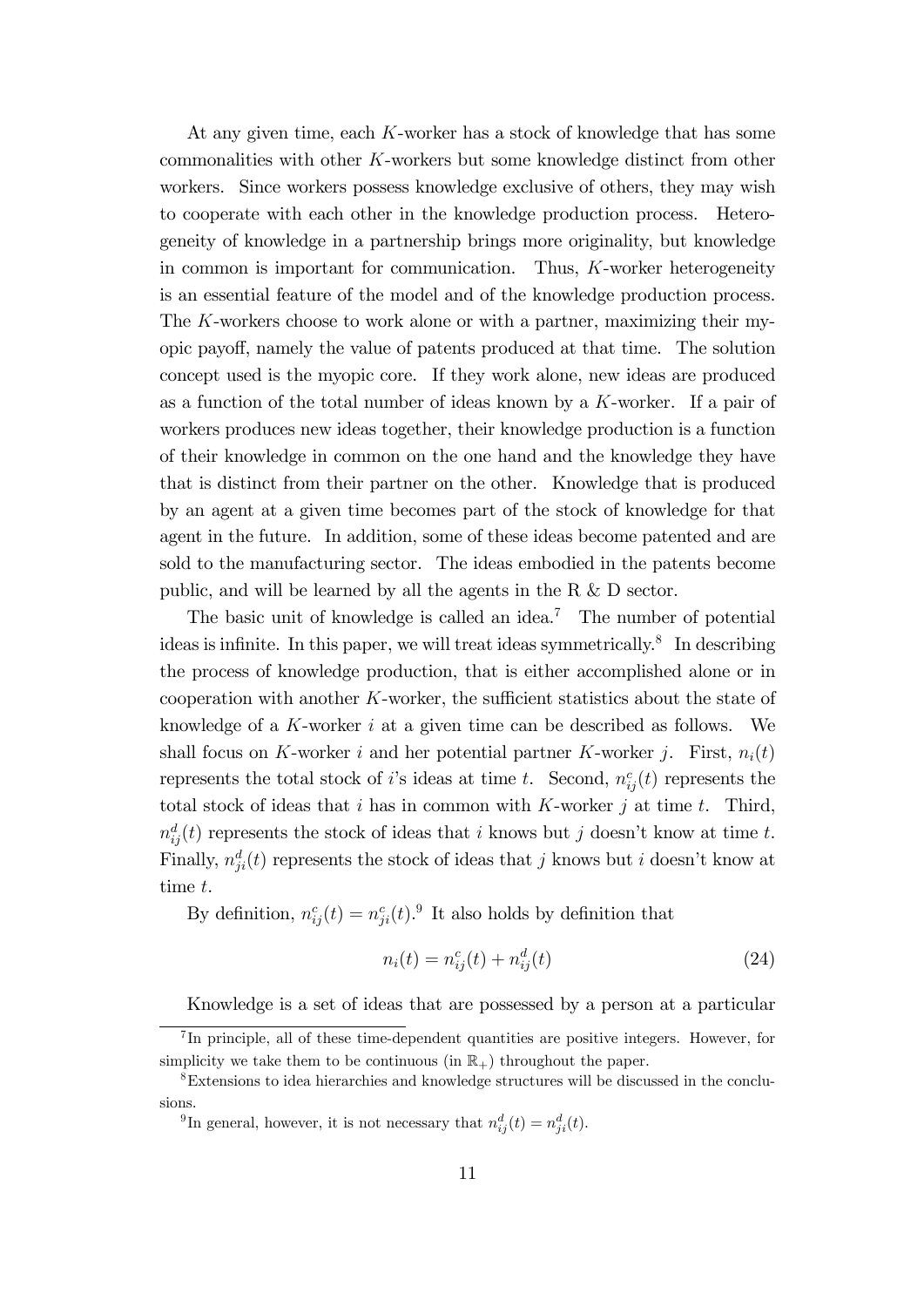time. However, knowledge is not a static concept. New knowledge can be produced either individually or jointly, and ideas can be shared with others. But all of this activity takes time.

Now we describe the components of the rest of the model. To keep the description as simple as possible, we focus on just two agents,  $i$  and  $j$ . At each time, each agent faces a decision about whether or not to meet with others. If two agents want to meet at a particular time, a meeting will occur. If an agent decides not to meet with anyone at a given time, then the agent produces separately and also creates new knowledge separately, away from everyone else. If two persons do decide to meet at a given time, then they collaborate to create new knowledge together.<sup>10</sup>

At each moment of time, there are two mutually exclusive ways to produce new knowledge. The first way is to work alone, away from others. We denote the event that K-worker i does research alone at time t by  $\delta_{ii}(t) = 1$ , indicating that i works with herself. Otherwise,  $\delta_{ii}(t) = 0$ . Alternatively, K-worker i can choose to work with a partner, say  $K$ -worker  $j$ . We denote the event that K-worker i wishes to work with j at time t by  $\delta_{ij}(t) = 1$ . Otherwise,  $\delta_{ij}(t) = 0$ . In equilibrium, this partnership is realized at time t if  $\delta_{ij}(t) = \delta_{ji}(t) = 1$ .

Consider first the case where  $K$ -worker i works alone. In this case, idea production is simply a function of the stock of iís ideas at that time. Let  $a_{ii}(t)$  be the rate of production of new ideas created by person i in isolation at time t. Then we assume that the creation of new knowledge during isolation is governed by the following equation:

$$
a_{ii}(t) = \alpha \cdot n_i(t) \text{ when } \delta_{ii}(t) = 1. \tag{25}
$$

If a meeting occurs between i and j at time  $t$  ( $\delta_{ij}(t) = \delta_{ji}(t) = 1$ ), then joint knowledge creation occurs, and it is governed by the following dynamics: $11$ 

$$
a_{ij}(t) = 2\beta \cdot (n_{ij}^c)^{\theta} \cdot (n_{ij}^d \cdot n_{ji}^d)^{\frac{1-\theta}{2}} \text{when } \delta_{ij}(t) = \delta_{ji}(t) = 1 \text{ for } j \neq i \tag{26}
$$

where  $0 < \theta < 1$ ,  $\beta > 0$ . So when two people meet, joint knowledge creation occurs at a rate proportional to the normalized product of their knowledge in

<sup>11</sup>We may generalize equation  $(26)$  as follows:

$$
a_{ij}(t) = \max \left\{ (\alpha - \varepsilon) n_i(t) + (\alpha - \varepsilon) n_j(t), 2\beta \cdot (n_{ij}^c)^{\theta} \cdot (n_{ij}^d \cdot n_{ji}^d)^{\frac{1-\theta}{2}} \right\}
$$

where  $\varepsilon > 0$  represents the costs from the lack of concentration. This generalization, however, does not change the results presented in this paper in any essential way.

 $10$ Since there is an infinity of potential ideas, the probability that the same idea is duplicated by any  $K$ -worker or  $K$ -workers (even at different points of time) is assumed to be zero.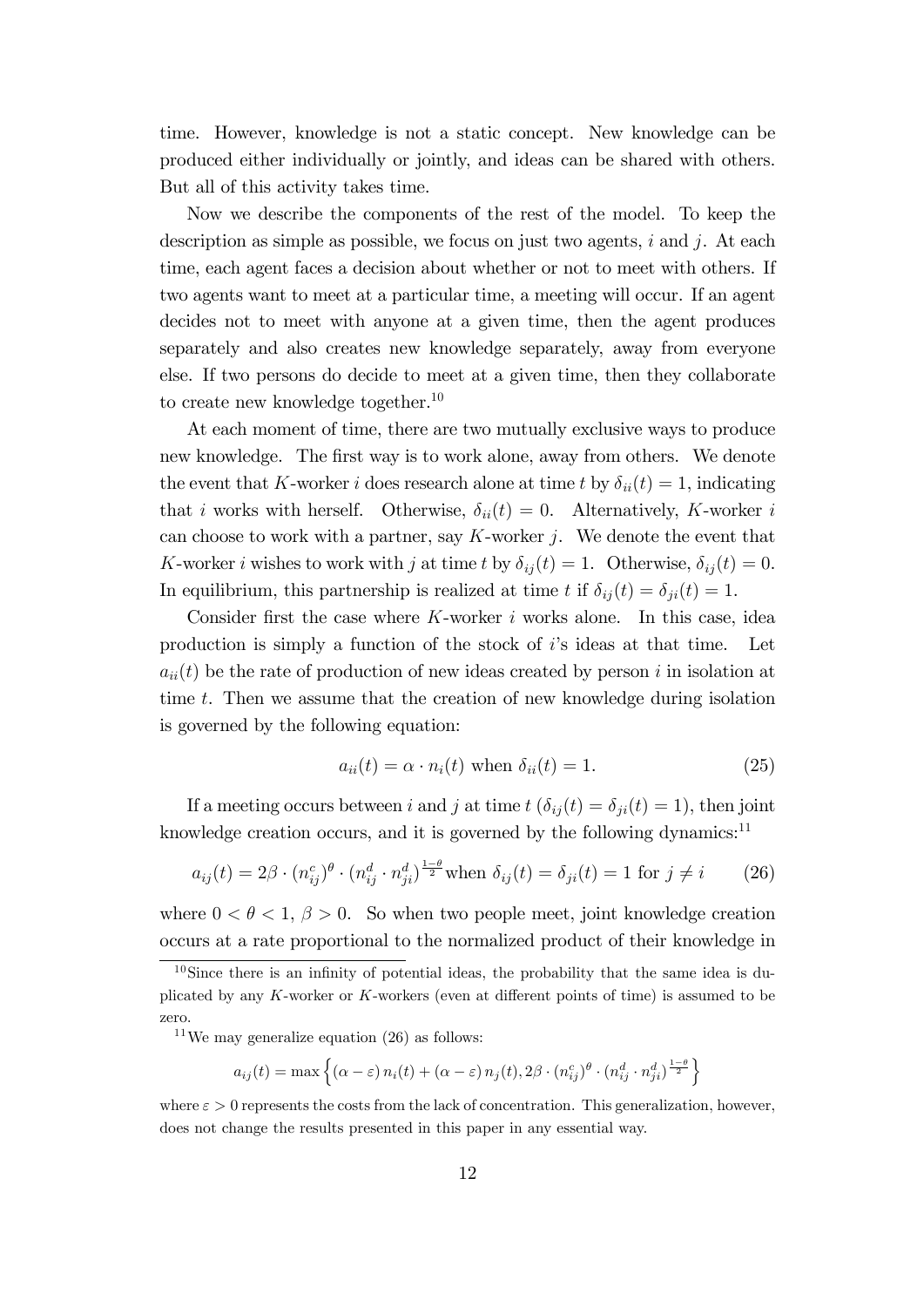common, the differential knowledge of  $i$  from  $j$ , and the differential knowledge of j from i. The rate of creation of new knowledge is high when the proportions of ideas in common, ideas exclusive to person  $i$ , and ideas exclusive to person j are in balance. The parameter  $\theta$  represents the weight on knowledge in common as opposed to differential knowledge in the production of new ideas. Ideas in common are necessary for communication, while ideas exclusive to one person or the other imply more heterogeneity or originality in the collaboration.

Income for the research sector derives from selling patents. But not all ideas are patentable. For every collection of ideas created, we assume that  $\eta$  proportion are patentable as blueprints of new products. Thus, they are sold to the manufacturing sector. The residual ideas, namely  $1 - \eta$  proportion of new ideas, becomes tacit knowledge that is only known to the creator or creators of these ideas. They are useful for future creation of yet further ideas.

Let  $y_i(t)$  to be the income of K-worker i at time t, and let  $\Pi(t)$  be the price of patents at time  $t$ . Then, suppressing  $t$  for notational simplicity:

$$
y_i = \Pi \cdot \eta \cdot (\delta_{ii} \cdot a_{ii} + \sum_{j \neq i} \delta_{ij} \cdot a_{ij}/2)
$$
 (27)

The formula implies that the revenue from new patents is split evenly if two K-workers are producing new ideas together.

Concerning the rule used by an agent to choose their best partner, to keep the model tractable in this first analysis, we assume a myopic rule. At each moment of time  $t$ , person i would like a meeting with person j when her income while meeting with  $j$  is highest among all potential partners, including herself. Maximizing income at a given time amounts to choosing  $\{\delta_{ij}\}_{j=1}^N$  so that the right hand side of (27) is highest, meaning that a selection is made only among the most productive partners. Loosely speaking, this interaction could be modeled as a noncooperative game, with player i choosing  $\{\delta_{ij}\}_{j=1}^N$ as strategies, and equilibrium implying that for each pair of players  $i$  and  $j$ ,  $j \neq i$ ,  $\delta_{ij} = \delta_{ji}$ , whereas  $\delta_{ij} > 0$  only for those players j that yield maximal payoffs for player  $i$ <sup>12</sup>

This noncooperative approach is useful for explaining the ideas behind our model, but we employ a cooperative approach for two reasons. First,

 $12$ More formally, out of equilibrium payoffs are defined and a selection or refinement of Nash equilibrium used as in Berliant et al. (2006, pp. 77-78). A refinement of Nash equilibrium is necessary to exclude some trivial equilibria, for example where nobody ever chooses to meet anyone else.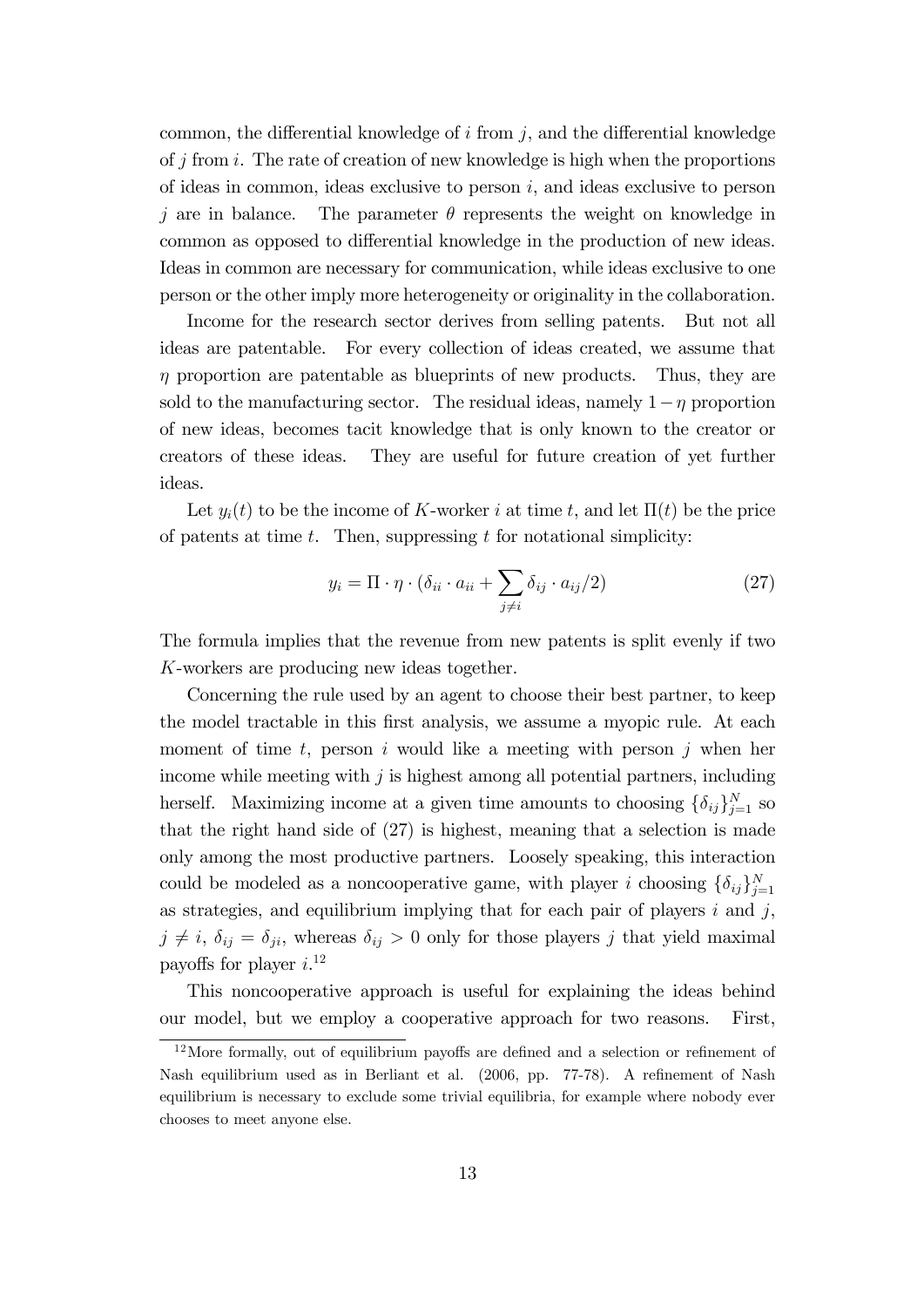it gives the same equilibrium path as the noncooperative approach but with less cumbersome notation and structure. Second, as we are attempting to model close interactions within groups, it is plausible that agents will act cooperatively. We assume that at each time, the myopic persons interacting choose a core configuration. That is, we restrict attention to configurations such that at any point in time, no coalition of persons can get together and make themselves better off in that time period. In essence, our solution concept at a point in time is the myopic core.

All agents take prices, in this case  $\Pi$ , as given, implying:

$$
\max_{\{\delta_{ij}\}_{j=1}^N} (\delta_{ii} \cdot a_{ii} + \sum_{j \neq i} \delta_{ij} \cdot a_{ij}/2)
$$
\n(28)

subject to the obvious constraints:

$$
\sum_{j=1}^{N} \delta_{ij} = 1, \, \delta_{ij} \ge 0 \text{ for } i = 1, ..., N \tag{29}
$$

Since  $n_i$  is a stock variable, this is equivalent to

$$
\max_{\{\delta_{ij}\}_{j=1}^N} \left(\frac{\delta_{ii} \cdot a_{ii} + \sum_{j \neq i} \delta_{ij} \cdot a_{ij}/2}{n_i}\right) \tag{30}
$$

In order to rewrite this problem in a convenient form, we first define the total number of ideas possessed by  $i$  and  $j$ :

$$
n^{ij} = n_{ij}^d + n_{ji}^d + n_{ij}^c
$$
 (31)

and deÖne new variables

$$
\begin{array}{rcl} m_{ij}^c & \equiv & m_{ji}^c = \frac{n_{ij}^c}{n^{ij}} = \frac{n_{ji}^c}{n^{ij}} \\ m_{ij}^d & = & \frac{n_{ij}^d}{n^{ij}}, \, m_{ji}^d = \frac{n_{ji}^d}{n^{ij}} \end{array}
$$

By definition,  $m_{ij}^d$  represents the proportion of ideas exclusive to person i among all the ideas known by person i or person j. Similarly,  $m_{ij}^c$  represents the proportion of ideas known in common by persons  $i$  and  $j$  among all the ideas known by the pair. From (31), we obtain

$$
1 = m_{ij}^d + m_{ji}^d + m_{ij}^c
$$
 (32)

whereas (31) and (24) yield

$$
n_i = (1 - m_{ji}^d) \cdot n^{ij} \tag{33}
$$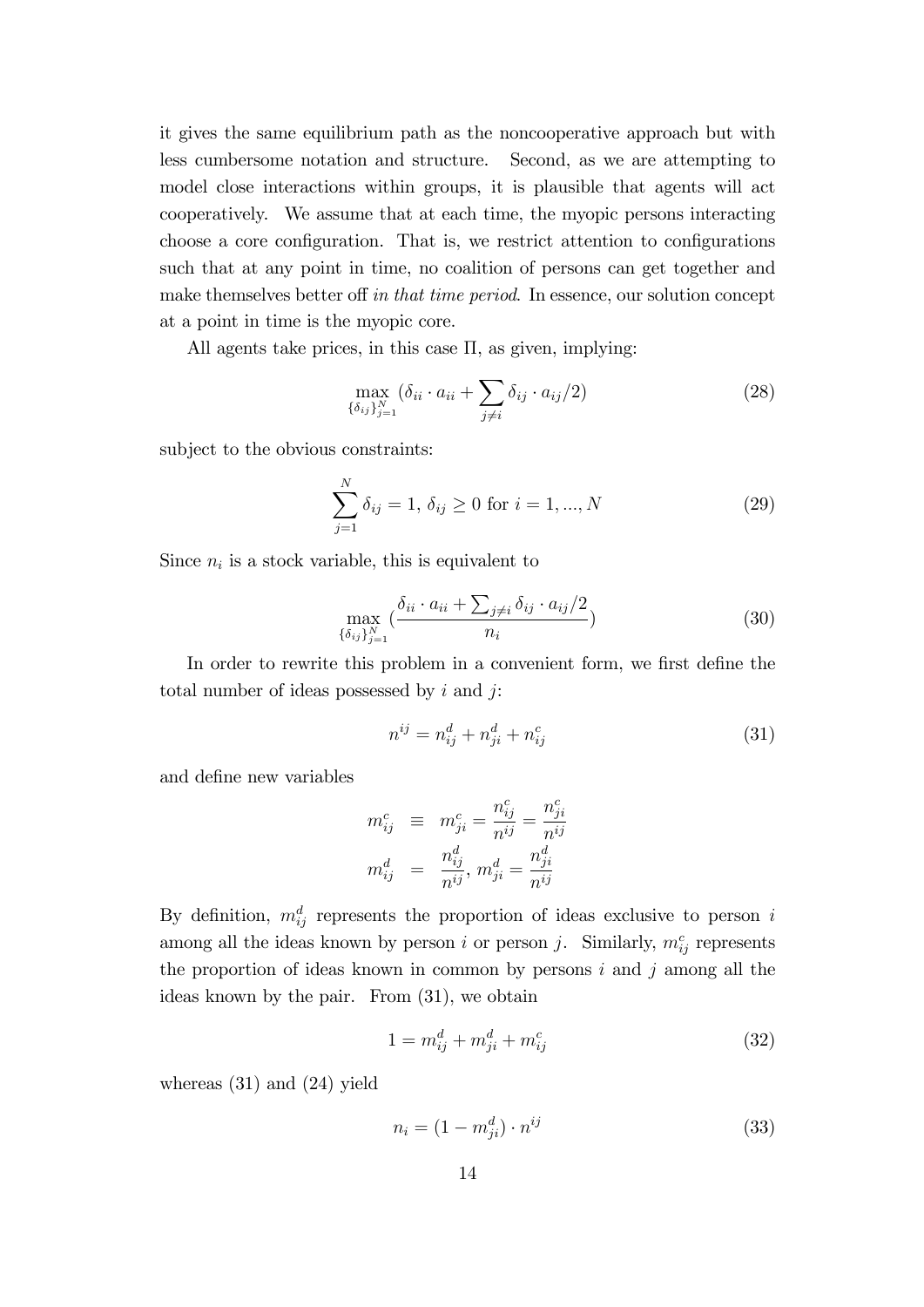Using these identities and new variables, while recalling the knowledge production function (26) and (25), we obtain (see Technical Appendix a for details)

$$
\frac{a_{ij}/2}{n_i} = G(m_{ij}^d, m_{ji}^d)
$$
\n(34)

where

$$
G(m_{ij}^d, m_{ji}^d) \equiv \frac{\beta \left(1 - m_{ij}^d - m_{ji}^d\right)^{\theta} \cdot \left(m_{ij}^d \cdot m_{ji}^d\right)^{\frac{1-\theta}{2}}}{1 - m_{ji}^d}
$$
(35)

Using (25) and (34), we can rewrite the income function (27) as

$$
y_i = \Pi \cdot \eta \cdot n_i \cdot (\delta_{ii} \cdot \alpha + \sum_{j \neq i} \delta_{ij} \cdot G(m_{ij}^d, m_{ji}^d))
$$
 (36)

and the optimization problem (30) as follows:

$$
\max_{\{\delta_{ij}\}_{j=1}^N} (\delta_{ii} \cdot \alpha + \sum_{j \neq i} \delta_{ij} \cdot G(m_{ij}^d, m_{ji}^d))
$$
\n(37)

subject to the obvious constraints (29).

Suppose that for each  $i = 1, 2, ..., N$ ,  $\{\delta_{ij}^*\}_{j=1}^N$  solves the optimization problem immediately above. Furthermore, suppose that it happens to be the case that

$$
\delta_{ij}^* = \delta_{ji}^* \text{ for } i, j = 1, 2, ..., N
$$

Then, by construction,  $\{\delta_{ij}^*\}_{i,j=1}^N$  must also be the solution to the following social optimization problem:

$$
\max\{\sum_{i=1}^{N} y_i \mid \sum_{j=1}^{N} \delta_{ij} = 1, \delta_{ij} \ge 0, \delta_{ij} = \delta_{ji} \text{ for } i, j = 1, 2, ..., N\}
$$

Thus,  $\{\delta_{ij}^*\}_{i,j=1}^N$  is in the myopic core.

We now describe the dynamics of the knowledge system, dropping the time argument. There are two ways to acquire new knowledge for a K-worker: internal production of new ideas and information from public sources. The first way has the feature that ideas produced alone are attributed to that worker, whereas ideas produced in pairs are attributed to both K-workers who produce them. In either case, the new ideas are learned by exactly the people who produce them. The second source of knowledge acquisition derives from the new ideas that are patented. The patented ideas become public information. A certain proportion of patented ideas,  $\mu(N)$ , are learned by all of the K-workers. In general,  $\mu(N)$  will be a decreasing function of N. Limited time and energy determine how many of these new, public ideas can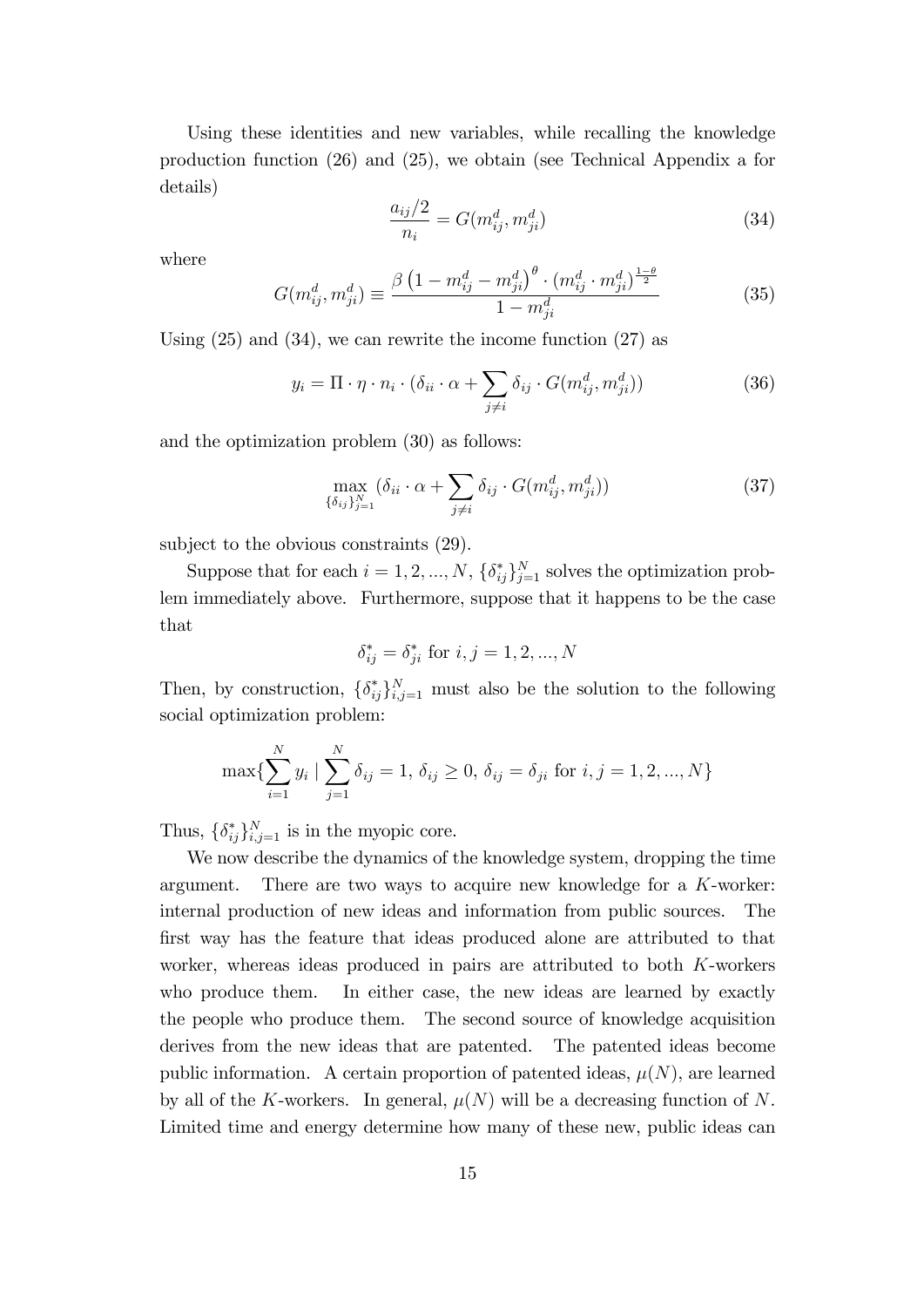be learned. Due to these limitations, the amount of information a K-worker can learn from patents at a given time is, roughly, proportional to the number of new ideas she can create in that time. The number of new ideas and thus patents is proportional to the number of K-workers, so  $\mu(N)$  will be inversely proportional to  $N^{13}$  Thus, these ideas become knowledge in common for all agents in the research sector.<sup>14</sup> The net result is an increase in  $n_{ij}^c$  for all i and j of  $\mu(N) \cdot \eta$  proportion of new ideas created in the economy. The workers in the R  $\&$  D sector see this flow of new ideas from patents, and account for it when they choose actions at each moment of time. To obtain an expression relating  $\dot{m}_{ij}^d$  to  $m_{ij}^d$ , we must first examine the knowledge dynamics in terms of the original variables,  $n_i$ ,  $n_{ij}^c$ , and  $n_{ij}^d$ .

Let us focus on agent  $i$ , as the expressions for the other agents are analogous. Let  $A$  be the total number of ideas created at a given moment:

$$
A = \sum_{k=1}^{N} \delta_{kk} \cdot a_{kk} + \left( \sum_{k=1}^{N} \sum_{l \neq k} \delta_{kl} \cdot a_{kl} \right) / 2 \tag{38}
$$

$$
= \sum_{k=1}^{N} \delta_{kk} \cdot \alpha n_k + \sum_{k=1}^{N} \sum_{l \neq k} \delta_{kl} \cdot n_k \cdot G(m_{kl}^d, m_{lk}^d)
$$
(39)

The dynamics of the knowledge system are based on the assumption that once learned, ideas are not forgotten. Using the argument above, we obtain knowledge system dynamics:

$$
\dot{n}_i = \sum_{l=1}^{N} \delta_{il} \cdot a_{il} + \mu(N) \cdot \eta \cdot (A - \sum_{l=1}^{N} \delta_{il} \cdot a_{il}) \tag{40}
$$

$$
\dot{n}_{ij}^c = \delta_{ij} \cdot a_{ij} + \mu(N) \cdot \eta \cdot (A - \delta_{ij} \cdot a_{ij}) \text{ for all } j \neq i \tag{41}
$$

$$
\dot{n}_{ij}^d = (1 - \mu(N) \cdot \eta) \cdot \sum_{k \neq j} \delta_{ik} \cdot a_{ik} \text{ for all } j \neq i \tag{42}
$$

Thus, equation (40) says that the increase in the knowledge of person  $i$  is the sum of: the knowledge created in isolation, the knowledge created jointly with

 $13$ In theory, it might be possible to accumulate a stock of ideas patented in past periods to learn in the future. The problem with this is that such information perpetually accumulates, and thus due to time constraints there is never an opportunity to learn the content of older patented ideas.

<sup>&</sup>lt;sup>14</sup>It has been suggested that if K-workers become too homogeneous, they might learn the patented ideas selectively so as not to overlap with the knowledge acquired by other K-workers in the same fashion. However, this level of coordination, especially when  $N$  is large, seems far-fetched. It seems more likely that ideas attractive for whatever reason will be learned by all.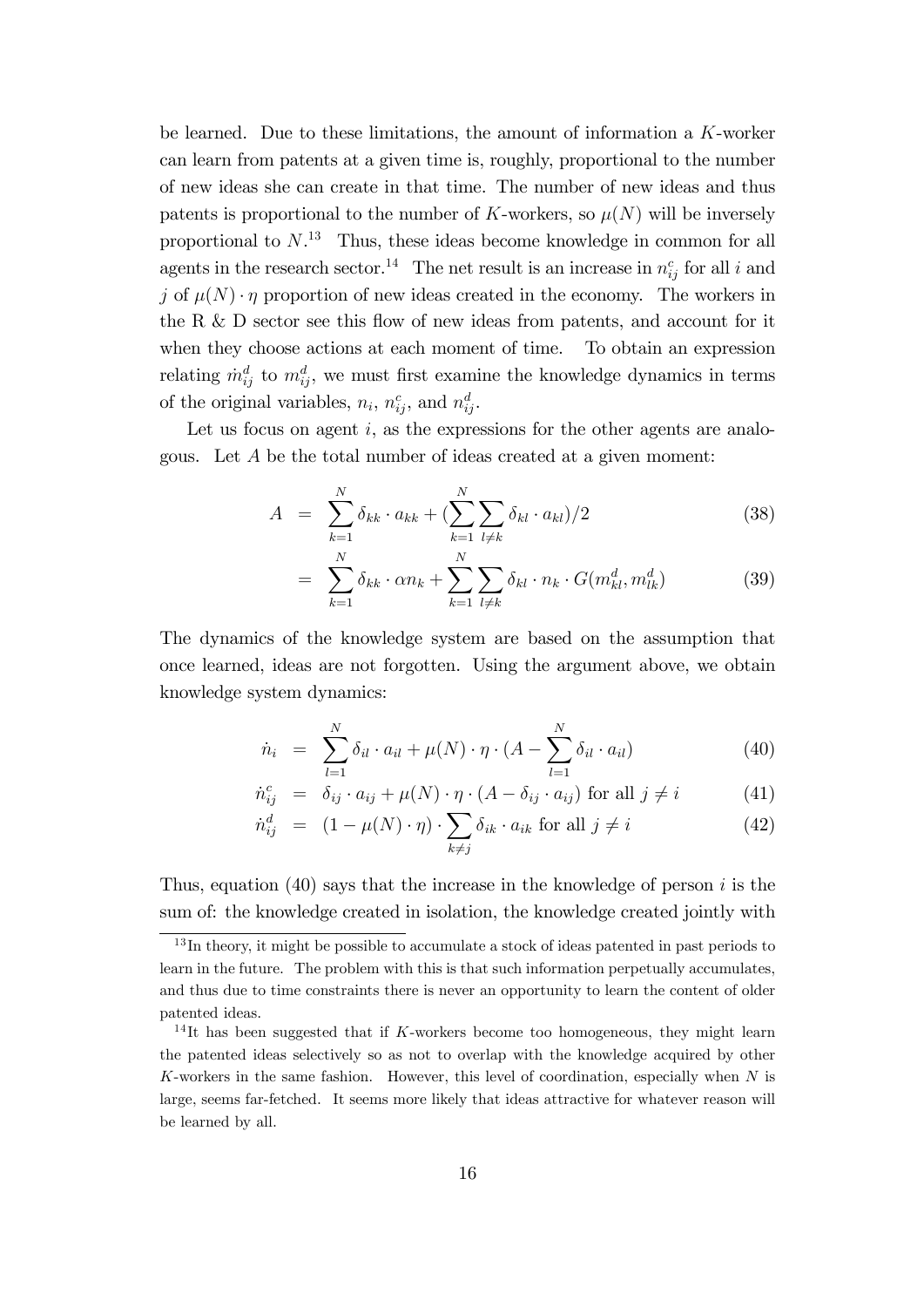someone else, and the transfer of new knowledge from new patents. Equation  $(41)$  means that the increase in the knowledge in common for persons i and j equals the new knowledge created jointly by them plus the transfer of knowledge from new patents. Finally, equation (42) means that all the knowledge created by person i either in isolation or joint with persons other than person j becomes a part of the differential knowledge of person i from person j, except for patented ideas that are learned by all K-workers.

Using  $(25)$  and  $(34)$ , equation  $(40)$  can be rewritten as

$$
\dot{n}_i = (1 - \mu(N) \cdot \eta) \cdot n_i \cdot (\delta_{ii}\alpha + 2\sum_{l \neq i}^{N} \delta_{il} \cdot G(m_{il}^d, m_{li}^d)) + \mu(N) \cdot \eta \cdot A \quad (43)
$$

where  $A$  is given by  $(39)$ . Furthermore, using  $(25)$ ,  $(26)$ , and  $(34)$ , we have (see Theorem A2 of Technical Appendix a)

$$
\dot{m}_{ij}^{d} = (1 - \mu \cdot \eta)(1 - m_{ij}^{d})(1 - m_{ji}^{d}) \left\{ \delta_{ii} \cdot \alpha + \sum_{k \neq i,j} \delta_{ik} \cdot 2G(m_{ik}^{d}, m_{ki}^{d}) \right\}
$$
\n
$$
- m_{ij}^{d} [\mu \eta \alpha (1 - m_{ji}^{d}) \cdot \sum_{k=1}^{N} \delta_{kk} \cdot \frac{n_{k}}{n_{i}} + (1 - \mu \cdot \eta) \cdot \delta_{ij} \cdot (1 - m_{ji}^{d}) \cdot 2G(m_{ij}^{d}, m_{ji}^{d})
$$
\n
$$
+ \mu \cdot \eta \cdot (1 - m_{ji}^{d}) \sum_{k=1}^{N} \sum_{l \neq k} \delta_{kl} \cdot \frac{n_{k}}{n_{i}} \cdot G(m_{kl}^{d}, m_{lk}^{d})]
$$
\n
$$
- m_{ij}^{d} \cdot (1 - \mu \cdot \eta) \cdot (1 - m_{ij}^{d}) \cdot \left\{ \delta_{jj} \cdot \alpha + \sum_{k \neq i,j} \delta_{jk} \cdot 2G(m_{jk}^{d}, m_{kj}^{d}) \right\}
$$
\n(44)

for  $i, j = 1, 2, \dots, N$ ,  $i \neq j$ . Thus, using (43) and (44), the knowledge dynamics are described in terms of  $n_i$  and  $m_{ij}^d$   $(i, j = 1, ..., N)$  only.

### 3 Knowledge Dynamics

### 3.1 The Model

Since we are concerned with the macro behavior of the economy and the big picture in terms of growth, we make a number of simplifying assumptions. We impose the assumption that the initial state of knowledge for all K-workers is pairwise symmetric in terms of heterogeneity. The initial state of knowledge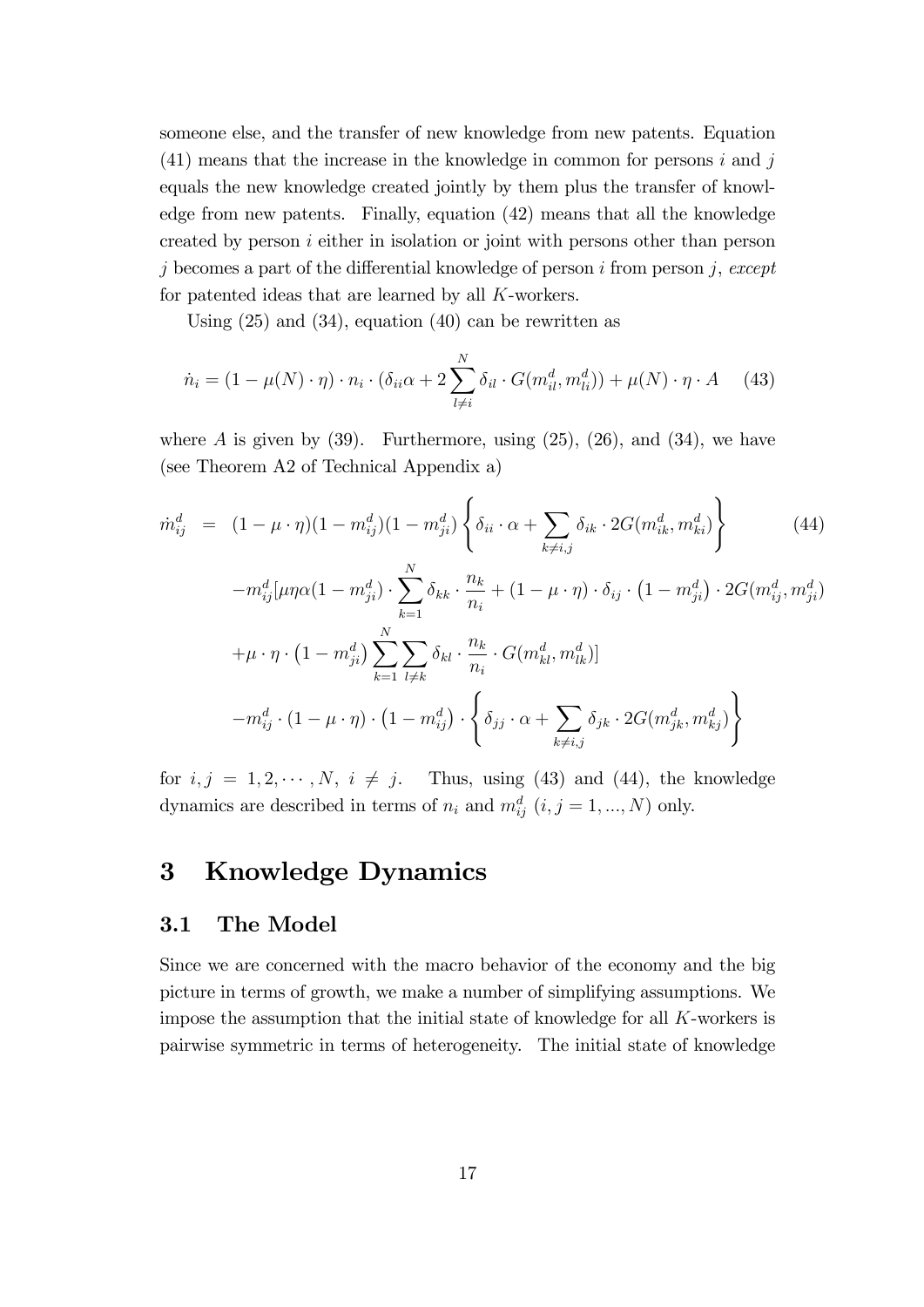is given by

$$
n_{ij}^c(0) = n^c(0) \text{ for all } i \neq j \tag{45}
$$

$$
n_{ij}^d(0) = n^d(0) \text{ for all } i \neq j \tag{46}
$$

implying that

$$
n_i(0) = n^c(0) + n^d(0) \equiv n(0)
$$
\n(47)

At the initial state, each pair of K-workers has the same number of ideas,  $n^{c}(0)$ , in common. Moreover, for any pair of K-workers, the number of ideas that one  $K$ -worker knows but the other does not know is the same and equal to  $n<sup>d</sup>(0)$ . Given that the initial state of knowledge is symmetric among the  $K$ -workers, as seen below, it turns out that the equilibrium configuration at any time also maintains the basic pairwise symmetry among K-workers.

Suppose that at some given time, all K-workers are pairwise symmetric to each other. Namely, when

$$
m_{ij}^d = m_{ji}^d \quad \text{for all } i \neq j \tag{48}
$$

 $(37)$  is simplified as

$$
\max_{\{\delta_{ij}\}_{j=1}^N} (\delta_{ii} \cdot \alpha + \sum_{j \neq i} \delta_{ij} \cdot g(m_{ij}^d))
$$
\n(49)

where the function  $q$  is defined as

$$
g(m) \equiv G(m, m) \equiv \beta \frac{(1 - 2m)^{\theta} m^{(1 - \theta)}}{1 - m}
$$
 (50)

Since  $n^{ij} = n^{ji}$  by definition, we can readily see, by using (33), that condition (48) is equivalent to

$$
n_i = n_j \text{ for all } i \text{ and } j \tag{51}
$$

Furthermore, since  $a_{ij} = a_{ji}$  by definition, substituting (48) into (34) yields

$$
\frac{a_{ij}/2}{n_i} = \frac{a_{ji}/2}{n_j} = g(m_{ij}^d)
$$
\n(52)

Thus, when two  $K$ -workers  $i$  and  $j$  cooperate in knowledge production and their knowledge states are symmetric,  $g(m_{ij}^d)$  represents the creation of new ideas per capita (normalized by the size of individual knowledge input,  $n_i$ ). In this context, condition  $(49)$  means that each K-worker wishes to engage in knowledge production in a partnership with a person (possibly including herself) leading to the highest K-productivity.

Figure 1 illustrates the graph of the function  $q(m)$  as a bold curve for parameter values  $\beta = 1$  and  $\theta = 1/3$ .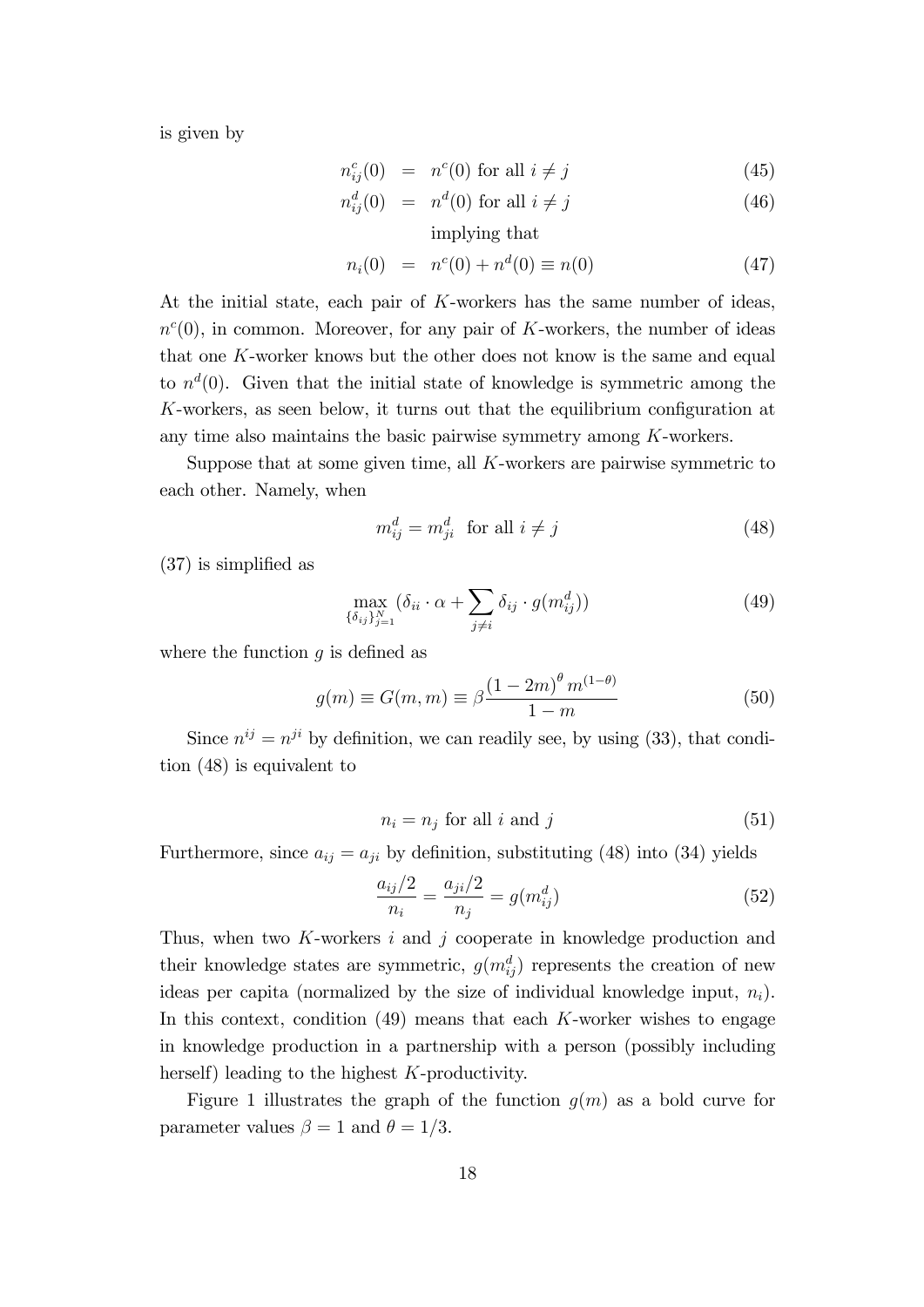#### FIGURE 1 GOES HERE

Differentiating  $q(m)$  yields

$$
g'(m) = g(m) \cdot \frac{(1 - \theta) - (2 - \theta) \cdot m}{(1 - 2m) \cdot m \cdot (1 - m)}
$$

implying that

$$
g'(m) \ge 0
$$
 as  $m \le \frac{1-\theta}{2-\theta}$  for  $m \in (0, \frac{1}{2})$  (53)

Thus,  $g(m)$  is strictly quasi-concave on [0, 1/2], achieving its maximal value at

$$
m^B = \frac{1 - \theta}{2 - \theta} \tag{54}
$$

which we call the "Bliss Point." It is the point where knowledge productivity is highest for each person. In the remainder of the paper, our main concern is whether or not the dynamics of knowledge interaction will, starting at the initial state given by  $(45)$  and  $(46)$ , lead the system of K-workers to this bliss point.

When condition  $(48)$  holds, using  $(50)$  and  $(51)$ , the dynamics can be written as

$$
\frac{\dot{m}_{ij}^d}{1 - m_{ij}^d} = (1 - \mu \cdot \eta) \cdot (1 - m_{ij}^d) \cdot \left\{ \delta_{ii} \cdot \alpha + \sum_{k \neq i,j} \delta_{ik} \cdot 2g(m_{ik}^d) \right\}
$$
\n
$$
- m_{ij}^d \left\{ \mu \cdot \eta \cdot \alpha \cdot \sum_{k=1}^N \delta_{kk} + (1 - \mu \cdot \eta) \cdot \delta_{ij} \cdot 2g(m_{ij}^d) + \mu \cdot \eta \cdot \sum_{k=1}^N \sum_{l \neq k} \delta_{kl} \cdot g(m_{kl}^d) \right\}
$$
\n
$$
- m_{ij}^d (1 - \mu \cdot \eta) \cdot \left\{ \delta_{jj} \cdot \alpha + \sum_{k \neq i,j} \delta_{jk} \cdot 2g(m_{kj}^d) \right\}
$$
\n(55)

$$
\dot{n}_i = (1 - \mu(N) \cdot \eta) \cdot n_i \cdot \left( \delta_{ii} \cdot \alpha + 2 \sum_{k \neq i} \delta_{ik} \cdot g(m_{ik}^d) \right) + \mu(N) \cdot \eta \cdot A \tag{56}
$$

for  $i, j = 1, 2, ..., N$ , where A is given by

$$
A = \sum_{k=1}^{N} \delta_{kk} \cdot \alpha n_k + \sum_{k=1}^{N} \sum_{l \neq k} \delta_{kl} \cdot n_k \cdot g(m_{kl}^d)
$$
(57)

We observe that the basic rules,  $(49)$ ,  $(55)$ , and  $(43)$ , that govern the knowledge dynamics are described in terms of  $m_{ij}^d$  and  $n_i$   $(i, j = 1, 2, ...N)$  only. Notice that no market variable is used. This enables us first to solve for the equilibrium path of knowledge dynamics independent of commodity and capital markets.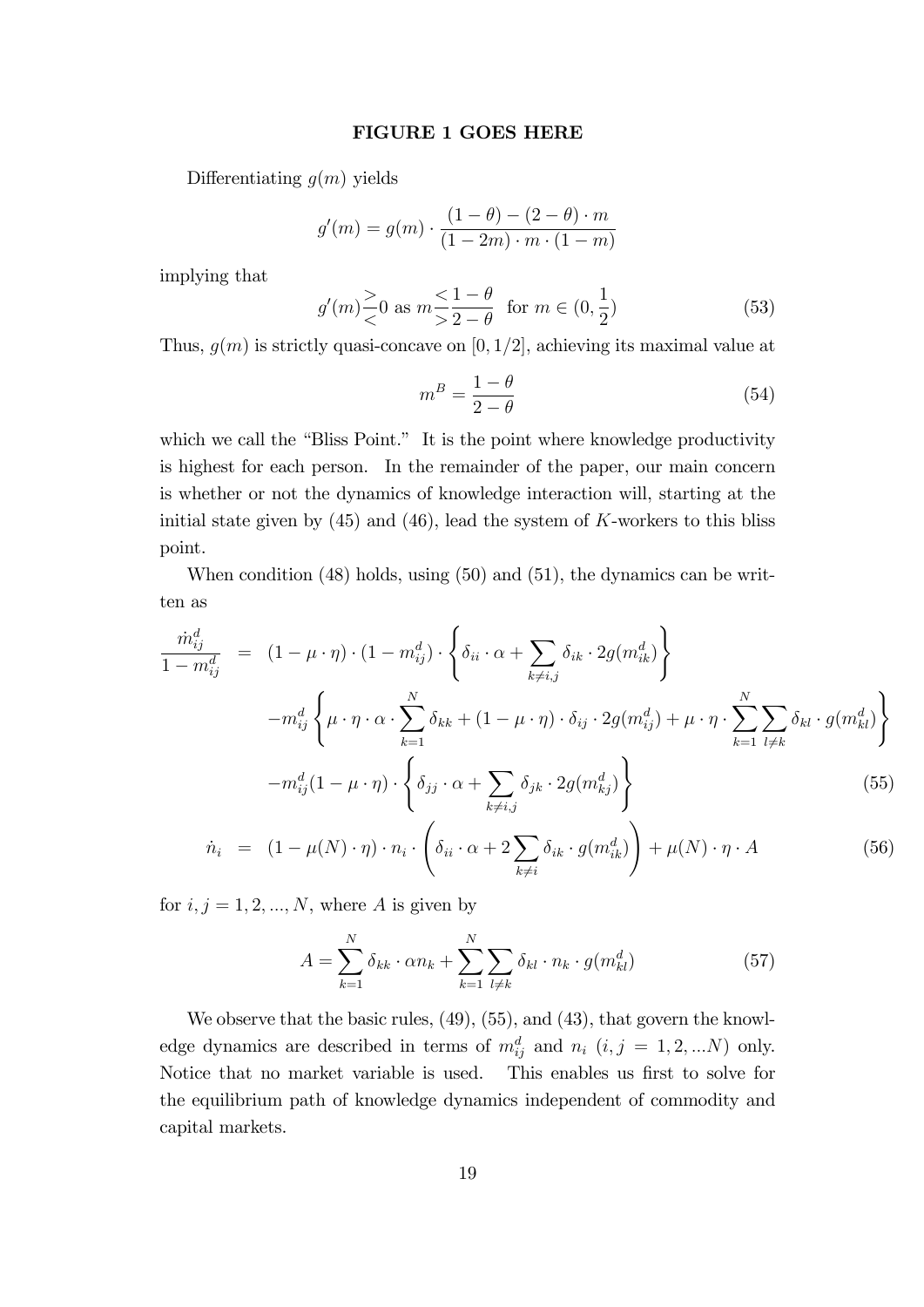Next, we discuss the possible equilibrium configurations of partnerships in knowledge creation, noting that the equilibrium configuration can vary with time.<sup>15</sup>

Although knowledge creation in isolation or in pairs represents the basic forms of knowledge creation, it turns out that the equilibrium path often requires a mixture of these basic forms, namely  $\delta_{ij}$  takes on fractional values. The reason is that on the equilibrium path,  $K$ -workers wish to form groups where close interaction takes place in pairs within the group but there is no direct interaction between groups. K-workers in the same group wish to change partners within the group as frequently as possible. The purpose is to balance the proportion of different and common ideas with partners within the same group as best as can be achieved. This suggests a work pattern with rapidly changing partners on the equilibrium path, that is, a work pattern where a worker rotates through fixed partners as fast as possible in order to maximize the instantaneous increase in income. For example, worker 1 chooses K-workers 2 and 3 as partners, and rotates between the two partners under equilibrium values of  $\delta_{12}$  and  $\delta_{13}$  such that  $\delta_{12} + \delta_{13} = 1$ . Worker 1 might wish to work with workers 2 and 3 for half of each month, but wants to alternate between them so that worker 1 does not have the same partner on consecutive days. As time intervals in this discrete time model become shorter, the limit is a fractional  $\delta_{1j}$   $(j = 2, 3)$  where  $\delta_{12} = \delta_{13} = 1/2$ . Other K-workers behave analogously. In order for this type of work pattern to take place, of course, all persons must agree to follow this pattern. In general, we allow  $\delta_{ij} \in [0, 1]$ , and for all  $i, \sum_{j \neq i} \delta_{ij} = 1$ . In equilibrium,  $\delta_{ij} = \delta_{ji}$  for all  $i, j = 1, 2, ..., N$ .

At this point, it is useful to remind the reader that we are using a myopic core concept to determine equilibrium at each point in time. In fact, it is necessary to sharpen that concept in the model with N persons. When there is more than one vector of strategies that is in the myopic core at a particular time, namely more than one vector of joint strategies implies the same, highest income for all persons, the one with the highest first derivative of income  $\dot{y}_i$  is selected. Furthermore, when the derivative of income is still the same among best options, agent i chooses an option that maximizes the second derivative of income,  $\ddot{y}_i$ , and so on. The justification for this assumption is that at each point in time, people are attempting to maximize the flow of income. The formal definition of the myopic core and proof that it is nonempty can be found in Berliant and Fujita (forthcoming, Appendix 0). Although the theorem is

<sup>&</sup>lt;sup>15</sup>For details in the case  $N = 4$ , please refer to Berliant and Fujita (forthcoming).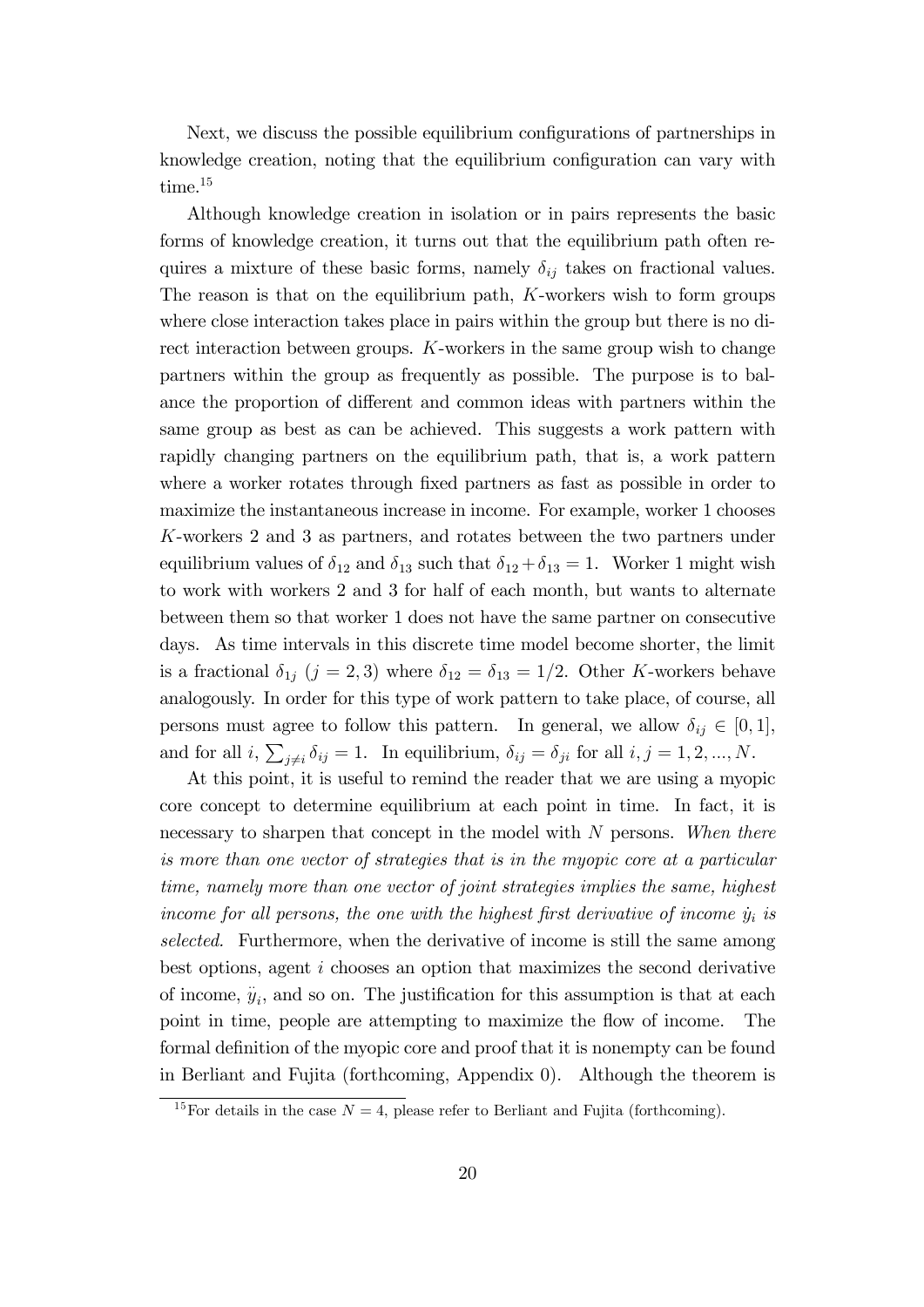general, in the remainder of this paper we shall focus on the symmetric case.

#### 3.2 Equilibrium Path of Knowledge Dynamics

Now we are ready to investigate the actual equilibrium path, depending on the given initial composition of knowledge,

$$
m_{ij}^{d}(0) = m^{d}(0) = \frac{n^{d}(0)}{n^{c}(0) + 2n^{d}(0)}
$$

which is common for all pairs i and j  $(i \neq j)$ . In order to sharpen the results that follow, we introduce a specific form of the parametric function  $\mu(N)$ , representing the proportion of the public information on new patents that is actually learned by K-workers as knowledge in common. Assuming that the flow of knowledge that each  $K$ -worker can acquire from public information on new patents is proportional to the flow of new knowledge she can produce, we use the following relation in the analysis below (see Appendix 1 for a justification):

or

$$
\mu(N) = \frac{C}{\eta N}
$$

$$
\mu(N) \cdot \eta = \frac{C}{N}
$$
(58)

where  $C$  is a positive constant representing the learning capacity (*l*-capacity) of each K-worker.

The reasoning behind this assumption is as follows. Larger populations mean, in general, that more ideas are produced. But the capacity of agents to learn these ideas is limited by their time and ability. Thus, the fraction of public knowledge absorbed is assumed to scale at  $C/N$ . This assumption contributes to the result, stated and proved below, that the growth rates in the model are scale free.

Assuming a large economy with sufficiently large  $N$ , in the rest of paper we assume that

$$
N > C \tag{59}
$$

In the remainder of this paper, we also assume that

$$
\alpha < g(m^B) \tag{60}
$$

so as to avoid the trivial case of all agents always working in isolation.

In Figure 1, let  $m<sup>J</sup>$  and  $m<sup>I</sup>$  be defined on the horizontal axis at the left intersection and the right intersection between the  $q(m)$  curve and the horizontal line at height  $\alpha$ , respectively.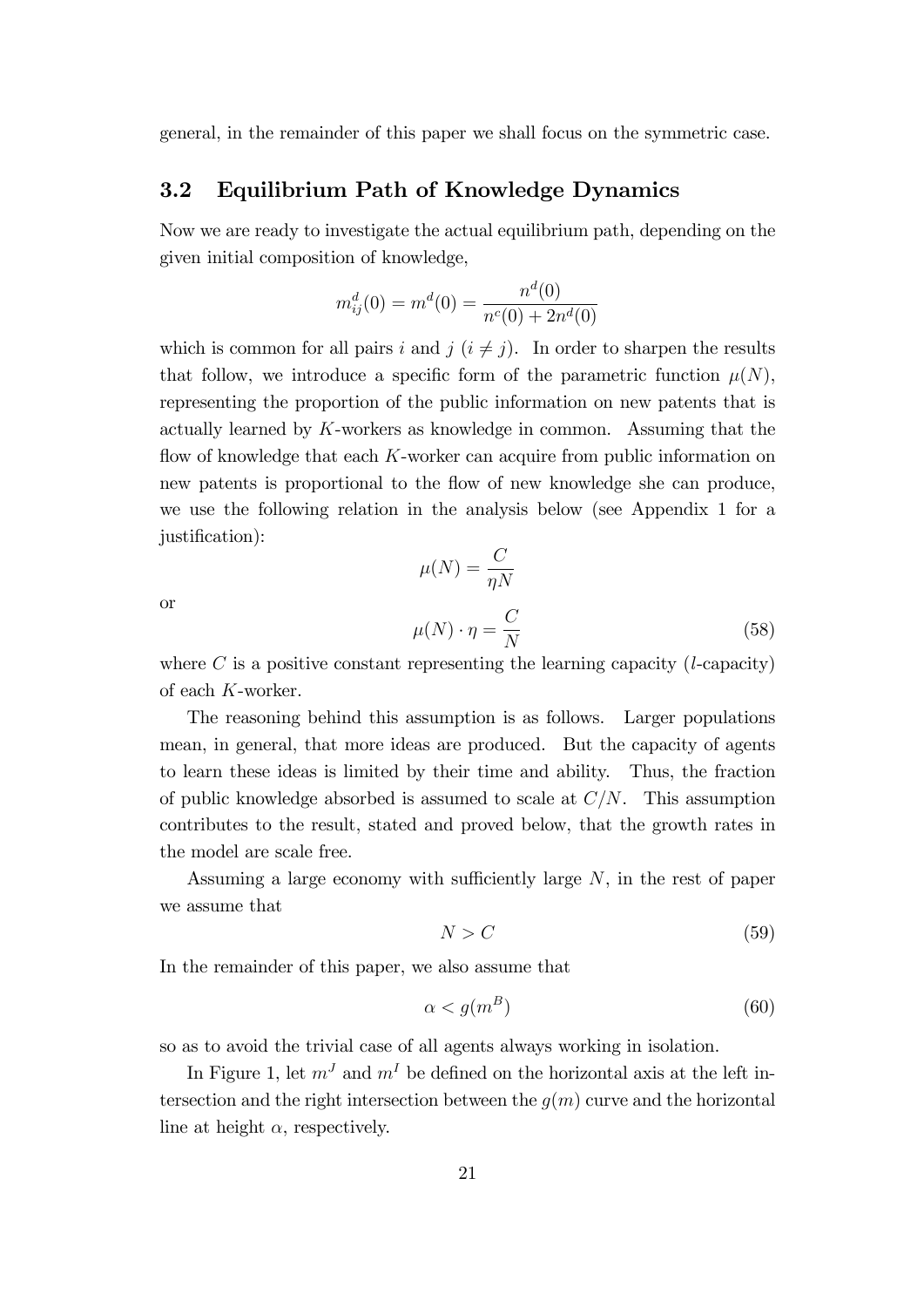In the following analysis, we shall characterize the equilibrium path of knowledge creation dynamics. The various cases are determined by the initial heterogeneity of the  $K$ -workers. To be precise:

**Proposition 1:** The equilibrium path of K-worker interactions and the sink point of the knowledge creation process depend discontinuously on the initial condition,  $m<sup>d</sup>(0)$ . Assuming that the number of K-workers N is large, the pattern of interaction between  $K$ -workers and the sink point as a function of the initial condition are as follows.

(i) For  $m^{J} < m^{d}(0) \leq m^{B}$ , we define two subcases. Let  $\widetilde{C} \equiv \frac{2\theta}{1-\theta}$  $rac{2\theta}{1-\theta}$ .

(a)  $C < \tilde{C}$ . The equilibrium path consists of an initial time interval in which each K-worker is always paired with another but trades partners as rapidly as possible (with  $\delta_{ij} = 1/(N - 1)$  for all i and for all  $j \neq i$ ). When the bliss point,  $m^B = \frac{1-\theta}{2-\theta}$  $\frac{1-\theta}{2-\theta}$ , is attained, the agents split into groups of  $\tilde{N}^B =$  $1 + \frac{1}{\theta - \frac{(1-\theta)C}{2}}$ , and they remain at the bliss point.

(b)  $C > \tilde{C}$ . The equilibrium path has all K-workers paired with another but trading partners as rapidly as possible (with  $\delta_{ij} = 1/(N - 1)$  for all i and for all  $j \neq i$ ). This continues forever. The equilibrium path remains to the left of the bliss point, so the bliss point is never attained. The sink point is  $\widetilde{m}^{d*} = \frac{1}{2 + \frac{C}{2}}$ .

(ii)  $m^d(0) < m^J < m^B$ . Once again, there are two subcases. If C is large, then all K-workers are in isolation producing new ideas alone forever. The sink point is  $\widetilde{m}^{d**} = \frac{1}{2+1}$  $\frac{1}{2+C}$ . If C is not large, then the equilibrium path consists of a first phase in which all  $K$ -workers are in isolation producing new ideas. Once the system reaches  $m<sup>J</sup>$ , the equilibrium path follows that given in case (i).

(iii)  $m^B < m^d(0)$  The equilibrium path consists of many phases. First, the N K-workers are paired arbitrarily and work with their partners for a nonempty interval of time. Second, they switch to new partners and work with their new partners for a nonempty interval of time. Third, each K-worker pairs alternately with the two partners with whom they worked in the first two phases, but not with a K-worker with whom they have not worked previously. This process continues, possibly adding more partners.

We wish to alert the reader that the focus of the remainder of the paper, in particular our analysis of economic growth, will be on case (i). Thus, we shall not discuss the other cases in great detail.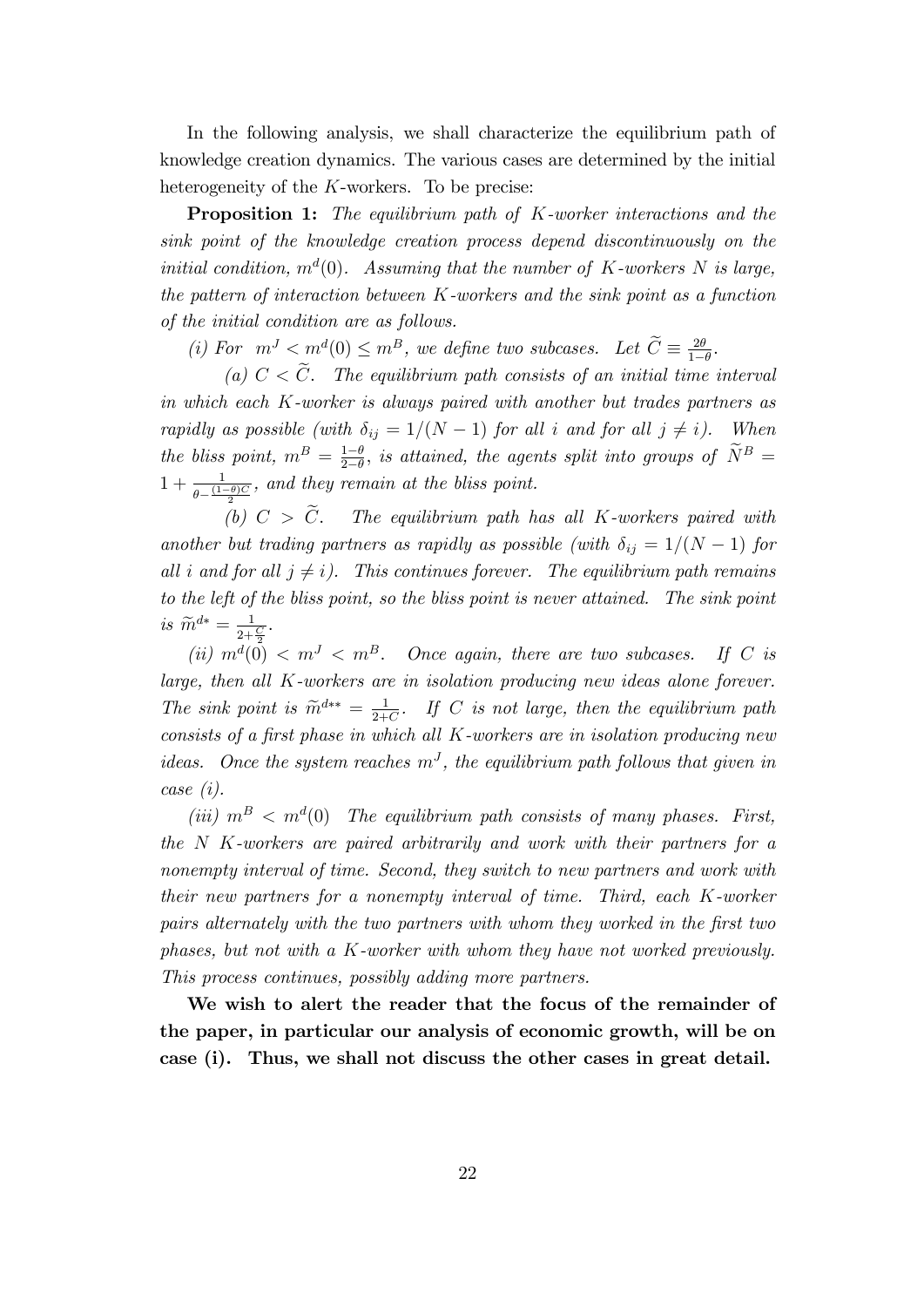### $\textbf{3.2.1} \quad \textbf{Case (i):} \,\, m^J < m^d(0) \leq m^B$

First suppose that the initial state is such that

$$
m^J < m^d(0) < m^B
$$

Then, since  $g(m_{ij}^d(0)) = g(m^d(0)) > \alpha$  for any possible work pairs consisting of  $i$  and  $j$ , no person wishes to work alone at the start. However, since the value of  $g(m_{ij}^d(0))$  is the same for all possible pairs, any feasible pairings are possible equilibrium work configurations at the start. To determine which one of them will actually take place on the equilibrium path, we must consider the first derivative of income for all persons.

In general, consider any time at which all persons have the same composition of knowledge:

$$
m_{ij}^d = m^d \quad \text{for all } i \neq j \tag{61}
$$

where

 $g(m^d) > \alpha$ 

Focus on person i; the equations for other persons are analogous. Since person i does not wish to work alone, it follows that

$$
\delta_{ii} = 0 \text{ and } \sum_{j \neq i} \delta_{ij} = 1 \tag{62}
$$

Substituting  $(61)$  and  $(62)$  into  $(27)$  and using  $(52)$  yields

$$
y_i = \Pi \cdot \eta \cdot n_i \cdot g(m^d) \tag{63}
$$

Likewise, substituting (58), (61) and (62) into (55) and arranging terms gives

$$
\dot{m}_{ij}^d = \dot{m}^d = 2\left(1 - m^d\right) \cdot g(m^d) \cdot \left\{ \left(1 - \frac{C}{N}\right) \cdot \left(1 - 2m^d\right) - \left(1 - \frac{C}{N}\right) \cdot \left(1 - m^d\right) \cdot \delta_{ij} - \frac{C}{2} \cdot m^d \right\}
$$
\n(64)

for  $i \neq j$ .

Since the income function (63) is independent of the values of  $\delta_{ij}$  ( $j \neq i$ ), in order to examine what values of  $\delta_{ij} (j \neq i)$  person i wishes to choose, we must consider the time derivative of  $y_i$ . In doing so, however, we cannot use equation (63) because the original variables have been replaced. Instead, we must go back to the original equation  $(36)$ . Then, using equations  $(61)$  to  $(64)$ and setting  $\delta_{ij} = \delta_{ji}$  (which must hold for any feasible meeting), we obtain the following (see Berliant and Fujita, forthcoming, Technical Appendix b for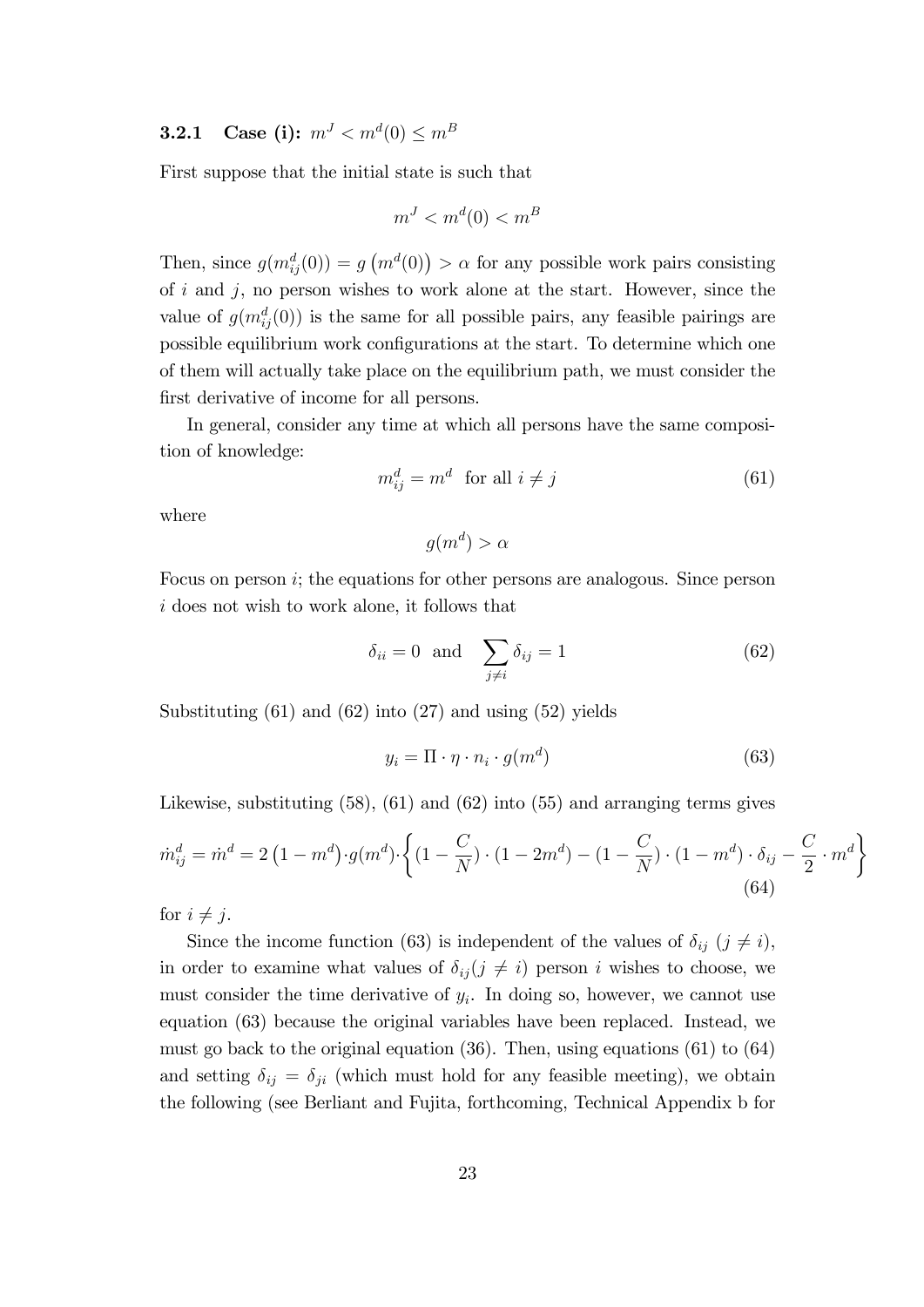proof):

$$
\dot{y}_i = \dot{\Pi} \cdot \eta \cdot n_i \cdot g(m^d) + \Pi \cdot \eta \cdot \dot{n}_i \cdot g(m^d) \n+ \Pi \cdot \eta \cdot n_i \cdot \sum_{j \neq i} \delta_{ij} \cdot g'(m^d) \cdot \dot{m}_{ij}^d
$$
\n(65)

where

$$
\dot{n}_i = g(m^d) \cdot n_i \cdot (2 + \frac{N-2}{N} \cdot C) \tag{66}
$$

and  $\dot{m}_{ij}^d$  is given by (64). Substituting (64) into (65) and setting  $\sum_{j\neq i} \delta_{ij} = 1$ yields

$$
\dot{y}_i = \dot{\Pi} \cdot \eta \cdot n_i \cdot g(m^d) + \Pi \cdot \eta \cdot \dot{n}_i \cdot g(m^d) \tag{67}
$$
\n
$$
+ \Pi \cdot \eta \cdot n_i \cdot 2 \left(1 - m^d\right) \cdot g(m^d) \cdot g'(m^d) \cdot \left\{ \left(1 - \frac{C}{N}\right) \cdot \left(1 - 2m^d\right) - \left(1 - \frac{C}{N}\right) \cdot \left(1 - m^d\right) \cdot \sum_{j \neq i} \delta_{ij}^2 - \frac{C}{2} \cdot m^d \right\}
$$

All K-workers take  $\Pi$  and  $\Pi$  as given, whereas  $n_i$  is a state variable. Furthermore, the value of  $\dot{n}_i$  given above is independent of the values of  $\delta_{ij}$  for  $j \neq i$ . Thus, choosing the values of  $\delta_{ij}$  for  $j \neq i$  is equivalent to choosing the values that maximize the last term in (67).

Now, suppose that

$$
m^d < m^B
$$

and hence  $g'(m^d) > 0$ . Then, assuming that  $\frac{C}{N} < 1$ , in order to maximize the time derivative of the income, person  $i$  must solve the following quadratic minimization problem:

$$
\min \sum_{j \neq i} \delta_{ij}^2 \quad \text{subject to } \sum_{j \neq i} \delta_{ij} = 1 \tag{68}
$$

which yields the solution for person  $i$ :

$$
\delta_{ij} = \frac{1}{N-1} \quad \text{for all } j \neq i \tag{69}
$$

Although we have focused on person  $i$ , the vector of optimal strategies is the same for all persons. Thus, all persons agree to a knowledge creation pattern in which each person rotates through all  $N-1$  possible partners, sharing time equally.

The intuition behind this result is as follows. The condition  $m^d \, \langle m^B \rangle$ means that the K-workers have relatively too many ideas in common, and thus they wish to acquire ideas that are different from those of each possible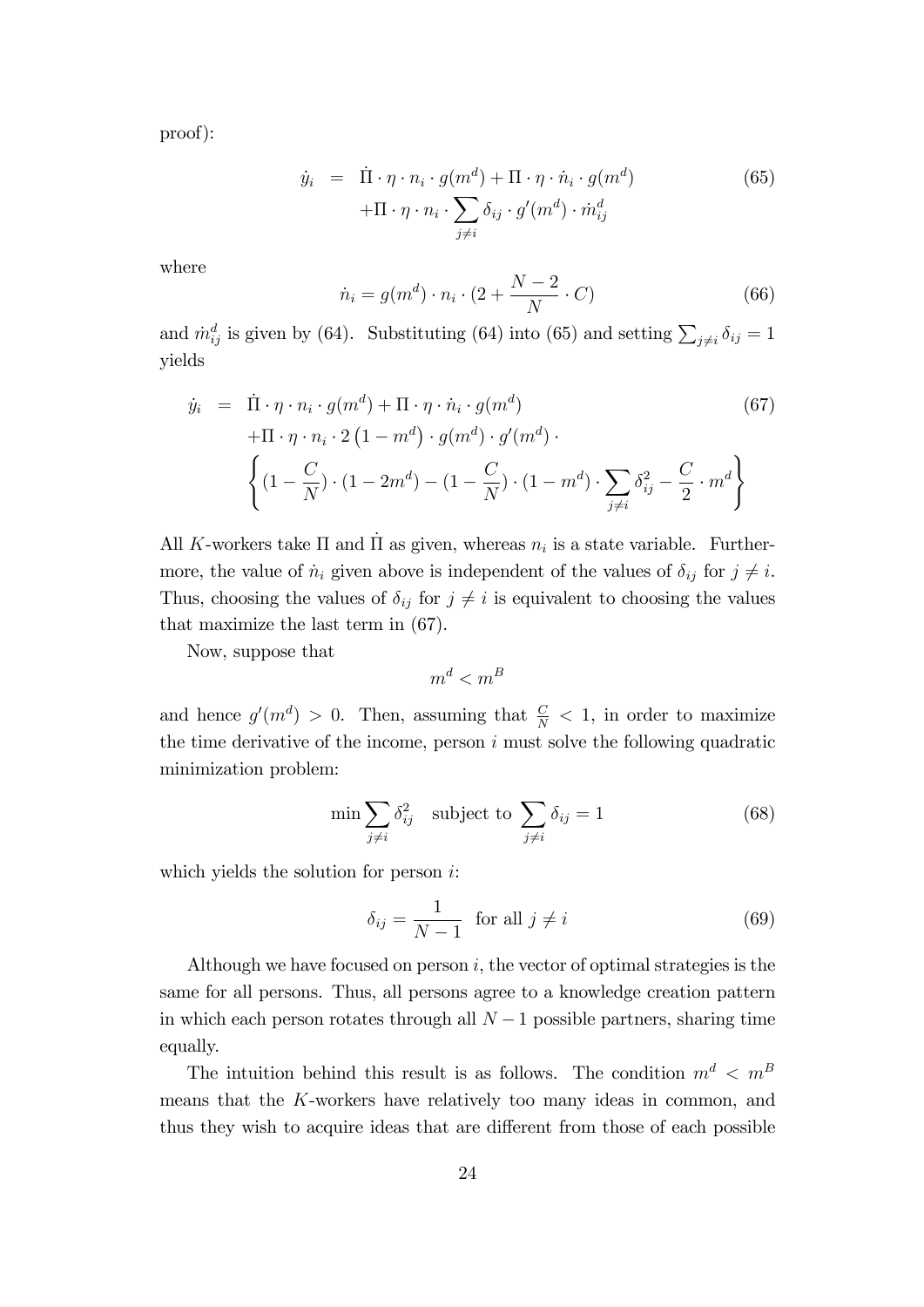partner as fast as possible. That is, when  $m<sup>J</sup> < m<sup>d</sup><sub>ij</sub> = m<sup>d</sup> < m<sup>B</sup>$  in Figure 1, each K-worker wishes to move the knowledge composition  $m_{ij}^d$  to the right as quickly as possible, thus increasing the K-productivity  $g(m_{ij}^d)$  as fast as possible.

Concerning the general case with  $N \geq 4$ , when  $m^{J} < m^{d}(0) = m_{ji}^{d}(0) < m^{B}$ for all  $i \neq j$ , on the equilibrium path, each K-worker i spends the same amount of time  $\delta_{ij} = 1/(N - 1)$  for all  $j \neq i$  with every other K-worker at the start. Then, since the symmetric condition (61) holds from the start onward, the same work pattern will continue as long as  $m^J < m^d < m^B$ . The dynamics of this work pattern are as follows. The creation of new ideas always takes place in pairs. Pairs are cycling rapidly with  $\delta_{ij} = 1/(N - 1)$  for all  $j \neq i$ . K-worker 1, for example, spends  $1/(N - 1)$  of each period with K-worker 2, for example, and  $(N - 2)/(N - 1)$  of the time working with other partners. Setting  $m_{ij}^d = m^d$  and  $\delta_{ij} = 1/(N-1)$  in (64), we obtain

$$
\dot{m}^d = 2(1 - m^d) \cdot g(m^d) \cdot \frac{1 - \frac{C}{N}}{N - 1} \left\{ (N - 2) - m^d \left[ (2N - 3) + \frac{C}{2} \cdot \frac{N - 1}{1 - \frac{C}{N}} \right] \right\}
$$
\n(70)

Setting  $\dot{m}^d = 0$  and considering that  $m^d < 1$ , we obtain the sink point

$$
m^{d*} = \frac{N-2}{(2N-3) + \frac{C}{2} \cdot \frac{N-1}{1-\frac{C}{N}}}
$$
(71)

As N increases, the value of  $m^{d*}$  increases monotonically (provided  $N > C$ ) eventually reaching the limit

$$
\widetilde{m}^{d*} = \frac{1}{2 + \frac{C}{2}}\tag{72}
$$

In the upper half of Figure 2, the K-productivity curve  $q(m)$  is transferred from Figure 1. In the bottom half of Figure 2, the bold curve depicts the limiting sink,  $\widetilde{m}^{d*}$ , as a function of the *l*-capacity parameter C. When N is sufficiently large, the actual sink curve,  $m^{d*}$ , is close to this limiting curve.

#### FIGURE 2 GOES HERE

In the context of Figure 2, we can identify two different possibilities. Suppose that

$$
m^B < m^{d*} \tag{73}
$$

That is, the sink point of the dynamics given in (70) is on the right side of the bliss point. In this case, beginning at any point  $m<sup>J</sup> < m<sup>d</sup>(0) < m<sup>B</sup>$ ,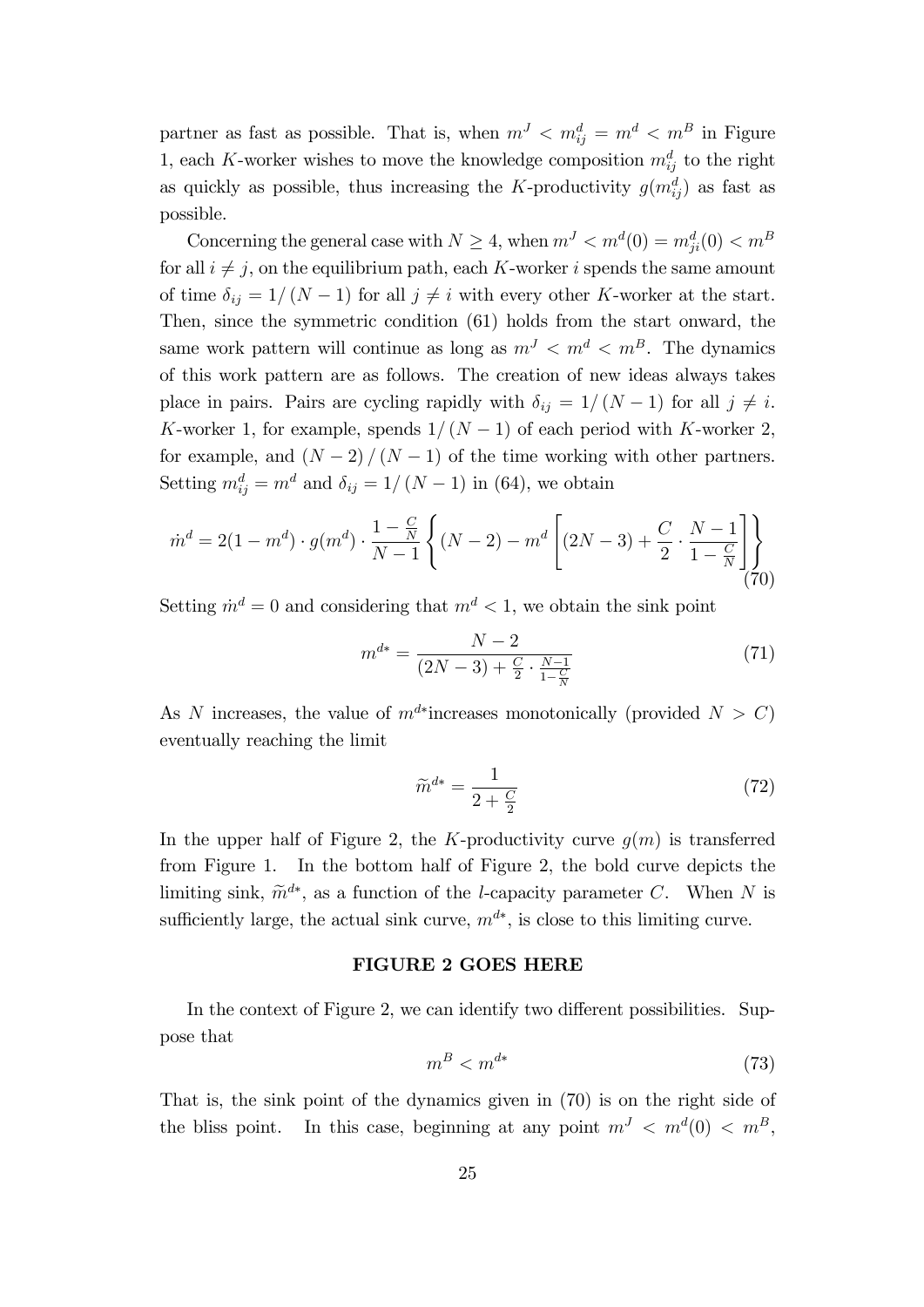the system reaches the bliss point in finite time. In terms of the original parameters, using (54) and (71), condition (73) can be rewritten as

$$
C < \frac{\left\{\frac{2-\theta}{1-\theta} - \frac{2N-3}{N-2}\right\} \cdot (N-1)}{\frac{2-\theta}{1-\theta} - \frac{2N-3}{N-2} + \frac{N}{2}}\tag{74}
$$

Since  $m^{d*} \to \tilde{m}^{d*}$ , when N is sufficiently large, condition (74) can be expressed as

$$
C < \widetilde{C} \equiv \frac{2\theta}{1 - \theta} \tag{75}
$$

In Figure 2,  $C_1$  provides an example of this case. The associated sink point is given by  $m_1^{d*}$ .

In contrast, suppose that

$$
m^{d*} < m^B \tag{76}
$$

This occurs exactly when the inequality in (74) is reversed. Assuming that  $N$  is sufficiently large, it occurs when the inequality in  $(75)$  is reversed. In Figure 2,  $C_2$  represents an example of such a value of  $C$ , whereas the associated sink point is given by  $m_2^{d*}$ . In this case, starting with any initial point  $m<sup>J</sup>$  $m<sup>d</sup>(0) < m<sup>B</sup>$ , the system moves automatically toward  $m<sup>d*</sup> < m<sup>B</sup>$ , but never reaches the bliss point.

On the downward vertical axis of Figure 2,  $\tilde{C}$  gives the value of the parameter C at the boundary of the two cases. Case  $(73)$  occurs exactly when the value of the *l*-capacity C is relatively small, whereas case  $(76)$  occurs when C is relatively large. In what follows, under the assumption that  $N$  is large, we examine the actual dynamics in each of the two cases.

**Case (i-a):**  $m^{J} < m^{d}(0) \le m^{B}$  and  $C < C$  When condition (73) holds, starting with any initial point  $m<sup>J</sup> < m<sup>d</sup>(0) \leq m<sup>B</sup>$ , the system following the dynamics (64) reaches the bliss point  $m^B$  in finite time. Let  $t^B$  be the time at which all K-workers reach the bliss point. At time  $t^B$ , we have

$$
m_{ij}^d = m^d = m^B \text{ for } i \neq j \tag{77}
$$

and  $g'(m^d) = g'(m^B) = 0$ . Thus, (67) becomes

$$
\dot{y}_i = \dot{\Pi} \cdot \eta \cdot n_i \cdot g(m^d) + \Pi \cdot \eta \cdot \dot{n}_i \cdot g(m^d)
$$
\n(78)

that is, again, independent of the values of  $\delta_{ij}$  ( $j \neq i$ ). Thus, we consider the second order condition for income maximization. Replace  $g(m^d)$  with  $G(m_{ij}^d, m_{ji}^d)$  in (65) and take the time derivative of the resulting equation.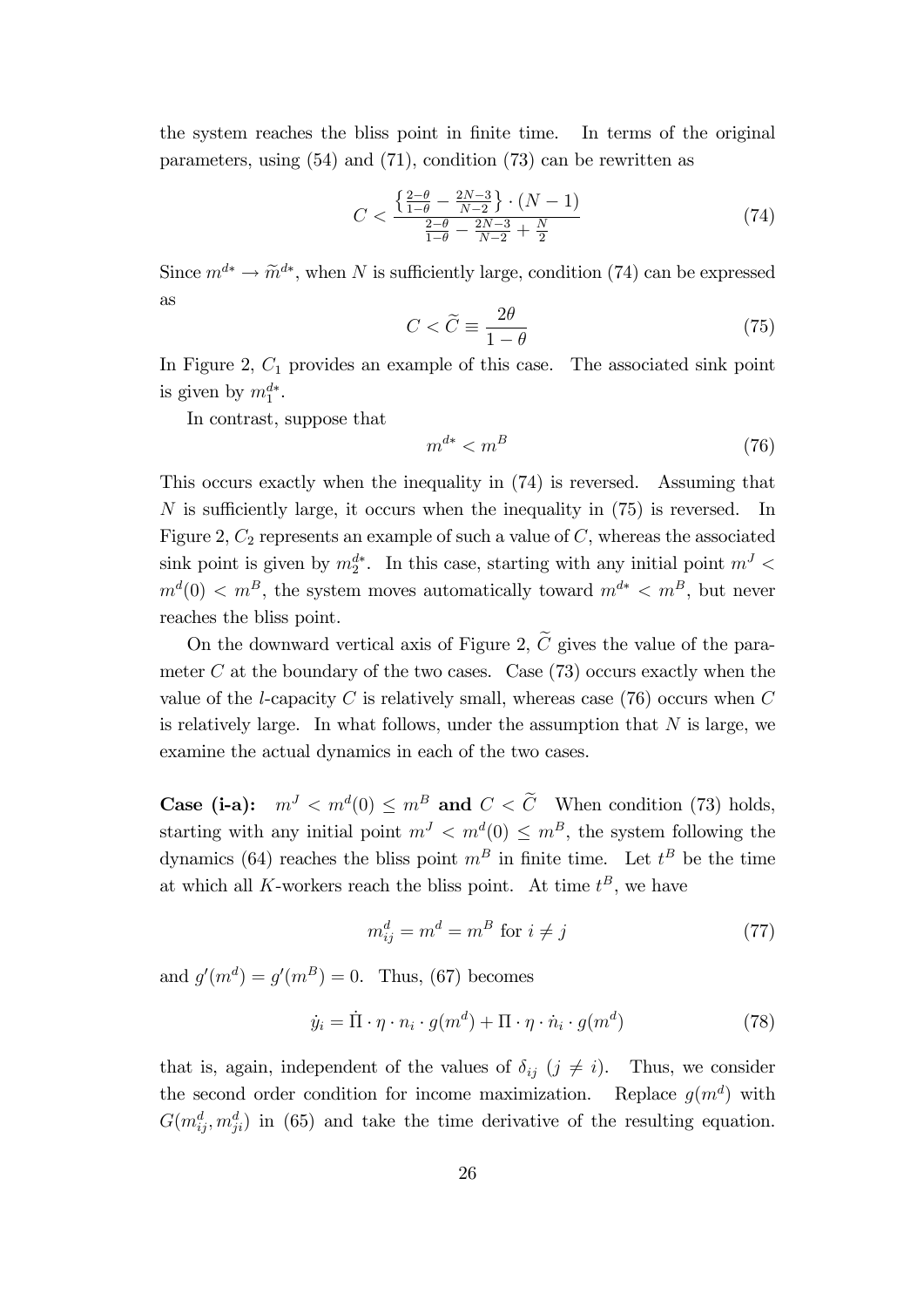Using (77) and the fact that  $g'(m^B) = 0$ , by following the logic in Berliant and Fujita (forthcoming, Technical Appendix b) we obtain

$$
\ddot{y}_i = \ddot{\Pi} \cdot \eta \cdot n_i \cdot g(m^B) + 2\dot{\Pi} \cdot \eta \cdot \dot{n}_i \cdot g(m^B) + \Pi \cdot \eta \cdot \ddot{n}_i \cdot g(m^d) \tag{79}
$$
\n
$$
+ \Pi \cdot \eta \cdot n_i \cdot (1 - m^B)^2 \cdot 4(m^B)^2 g''(m^B) \cdot \left(\sum_{i=1}^n \delta_i \left[ (a_i - \delta_i)^2 g^{(i)}(m^B) + (a_i - \delta_i)^2 g^{(i)}(m^B) + (a_i - \delta_i)^2 g^{(i)}(m^B) \right] \right]^2
$$

$$
\left\{ \sum_{i \neq j} \delta_{ij} \cdot \left[ (1 - \frac{C}{N}) \cdot (1 - 2m^B) - (1 - \frac{C}{N}) \cdot (1 - m^B) \cdot \delta_{ij} - \frac{C}{2} m^B \right] \right\}^2
$$

where, using  $(66)$ .

$$
\dot{n}_i = g(m^B) \cdot n_i \cdot (2 + \frac{N-2}{N}C)
$$
  

$$
\ddot{n}_i = g(m^B) \cdot \dot{n}_i \cdot (2 + \frac{N-2}{N}C)
$$

Since the first three terms on the right hand side of  $(79)$  are independent of the values of  $\delta_{ij}$   $(j \neq i)$  whereas  $g'' < 0$ , choosing the values of  $\delta_{ij}$   $(j \neq i)$  to maximize  $\ddot{y}_i$  is equivalent to the following optimization problem:

$$
\min_{\{\delta_{ij}\}} \left\{ \sum_{i \neq j} \delta_{ij} \cdot \left[ (1 - \frac{C}{N}) \cdot (1 - 2m^B) - (1 - \frac{C}{N}) \cdot (1 - m^B) \cdot \delta_{ij} - \frac{C}{2} m^B \right] \right\}^2
$$
\n(80)

subject to 
$$
\sum_{j \neq i} \delta_{ij} = 1
$$

This problem can be solved by using the rule that whenever  $\delta_{ij} > 0$ , the value of the terms inside the square brackets in expression (80) must be zero, or

$$
\delta_{ij} > 0 \implies \delta_{ij} = \frac{(1 - \frac{C}{N}) \cdot (1 - 2m^B) - \frac{C}{2}m^B}{(1 - \frac{C}{N}) \cdot (1 - m^B)} \equiv \delta^B \tag{81}
$$

whereas the number of partners for  $K$ -worker  $i$  must be chosen to satisfy the constraint  $\sum_{j\neq i} \delta_{ij} = 1$ . This applies to all K-workers.

This equilibrium configuration of partnerships at the bliss point  $m<sup>B</sup>$  can be achieved as follows: When the system reaches  $m<sup>B</sup>$ , the population splits into smaller groups of equal size,  $16$ 

$$
N^B \equiv 1 + \frac{1}{\delta^B} \tag{82}
$$

 $16$ The configuration of workers necessary to maintain the bliss point is not unique. Each K-worker must have  $N^B - 1$  links to other K-workers, communicating with each for an equal share of time. For example, when  $N^B = 4$ , groups of 4 may form, where each worker within a group communicates equally with every other worker in that group. However, with  $N^B = 4$  it is also possible to have, say, groups of six forming. With such groups, each Kworker has communication links to only three other  $K$ -workers within their group. So not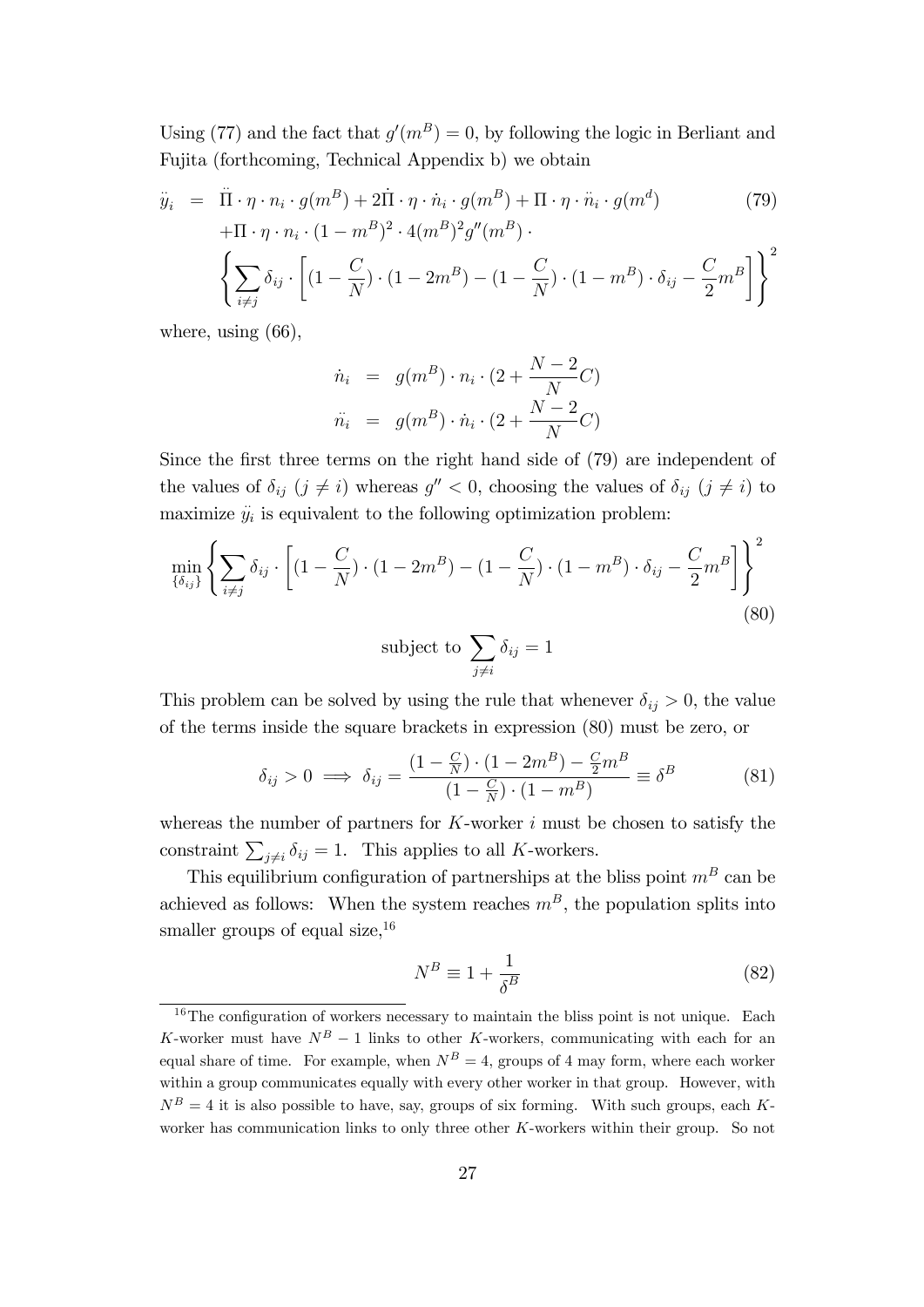so each person works with  $N^B - 1$  other persons in their group for the same proportion of time,  $\delta^B$ . Recalling (64), rule (81) is equivalent to

$$
\delta_{ij} > 0 \implies \dot{m}^d_{ij} = 0 \text{ at } m^d_{ij} = m^B
$$

That is, when all K-workers reach the bliss point, they stay there by splitting into smaller groups of the same size,  $N<sup>B</sup>$ , so direct interactions take place only within each group. In this way, each  $K$ -worker maintains the highest K-productivity while enjoying the knowledge externalities derived from public information on new patents. Figure 3 depicts an example of an equilibrium configuration of  $K$ -worker interactions in which four groups of  $K$ -workers form at the bliss point. The dotted arrows represent indirect interactions through the public revelation of patent information.

#### FIGURE 3 GOES HERE

Substituting (54) into (81), using (82) and arranging terms, the optimal group size  $N^B$  is given by

$$
N^{B} = 1 + \frac{1}{\theta - \frac{(1-\theta) \cdot C}{2} \cdot \frac{N}{N-C}}
$$
(83)

As N becomes large, the optimal group size approaches

$$
\widetilde{N}^B = 1 + \frac{1}{\theta - \frac{(1-\theta)\cdot C}{2}}\tag{84}
$$

The optimal group size for large population  $\widetilde{N}^B$  (as well as the optimal group size for finite population  $N^B$ ) increases monotonically with the *l*-capacity, *C*; as C increases, the transmission of public knowledge in common increases, so it is necessary to have a larger group in order to maintain heterogeneity among agents within the group. Recalling that  $\widetilde{C}$  was defined in (75), the group size becomes infinitely large as C approaches  $\widetilde{C}$  from the left. Recalling that  $\theta$ is the weight given to knowledge in common in the  $K$ -production function, as the value of  $\theta$  increases,  $\widetilde{N}^B$  decreases, which is not surprising. In Figure 4, for each fixed value of the parameter C, the optimal group size  $\widetilde{N}^B$  is graphed as a function of  $\theta$ .

all possible links within a group are actually active. If groups at the bliss point are larger, then their communication structure must become more sparse to maintain the bliss point. The minimal size of groups that coalesce at the bliss point is clearly  $N^B$ . Nevertheless, all of the calculations apply independent of the size of groups that form at the bliss point. The same remarks apply to the various cases detailed below, except when K-workers are in isolation.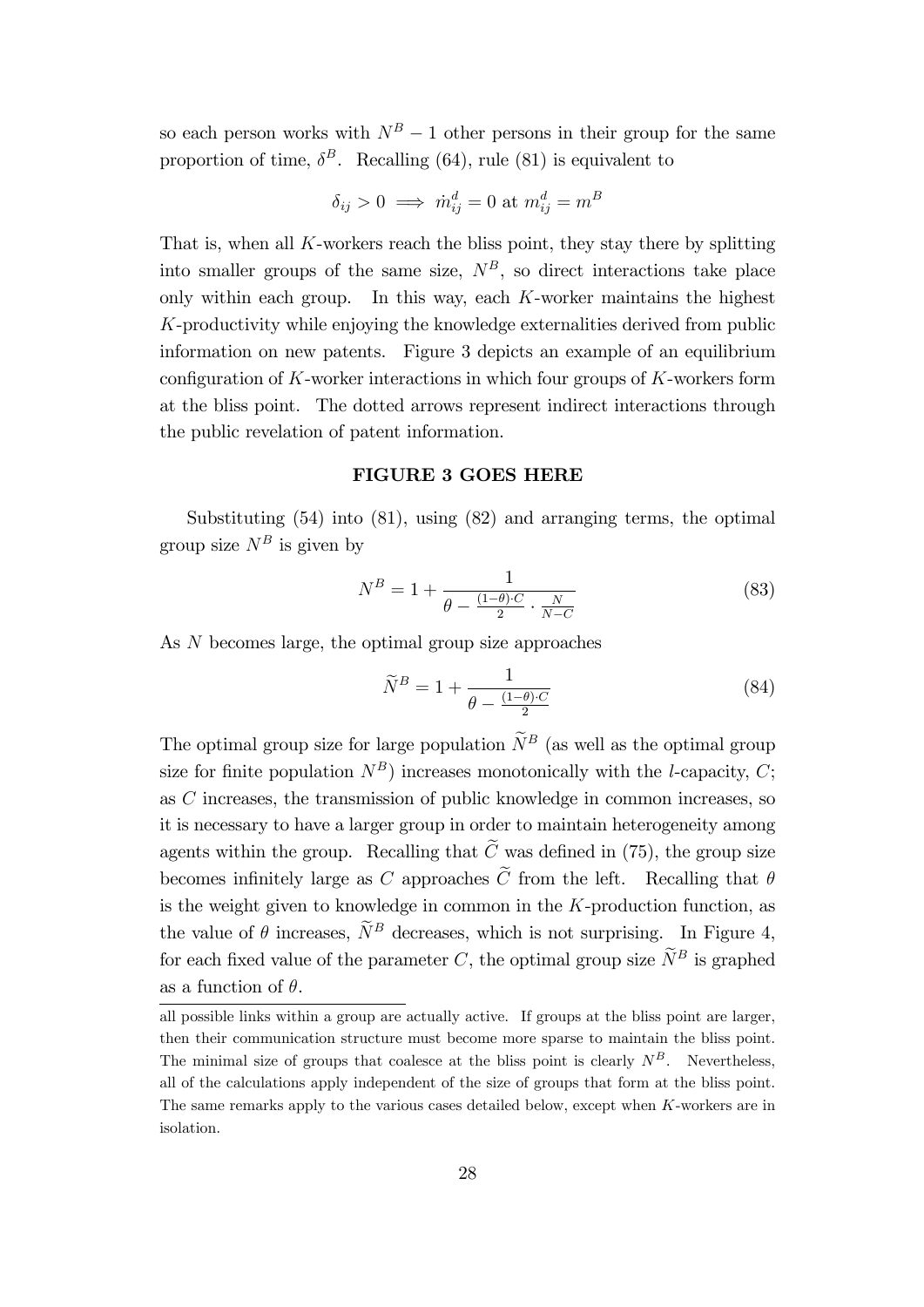#### FIGURE 4 GOES HERE

Substituting  $\delta^B = 1/(N^B-1)$  for  $\delta_{ij}$  in equation (64), then by construction,  $m<sup>B</sup>$  is the sink point of the dynamics

$$
\dot{m}_{ij}^d = 2\left(1 - m^d\right) \cdot g(m^d) \cdot \left\{ \left(1 - \frac{C}{N}\right) \cdot \left(1 - 2m^d\right) - \left(1 - \frac{C}{N}\right) \cdot \left(1 - m^d\right) \cdot \frac{1}{N^B - 1} - \frac{C}{2} \cdot m^d \right\}
$$
\n(85)

for  $i \neq j$  but i and j in the same group. Thus, starting with any initial point  $m_{ij}^d(0) = m^d(0) \in (0, 1/2)$ , if each person participates in a group of  $N^B$  persons, and if they maintain the same group structure where each person works with each of the  $N^B-1$  other people in their group for the same proportion of time  $\delta^B$ , then the system monotonically approaches the bliss point  $m^B$ . However, when  $m_{ij}^d(0) = m^d(0) < m^B$ , if all N persons form a single group while setting  $\delta_{ij} = 1/(N - 1)$ , the system can reach the bliss point  $m<sup>B</sup>$  fastest.<sup>17</sup>

When the system reaches the bliss point, the workers break into groups and the system becomes asymmetric, in the following sense. If  $K$ -worker i belongs to the same group as  $K$ -worker  $k$ , then their differential knowledge remains at the bliss point  $m^B$ , maintaining the highest K-productivity  $g(m^B)$ . If Kworker  $j$  belongs to a different group, then the differential knowledge between i and j diverges, namely it moves away from  $m^B$ , thus reducing  $g(m_{ij}^d)$ . So once the population splits into groups,  $K$ -workers  $i$  and  $j$  will not want to collaborate again.

Formally, setting  $\delta_{ij} = 0$  in equation (64), the dynamics of differential knowledge for  $K$ -workers i and j in different groups is given by

$$
\dot{m}_{ij}^d = \dot{m}^d = 2\left(1 - m^d\right) \cdot g(m^d) \cdot \left\{ \left(1 - \frac{C}{N}\right) \cdot \left(1 - 2m^d\right) - \frac{C}{2} \cdot m^d \right\} \tag{86}
$$

that yields a sink point

$$
m^{d*} = \frac{1}{2 + \frac{C}{2(1 - \frac{C}{N})}}
$$

As  $N \to \infty$ , the sink point becomes

$$
m^{d*} = \frac{1}{2 + \frac{C}{2}} = \widetilde{m}^{d*} \tag{87}
$$

Notice that this is the same as expression  $(72)$ . As the number of K-workers becomes large, the difference between pairs of workers who interact at intensity

<sup>&</sup>lt;sup>17</sup>With a starting point  $m_{ij}^d(0) = m^d(0) < m^B$ , if the population forms groups of size less than N but larger than  $N^B$ , then the system will still reach the bliss point, but at a slower speed than if the group size were N.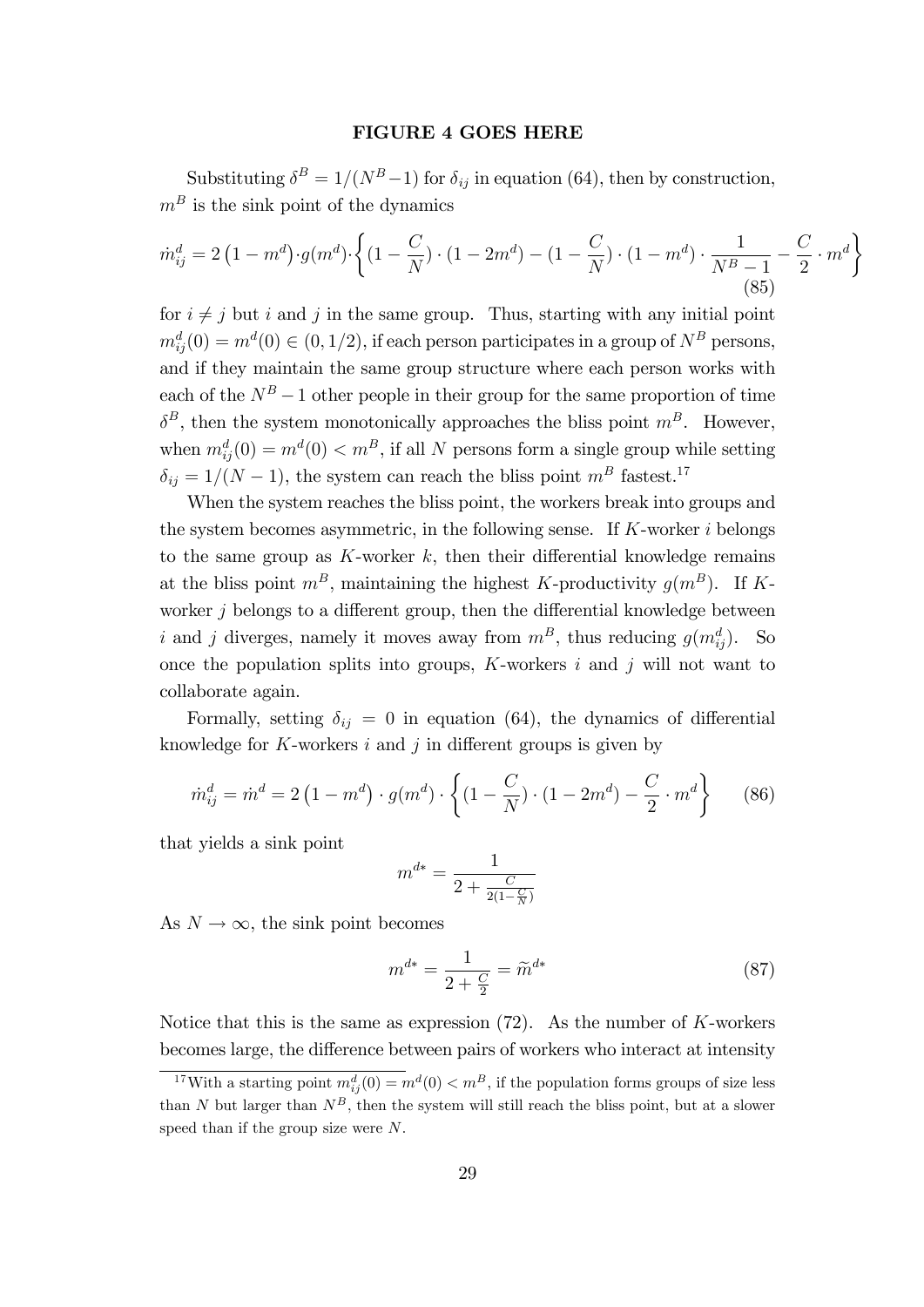$1/(N - 1)$  and pairs of workers in different groups who don't interact is close to zero, so they tend to the same sink point.

To sum up, for partnerships of K-workers within the same group, their productivity is  $g(m^B)$ . For potential partnerships of K-workers in different groups, their potential productivity is  $g(\tilde{m}^{d*}) < g(m^B)$ . So these potential partnerships are never formed.

The implication is that we have endogenous formation of cohesive groups. One interpretation of this phenomenon is that the groups represent research firms, so we have endogenous formation of research firm boundaries.

**Case (i-b):**  $m^{J} < m^{d}(0) \leq m^{B}$  and  $C > C$  As explained previously, in this case the dynamics imply that only one large group forms, so each agent works with everyone else an equal amount of time. Heterogeneity  $m<sup>d</sup>$  changes, approaching the sink point  $m^{d*}$  given by (71) to the left of the bliss point, so the bliss point is never reached. In this case

$$
m^J < m^{d*} < m^B
$$

and one large group is maintained forever, without achieving the highest possible productivity. Intuitively, this is due to the large externality from public knowledge, so it is impossible to attain sufficient heterogeneity.<sup>18</sup>

### $\textbf{3.2.2} \quad \textbf{Case (ii):} \,\, m^d(0) < m^J < m^B$

Under this set of parameters,  $g(m^d(0)) < \alpha$ . In other words, at time 0 it is best for everyone to work in isolation rather than in pairs. Substituting  $\delta_{ii} = 1$  and  $\delta_{ij} = 0$  for  $i \neq j$  into (55), and using (58), we obtain dynamics for work in isolation:

$$
\dot{m}_{ij}^d = \dot{m}^d = (1 - m^d) \cdot \alpha \cdot \left\{ (1 - \frac{C}{N}) \cdot (1 - 2m^d) - C \cdot m^d \right\} \tag{88}
$$

that yields the sink point

$$
m^{d**} = \frac{1}{2 + \frac{C}{1 - \frac{C}{N}}}
$$

As  $N \to \infty$ , the sink point approaches

$$
\widetilde{m}^{d**} = \frac{1}{2+C}
$$

<sup>&</sup>lt;sup>18</sup>When C is very large, it is possible that  $m^{d*} < m^{J}$ , implying that all K-workers eventually work in isolation. However, this is not an interesting situation, so we neglect it in the discussion that follows.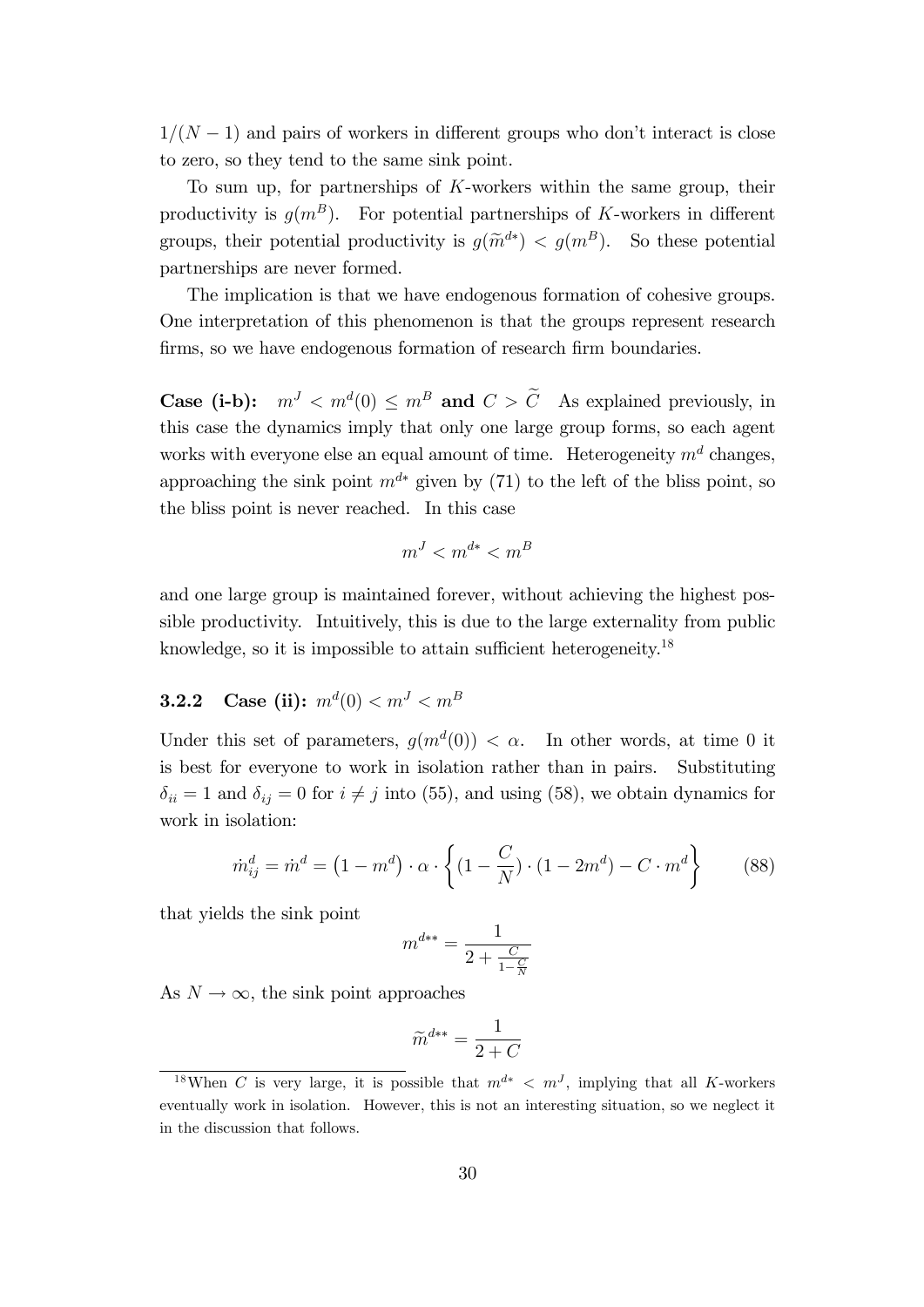Evidently,  $\widetilde{m}^{d**} < \widetilde{m}^{d*}$ . When N is sufficiently large, it follows that

$$
m^{d**} < m^{d*}
$$

Focusing on this case, there are two possibilities, namely  $m<sup>J</sup> < m<sup>d**</sup>$  and  $m^J > m^{d**}.$ Assuming  $C$  is not too large, we concentrate on the first possibility,

$$
m^J < m^{d**} \tag{89}
$$

The equilibrium path has every  $K$ -worker in isolation to begin, creating new knowledge on their own and moving to the right until they all reach the point  $m<sup>J</sup>$ . Then one large group forms and all K-workers create new knowledge working in pairs where each spends equal time with every other. From here, the equilibrium path is exactly the same as in case (i).

### **3.2.3** Case (iii):  $m^B < m^d(0)$

As this case is not the focus of our work, we have relegated it to subsection 2 of the appendix.

### 4 Growth

Next we assemble the various pieces of our general equilibrium model. Our focus is on case (i-a) of the knowledge dynamics, where the initial state of knowledge heterogeneity is to the left of the bliss point:  $m<sup>J</sup> < m<sup>d</sup>(0) < m<sup>B</sup>$ .

Proposition 2: Assume that the number of K-workers N is large and  $m^J < m^d(0) < m^B.20$  Let  $\widetilde{C} \equiv \frac{2\theta}{1-\theta}$  $\frac{2\theta}{1-\theta}$ . Then the long run economic growth as a function of the initial condition is given by two subcases.

(a)  $C < C$ . Let  $t^B$  be the time that all K-workers reach the bliss point  $m^B$ . Then

$$
\frac{\dot{n}(t)}{n(t)} = g(m^B)(2+C) = \beta \theta^{\theta} (1-\theta)^{1-\theta} \cdot (2+C) \text{ for } t \ge t^B.
$$

Moreover,

$$
\lim_{t \to \infty} \frac{\dot{M}(t)}{M(t)} = \beta \theta^{\theta} (1 - \theta)^{1 - \theta} \cdot (2 + C)
$$

<sup>&</sup>lt;sup>19</sup>Under the second possibility,  $m^{d**} < m^{J}$ , each K-worker creates knowledge in isolation forever, approaching the sink point  $m^{d**}$ .

<sup>&</sup>lt;sup>20</sup>For the sake of simplicity, the assumption that N is sufficiently large means that the results stated here take N to be set to  $\infty$ .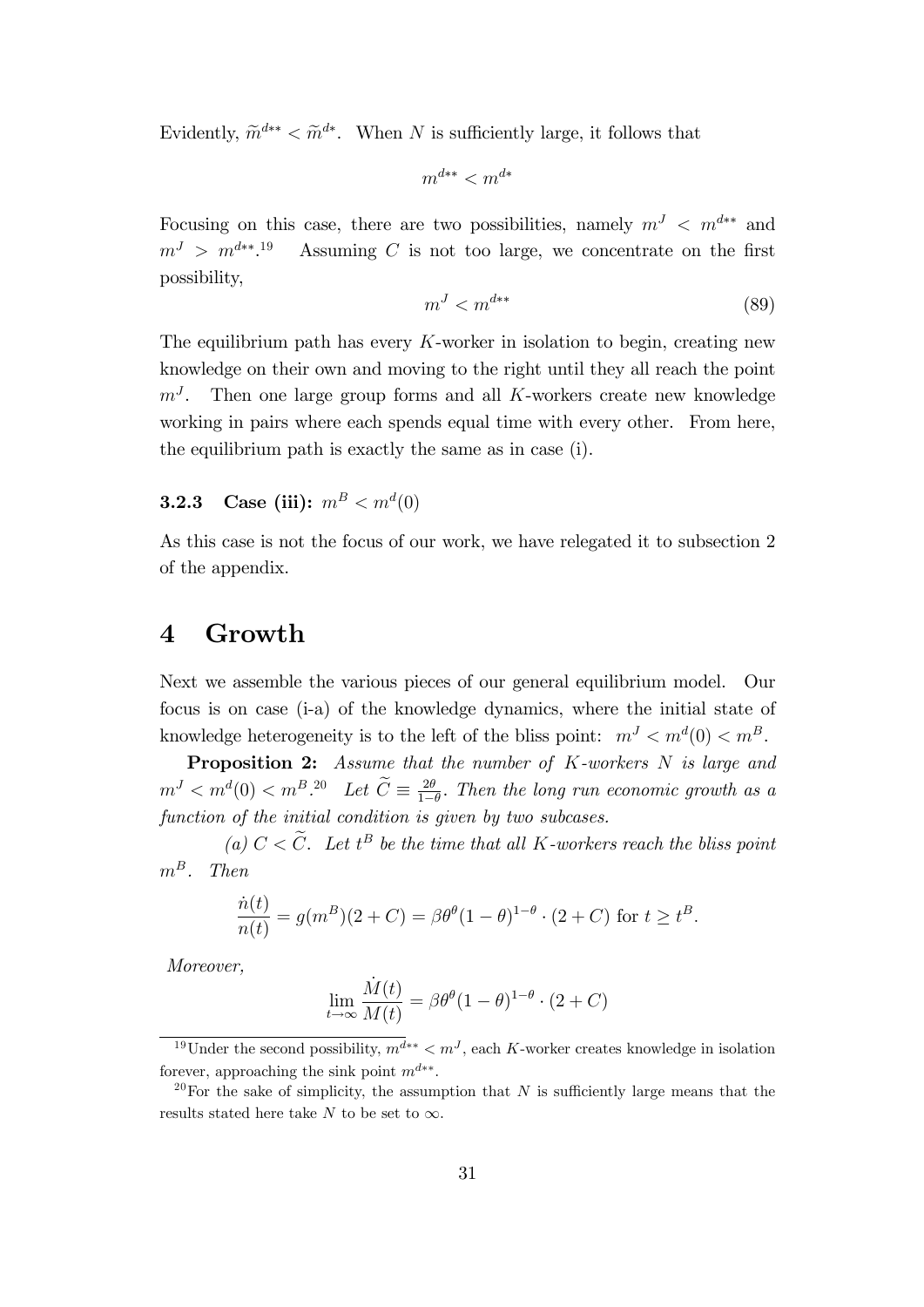and

$$
\lim_{t \to \infty} \frac{\dot{v}_i(t)}{v_i(t)} = \frac{\beta \theta^{\theta} (1 - \theta)^{1 - \theta} \cdot (2 + C)}{\sigma - 1}.
$$

(b) 
$$
C > \widetilde{C}
$$
. Then

$$
\lim_{t \to \infty} \frac{\dot{n}(t)}{n(t)} = \lim_{t \to \infty} \frac{\dot{M}(t)}{M(t)} = 2\beta \left(\frac{C}{2}\right)^{\theta}
$$

whereas

$$
\lim_{t \to \infty} \frac{\dot{v}_i(t)}{v_i(t)} = \frac{2\beta(\frac{C}{2})^{\theta}}{\sigma - 1}.
$$

Therefore long run economic growth is positively related to both  $\beta$ , the parameter reflecting  $K$ -productivity of work in pairs, and  $C$ , the speed of public knowledge transmission.

It is evident that, in either case, the long run equilibrium growth rates are scale free in the population of  $K$ -workers,  $N$ . This is a consequence of the assumption that knowledge absorption from public sources is inversely proportional to population, and the result that long run optimal group size of K-workers is independent of population. We examine each case more closely below.

# 4.1 Case (i-a):  $m^J < m^d(0) \leq m^B$  and  $C < \tilde{C}$

Please refer to Appendix 1 for the formal proof.

It is not surprising that  $\beta$ , the coefficient on the joint knowledge production function, is positively related to the growth of the economy. In contrast, it is surprising that  $C$  is positively related to economic growth. On the face of it, when C is higher, agents become relatively homogeneous quicker, since the public transmission of patent knowledge is faster. In theory, it could be the case that the result is lower  $K$ -productivity and thus lower economic growth because the higher homogeneity reduces knowledge productivity. This was our initial conjecture. However, in the model, as indicated by (83) or (84), the group size at the bliss point adjusts optimally to the speed of public transmission of knowledge. Group size increases to offset the higher speed of public knowledge transmission and the resulting increase in group homogeneity. The effect of larger groups at the bliss point is to create more heterogeneity within groups, thus maintaining higher economic growth. This is, in essence,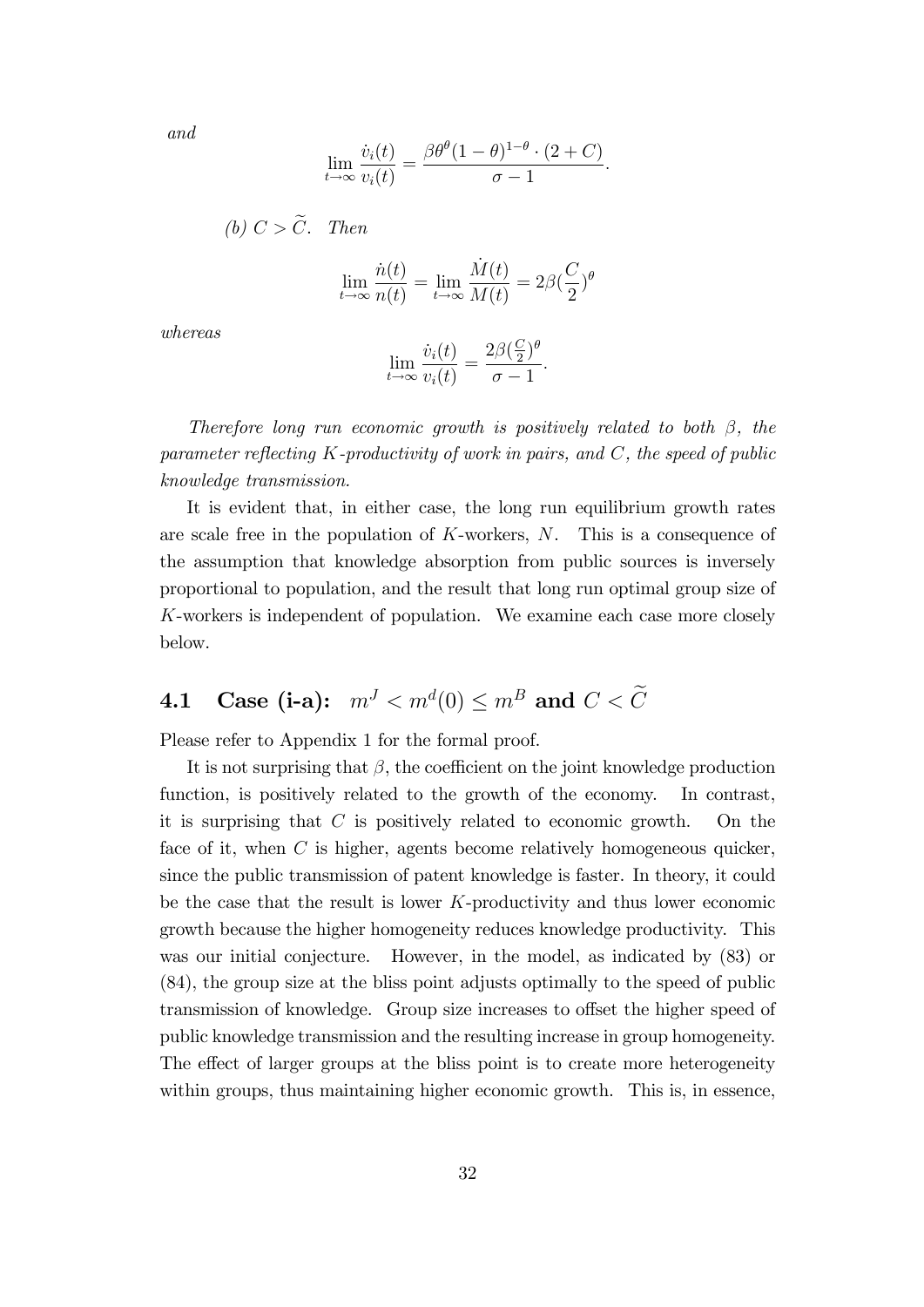a general equilibrium effect that allows the economy to take advantage of a higher speed of public information transmission.<sup>21</sup>

# 4.2 Case (i-b):  $m^J < m^d(0) \leq m^B$  and  $C > \tilde{C}$

Please refer to Appendix 1 for the formal proof.

Again, the asymptotic growth rate of individual knowledge stock, patents, and indirect utility are constants (different from case  $(i-a)$ ), and depend positively on  $\beta$  and C. The surprising result here is that even though the system does not achieve the bliss point, a higher rate of public knowledge transmission results in higher economic growth. Even though  $\widetilde{m}^{d*}$  decreases as C increases, and thus the productivity of partnerships  $g(\tilde{m}^{d*})$  declines, notice that  $g(\tilde{m}^{d*})$  represents the normalized productivity of partnerships. In fact, the total productivity of partnerships is  $n \cdot g(\tilde{m}^{d*})$ . In the end, the positive effect of increasing  $n$  due to public knowledge spillovers more than offsets the negative effect of a decline in  $g(\widetilde{m}^{d*})$ .

### 5 Efficiency

Next we consider the welfare properties of the equilibrium path. Clearly, it is first necessary to introduce a concept of constrained efficiency that accounts for the nature of the monopolistic competition environment in the market for consumption commodities. There is a market failure associated with this feature of the model in itself. However, that is not the focus of our work. Therefore, we employ a notion of constrained efficiency that allows a planner to search for Pareto improvements by using only the choice of the time path of partnerships in the R  $&$  D sector, with perfect foresight of the consequences for the other sectors of the model; in particular, the consumption good market features monopolistic competition once the time path in the R & D sector is chosen.

Here we discuss efficiency in the context of an intertemporal utilitarian social welfare function. We consider the following planner's problem, where the planner chooses  $\{\delta_{ij}(\cdot)\}_{i,j=1}^N$  in order to maximize the sum of M-workers' and  $K$ -workers' utility given by  $(23)$ .

 $21$ Based on macro equilibrium conditions of the economy, we have derived the relation (20), meaning that the total expenditure per unit of time is a constant independent of time. In Technical Appendix b, using individual budget constraints, we show that the relation (20) indeed holds along the equilibrium path.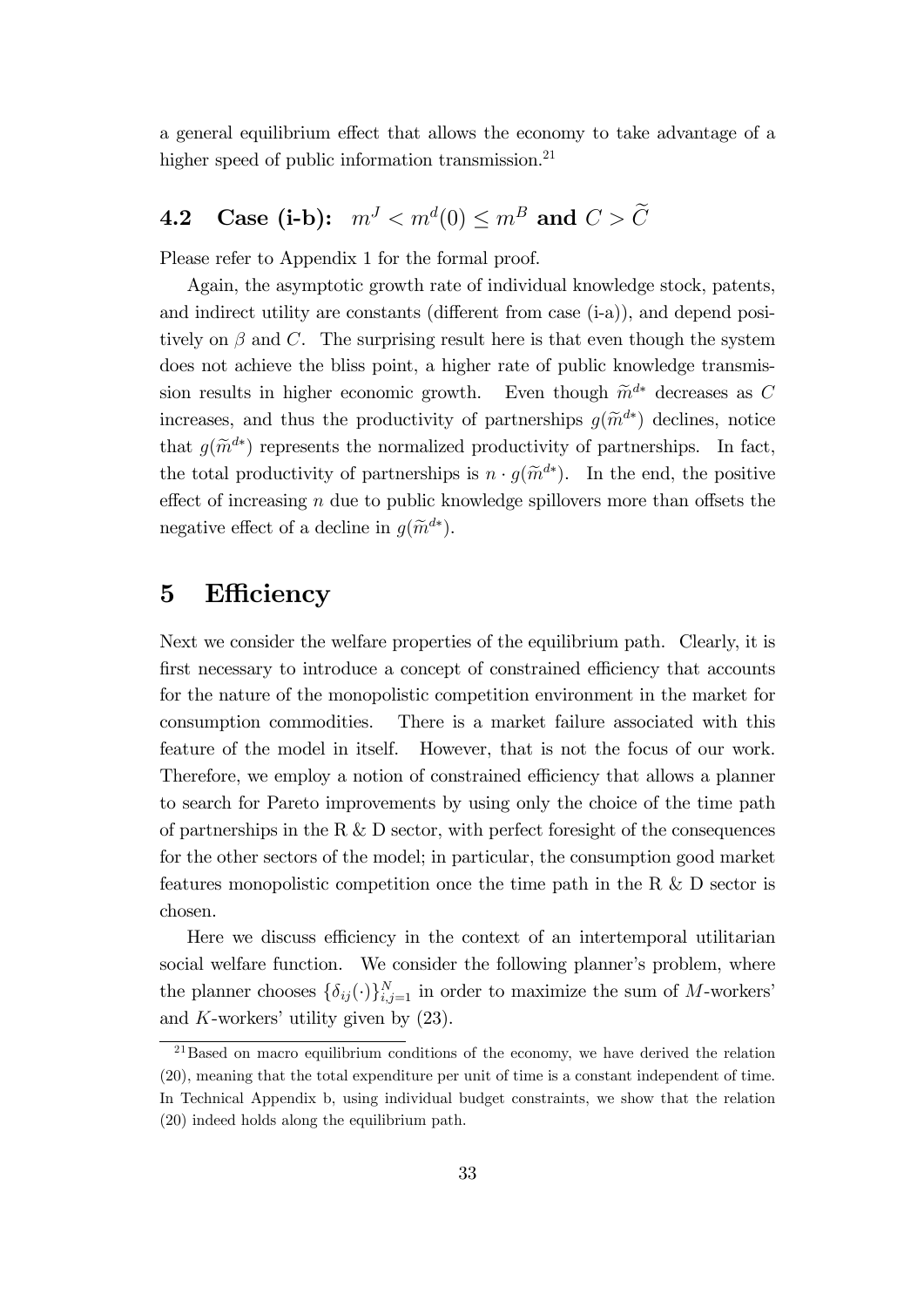To be explicit, the planner's problem is given by:

$$
\max_{\{\delta_{ij}(\cdot)\}_{i,j=1}^N} W = \frac{L}{\sigma - 1} \int_0^\infty e^{-\gamma t} \cdot \ln(M(t)) dt
$$

subject to the dynamics of  $\dot{M}$ ,  $\dot{n}_i$ , and  $\dot{m}_{ij}^d$ , given respectively by

$$
\dot{M} = \eta \cdot A
$$
\n
$$
= \eta \cdot \sum_{k=1}^{N} n_k \left( \delta_{kk} \cdot \alpha + \sum_{l \neq k} \delta_{kl} \cdot G(m_{kl}^d, m_{lk}^d) \right),
$$

(43) and (44).

Suppose that the following symmetric initial conditions for case (i-a) are satisfied:

$$
n_i(0) = n(0) > 0 \text{ for } i = 1, ..., N
$$
  

$$
mJ < m_{ij}^d(0) = md(0) < mB \text{ for } i, j = 1, ..., N, i \neq j
$$
  
and 
$$
g(mB) > \alpha
$$

Given the same, symmetric initial conditions, we ask: How efficient is the myopic core path? $22$ 

We shall divide our discussion into short run efficiency, long run efficiency, and medium run efficiency. Notice first that our equilibrium path is in the myopic core and eventually reaches the bliss point. There are implications for both short and long run efficiency. First, regarding short term efficiency, deviation from the myopic core path creates an immediate loss in utility for all knowledge workers. This means that the equilibrium path cannot be dominated by another path over all time periods for all workers. Second, the equilibrium path eventually reaches the bliss point. Since the bliss point has the highest possible productivity for knowledge workers, the implication is that the equilibrium or myopic core path weakly overtakes any other path; by this we mean that there exists an initial time interval after which the equilibrium path is at least as good as any other path.

The intermediate run is much more difficult to handle. Even in the intermediate run, our myopic core path performs well in terms of efficiency when the population of K-workers  $N$  is sufficiently large. The intuition is as follows.

 $22$ Our initial attempts to attack the question of efficiency of the equilibrium path were naturally based on optimal control methods using Hamiltonians. However, given that all the dynamics are linear in the control variables  $\delta_{ij}$ , the optimization problem reduces to a singular control programming problem; we found no existing theorem applicable to our context. Thus, we adopt an alternative strategy.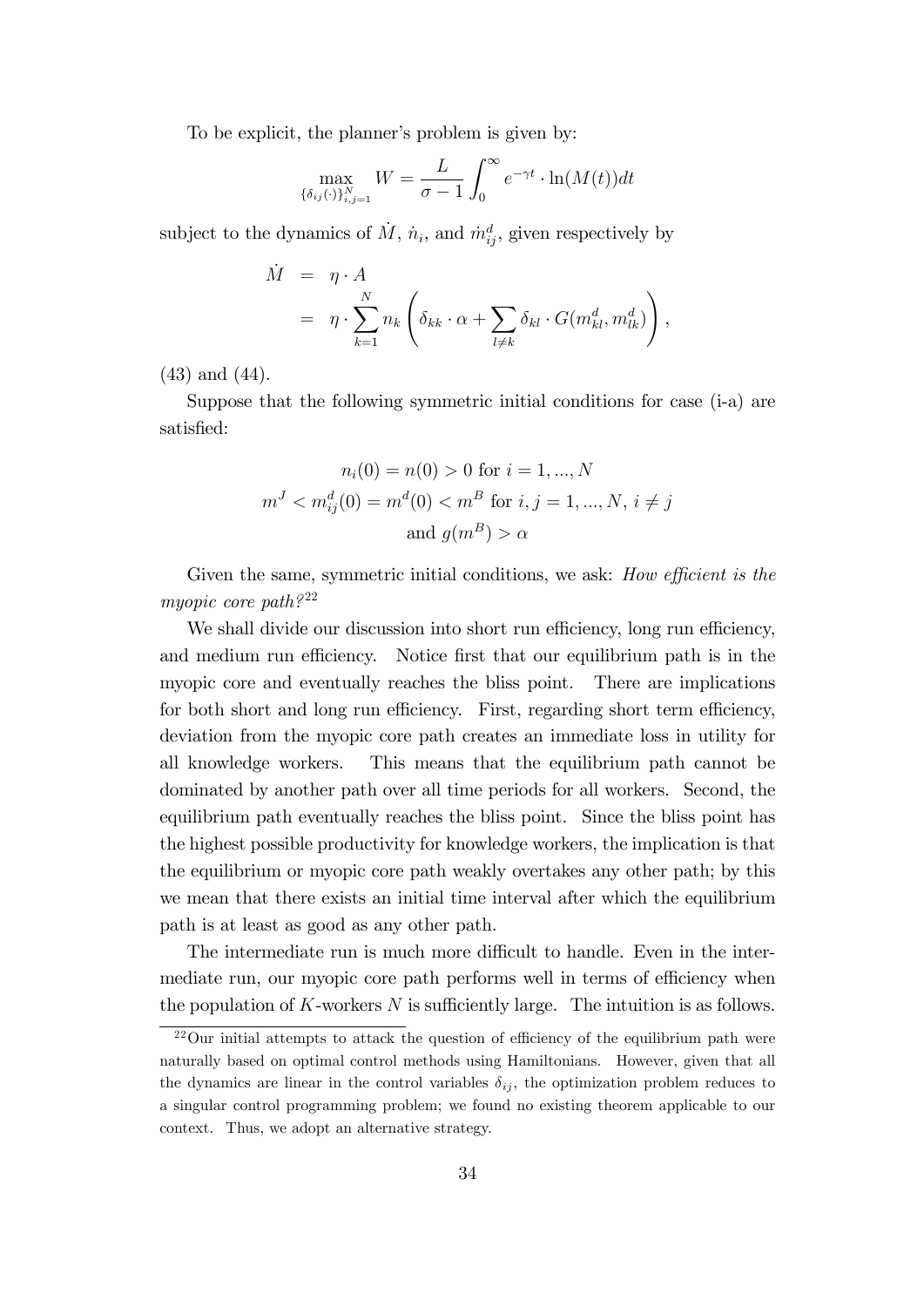When  $m^d(t) < m^B$ , then knowledge productivity is higher and  $m^d_{ij}$  moves almost as fast to the right as working in isolation if each person works with every other person with equal intensity. The intuition for this result follows from a combination of two reasons. First, productivity is higher when working with others as opposed to working alone on this part of the path. Second, when  $N$  is sufficiently large, working with others is very close to working in isolation when the accumulation of differential knowledge is considered, so cooperation with others will be better on net. Once the bliss point is attained, the system reaches the highest productivity possible, and remains there. This intuition indicates that, when  $m^d(t) < m^B$ , working with a smaller group than the other  $N-1$  K-workers results in movement to the right that is slower than working with everyone but oneself.

Formally, first we must introduce two additional symmetry restrictions on paths, aside from the Örst restriction to symmetric initial conditions, to provide analytical tractability. We also introduce notation for welfare along the myopic core path when the number of  $K$ -workers is given. Then we introduce an upper limit on the welfare associated with arbitrary feasible paths subject to the additional symmetry conditions when the number of K-workers becomes large. Finally we show that when  $N$  is sufficiently large, the welfare associated with the myopic core path approaches the upper limit. Complete details of the analysis are found in Technical Appendix c.

We now introduce an two additional symmetry conditions. In our analysis of efficiency, we restrict attention to pairwise symmetric paths. If the initial state is pairwise symmetric, we have shown that the equilibrium path, also called the *myopic core* path, is pairwise symmetric. However, in our efficiency analysis, we impose this assumption for tractability and for the sake of comparison. Thus, we restrict our efficiency analysis to paths satisfying two additional symmetry restrictions: First, for each knowledge worker i and for every knowledge worker  $j \neq i$ ,

$$
n_i(t) = n_j(t) \equiv n(t)
$$
 for all t

As explained in section 3.1, this is equivalent to

$$
m_{ij}^d(t) = m_{ji}^d(t)
$$
 for all t

Second, at each moment of time, each person interacts with the same number of people with the same intensity. An implication is that at each time, each K-worker spends a certain fraction of time working in isolation.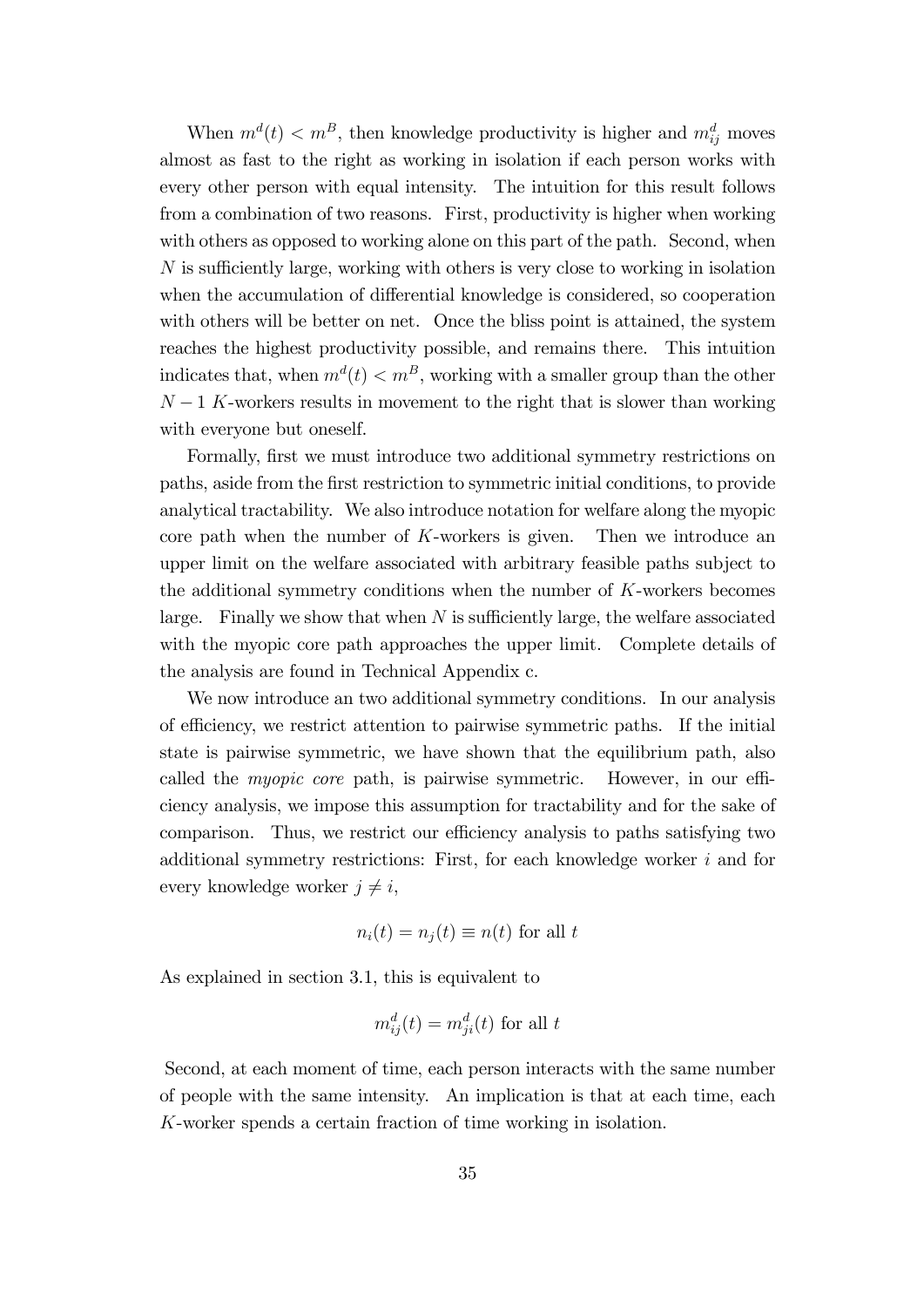Define  $m_{mc}^d$  to be the path of the myopic core over time with a given number  $N$  of knowledge workers. It satisfies the additional symmetry conditions. We define  $m^d_{\infty}$  to be the limit of this path as the number of knowledge workers tends to infinity. For an arbitrary path satisfying all of the symmetry conditions, define  $m_a^d$  to be the time path for active partners for knowledge worker i, whereas  $m_s^d$  is defined to the the time path for shadow partners for knowledge worker  $i$ . In fact, an arbitrary feasible path satisfying all of our symmetry conditions is a pair  $m_f^d = (m_a^d, m_s^d)$ .

The general relationship of these paths is depicted in Figure 5, with time t on the horizontal axis and the percent of ideas  $m<sup>d</sup>$  exclusive to a knowledge worker in a partnership on the vertical axis. In the figure, define  $t_s^B$  to be the first time such that  $m_s^d$  reaches the bliss point. Similarly, define  $t_{\infty}^B$  to be the first time such that  $m^d_{\infty}$  reaches the bliss point.

**Proposition 3:** For every feasible path  $m_f^d = (m_a^d, m_s^d)$  satisfying all of the symmetry conditions, for all times  $0 < t < t_s^B$ ,

$$
m_{\infty}^d(t) > m_s^d(t) > m_a^d(t)
$$

#### FIGURE 5 GOES HERE

The proof can be found in Lemmas 2 and 3 of Technical Appendix c. The intuition for the result is as follows. At time zero for case  $(i-a)$ ,  $K$ workers are too homogeneous relative to the bliss point. Thus, building up heterogeneity is important. Given the symmetry assumptions, the choice of feasible paths is equivalent to the choice of how many partners K-workers have, and how much time each K-worker spends on research alone. For active partners, heterogeneity builds up slowly, since active partners create knowledge in common. For shadow partners, heterogeneity builds up more quickly, since the partnerships are not active and thus potential partners are creating different ideas. Finally, on the myopic core path each  $K$ -worker is interacting with the maximal number of partners. If  $N$  is large, the path displays the advantages of working with shadow partners, since time spent interacting with any given partner is small, but still has joint production of ideas to maximize knowledge growth, differentiating  $K$ -workers quickly.

For a fixed population of K-workers  $N$ , we define the levels of welfare generated by three different paths. Let  $W_{\infty}(N)$  be the level of welfare generated by the  $m^d_{\infty}$  path, but for knowledge worker population size  $N^{23}$  Typically,

<sup>&</sup>lt;sup>23</sup>By definition, the  $m_{\infty}^{d}$  path itself is independent of N. However, as shown in Technical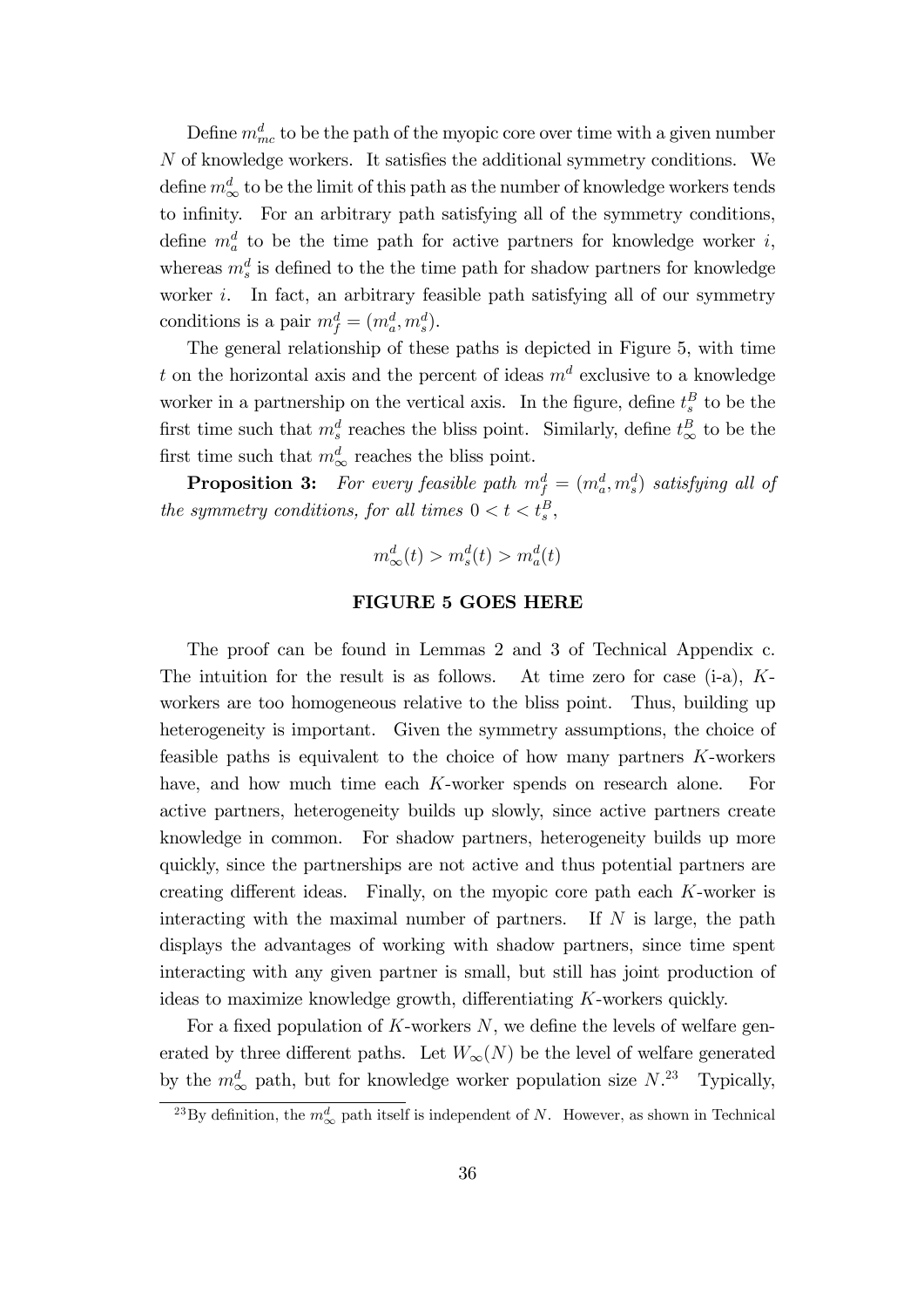this path is not feasible, but it is a useful construction. Let  $W_f(N)$  be the level of welfare generated by the  $m_f^d$  path for the same population size N. By Lemma 4 of Technical Appendix c, it follows that

$$
W_{\infty}(N) > W_f(N)
$$

Therefore we can conclude that for each fixed population of  $K$ -workers  $N$ , the limiting myopic core growth pattern gives an upper bound on the welfare generated by any feasible growth path satisfying the symmetry conditions. The intuition for this result is as follows. Since K-productivity is higher as  $m<sup>d</sup>$ moves from the left toward the bliss point  $m<sup>B</sup>$ , and since Proposition 3 implies that the  $m_{\infty}^{d}$  path reaches  $m^{B}$  faster than any other feasible path, the welfare associated with the  $m^d_{\infty}$  path is naturally greater than the welfare associated with any other feasible path.

Now that we have an upper bound on the welfare generated by an arbitrary path with N knowledge workers, we can examine how the myopic core or equilibrium path performs relative to these alternative paths. Let  $W_{mc}(N)$ be the level of welfare generated by the myopic core path with  $N$  knowledge workers.

**Proposition 4:** As the number of knowledge workers  $N$  tends to infinity, the difference in welfare corresponding to the myopic core path and the welfare corresponding to the limiting myopic core path monotonically converges to 0:

$$
\lim_{N \to \infty} \{ W_{\infty}(N) - W_{mc}(N) \} = 0
$$

The proof can be found in Lemma 5 of Technical Appendix c. The intuition for this surprising result is as follows. By definition,  $W_{\infty}(N)$  represents the welfare generated by following the limit of the myopic core pairwise knowledge differential paths as the number of  $K$ -workers tends to infinity, but evaluated in terms of knowledge production when the number of knowledge workers is finite. This path is an upper bound on all feasible paths, but is not itself feasible for finite populations of K-workers. In contrast,  $W_{mc}(N)$  is the actual welfare generated by the myopic core path with  $N$  knowledge workers. Although  $\lim_{N\to\infty}W_{\infty}(N)$  and  $\lim_{N\to\infty}W_{mc}(N)$  are generally infinite, their difference converges to zero for the following reason. The actual paths of pairwise knowledge differentials for the finite and infinite population cases converge, so

Appendix c, the welfare generated by  $m^d_{\infty}$  under a given value of population N is a function of  $N$  since the volume of new ideas created in the economy at each time is dependent on  $N$ .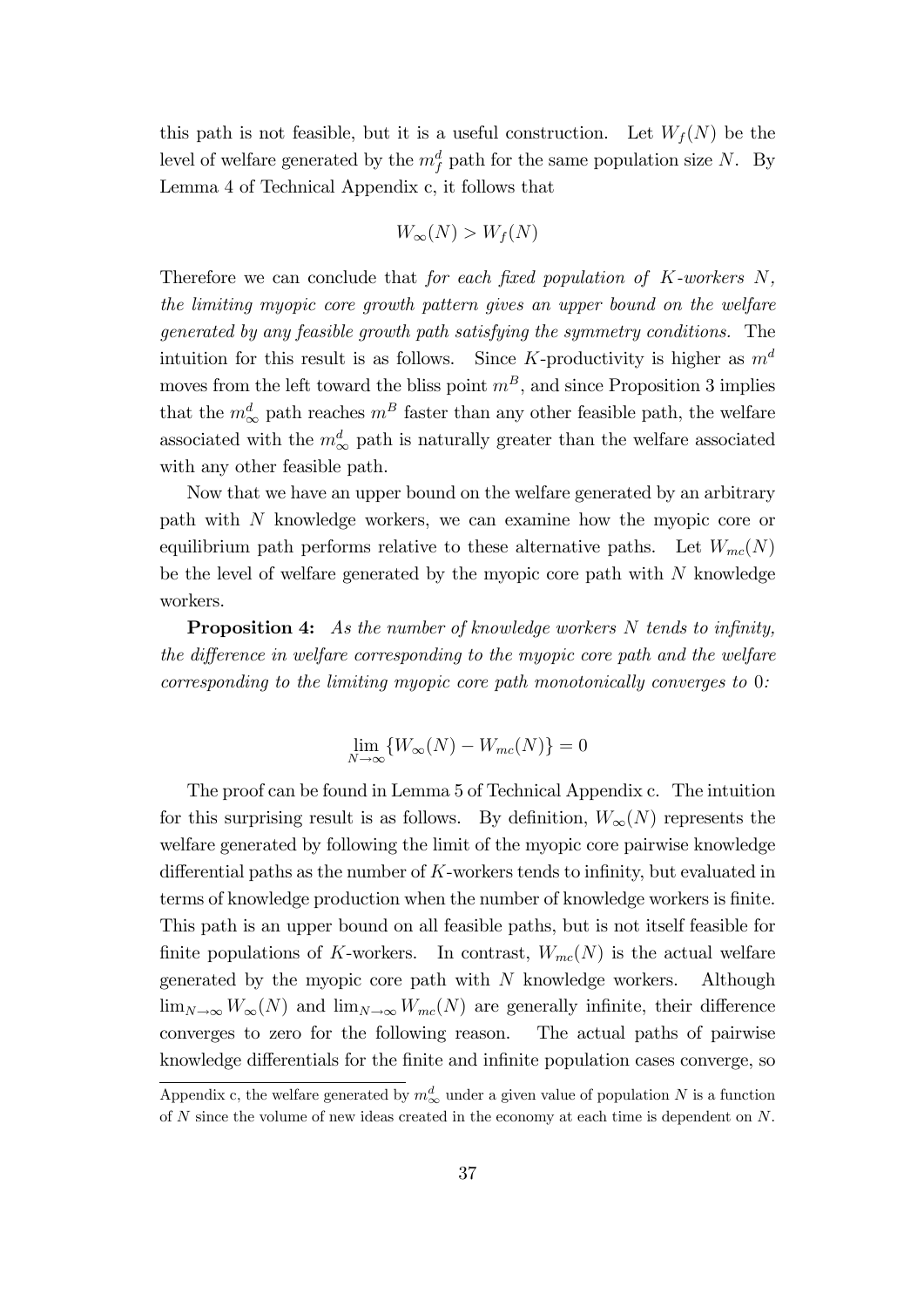the only difference in welfare is due to the difference in how population affects knowledge production along these given paths. The effect is proportional to knowledge worker population in either case, so the logarithmic form of welfare implied by the model means that this difference is actually zero for all  $N$ .

We conclude that for large populations of knowledge workers  $N$ , our equilibrium or myopic core path performs well with respect to welfare in comparison with arbitrary paths satisfying the symmetry conditions.

### 6 Conjectures and Conclusions

We have considered a model of knowledge creation and economic growth that is based on individual behavior, allowing knowledge workers to decide whether joint or individual production is best for them at any given time. We have allowed them to choose their best partner or to work in isolation. One would not expect that equilibria would be efficient for three reasons: R & D workers are myopic in their work choices, there are externalities in R  $\&$  D (both from pairwise interactions and from public knowledge transmission through patents), and the markets for consumption goods are characterized by monopolistic competition. The emphasis of our model is on endogenous agent heterogeneity, whereas we examine the permanent effects of knowledge creation and accumulation on growth.

With  $N$  persons, assuming that  $N$  is large enough, we find that, surprisingly, for a range of initial conditions that imply a large degree of homogeneity among agents, the sink is the most productive state in the R  $\&$  D sector. The population breaks into optimal size groups when it reaches the most productive state. The size of these groups is inversely related to the weight given to homogeneity in knowledge production.

Our equilibrium performs well in efficiency tests, subject to the constraint that the market for consumption goods features monopolistic competition.

Long run economic growth is positively related to both the effectiveness of pairwise knowledge worker interaction and, more importantly, to the effectiveness of public knowledge transmission. The latter is due, in part, to the endogenous adjustment of R  $\&$  D group size to a better public knowledge transmission technology.

In applying our results to real life issues, we must be very careful about interpreting the meaning of the comparative dynamics that we have derived. According to equation (84), for example, the optimal group size  $\widetilde{N}^B$  increases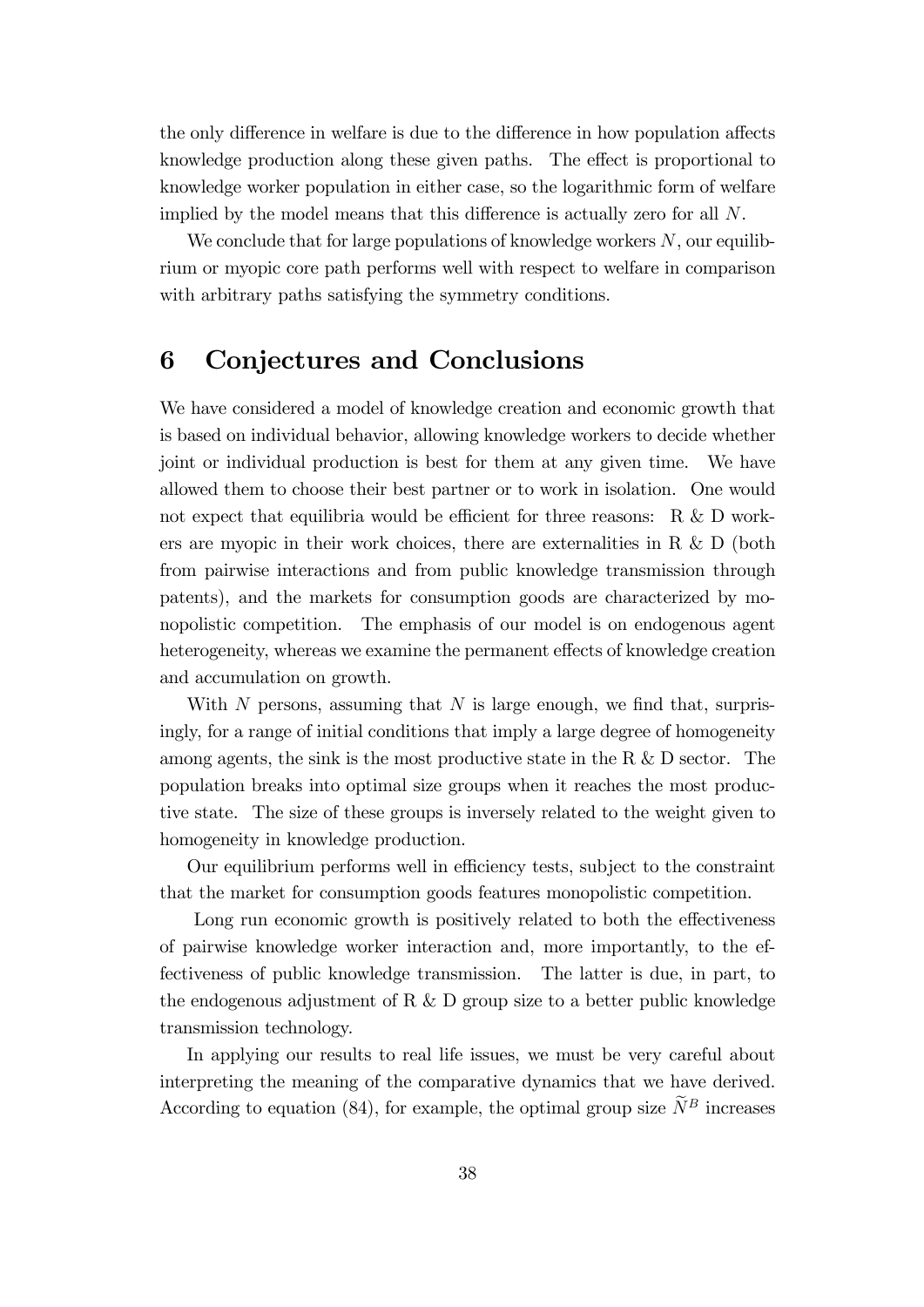as C (the speed of public knowledge transmission) increases or  $\theta$  (the weight given to knowledge in common in  $K$ -production) *decreases*. In real life, however, once the optimal group size is reached under a fixed set of parameters, group size does not easily adjust to a new optimal size under a new set of parameters. This is because of the *lock-in effect* of the optimal group size that was explained at the end of Case (i-a) in Section 3.2.1. In particular, the knowledge of a K-worker in one group will drift apart from the knowledge of K-workers in other groups. Thus, once the most productive state is achieved under one set of parameters, realigning the  $K$ -workers into larger groups when parameters change will not result in optimal knowledge production, since the  $K$ -workers initially in different groups have differentiated themselves too much from each other. This lock-in effect inherent in an R  $\&$  D system may partly explain, for example, why the Japanese economy has been suffering from a prolonged recession and slow growth since the early 1990s. Specifically, the so called IT revolution has significantly increased the value of  $C$ , whereas new industries displaying rapid growth, such as computer software and advanced service industries (including global finance), tend to have a lower value of  $\theta$  (i.e., a higher weight on knowledge diversity in K-production) than traditional manufacturing industries (based mainly on incremental improvements in Japan). Due to the lock-in effect, R  $\&$  D group size and composition were inherited from past economic circumstances. Our model implies low mobility of Japanese workers and researchers beyond existing institutions, through no fault of their own. But the Japanese R  $\&$  D system has not adapted adequately to the new situation. Our analysis implies that research groups in the new industries should be made more diverse and larger. Such a change would generate short term reductions in R & D productivity in exchange for long term gains.

It would be interesting to examine the implications of our model for the relationship between knowledge diversity and economic growth. The role of immigration policy and of the educational systems in various countries would be a topic worthy of further exploration. For example, comparing the US and Japan, the education system in Japan seems to imply more homogeneity whereas immigration policy in the US is less restrictive. Moreover, workers in the US tend to be more mobile both in terms of job and region than in Japan. It would be interesting to explore the relationship between mobility, knowledge diversity and growth.

Many extensions of our work come to mind. It is important and inter-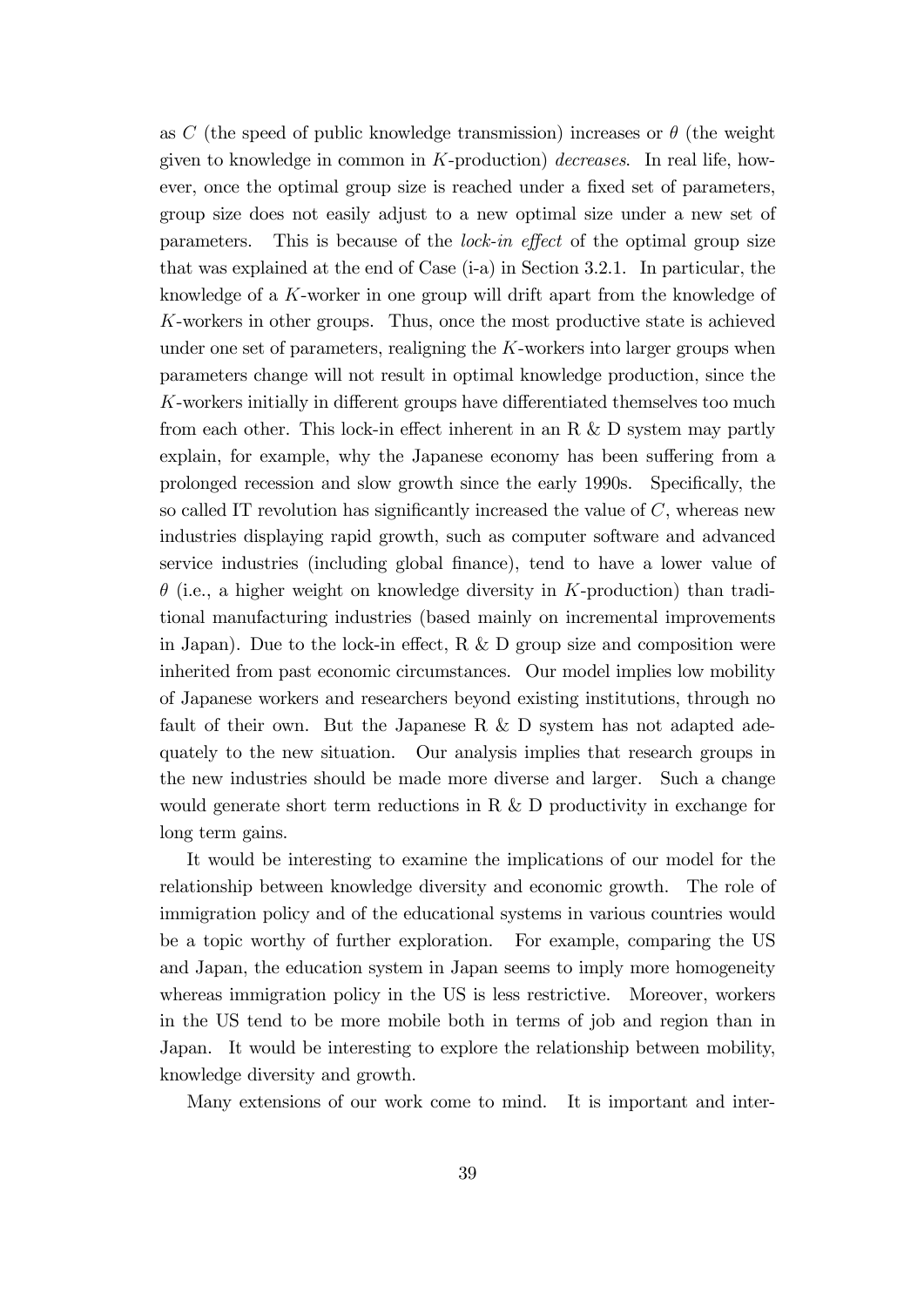esting to add direct pairwise knowledge transfer between knowledge workers on a team, as opposed to public knowledge that is learned by everyone, to the model. Then we can study comparative statics with respect to speeds of knowledge transfer and knowledge creation on the equilibrium outcome and on its efficiency. One set of extensions would allow agents to decide, in addition to the people they choose with whom to work, the intensity of knowledge creation and exchange.

Another set of extensions would be to add stochastic elements to the model, so the knowledge creation and transfer process is not deterministic. Probably our framework can be developed from a more primitive stochastic model, where the law of large numbers is applied to obtain our framework as a reduced form.<sup>24</sup>

An important application of our work would be to the literature on intellectual property, where the idea production process is often modeled as a black box; see Scotchmer (2004) and Boldrin and Levine (2005) for interesting and provocative treatments.

Location seems to be an important feature of knowledge creation and transfer, so regions and migration are important, along with urban economic concepts more generally; for example, see Duranton and Puga (2001) and Helsley and Strange (2004). A natural extension of our model would have knowledge workers in regions, allowing only those in the same region to interact, but making migration of knowledge workers between regions feasible.

It would be very useful to extend the model to more general functional forms. It would be interesting to proceed in the opposite direction by putting more structure on our concept of knowledge, allowing asymmetry or introducing notions of distance, such as a metric, on the set of ideas<sup>25</sup> or on the space of knowledge. Finally, it would be useful to add vertical differentiation of knowledge, as in Jovanovic and Rob (1989), to our model of horizontally differentiated knowledge.

#### **REFERENCES**

Barro, R.J., Sala-i-Martin, X., 1995. Economic Growth. McGraw-Hill, New York.

 $24$ We confess that our first attempts to formulate our model of knowledge creation were stochastic in nature, using Markov processes, but we found that they quickly became intractable.

<sup>&</sup>lt;sup>25</sup>See Berliant et al.  $(2006)$ .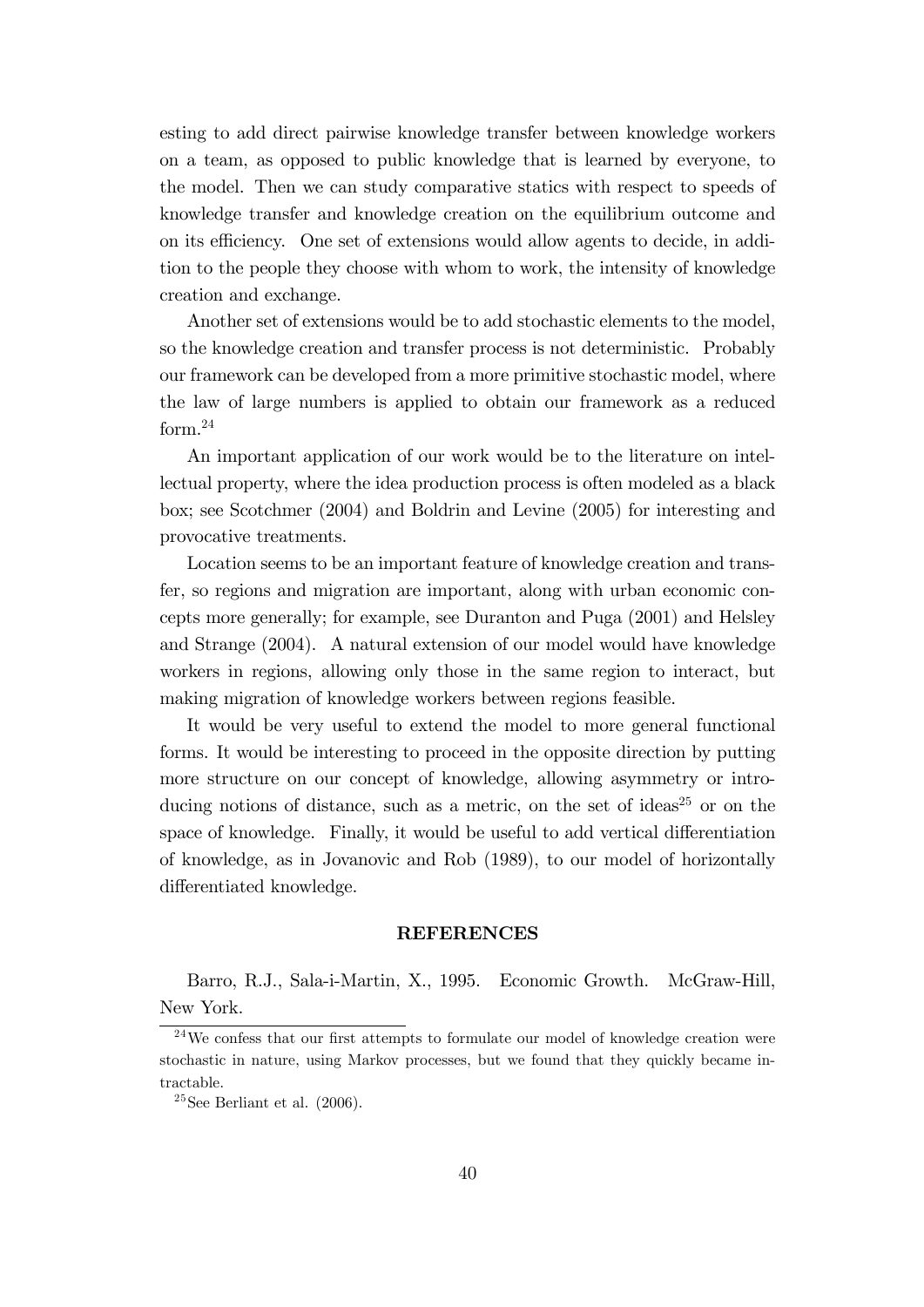Berliant, M., Fujita, M., forthcoming. Knowledge creation as a square dance on the Hilbert cube. To appear in the International Economic Review.

Berliant, M., Reed, R., Wang, P., 2006. Knowledge exchange, matching, and agglomeration. Journal of Urban Economics 60, 69-95.

Boldrin, M., Levine, D.K., 2005. Against Intellectual Monopoly. Mimeo. Chatman, J.A., Polzer, J.T., Barsade, S.G., Neale, M.A., 1998. Being different yet feeling similar: The influence of demographic composition and organizational culture on work processes and outcomes. Administrative Science Quarterly 43, 749-780.

Dinopoulos, E., Thompson, P., 1998. Schumpeterian growth without scale effects. Journal of Economic Growth 3, 313-335.

Dixit, A., Stiglitz, J., 1977. Monopolistic competition and optimum product diversity. American Economic Review 67, 297–308.

Duranton, G., Puga, D., 2001. Nursery cities: Urban diversity, process innovation, and the life cycle of products. American Economic Review 91, 1454-1477.

Ghiglino, C., 2005. Balanced Growth with a Network of Ideas. Queen Mary, University of London, Working Paper 546.

Grossman, G., Helpman, E., 1991. Innovation and Growth in the Global Economy. MIT Press, Cambridge, MA.

Guzzo, R.A., Dickson, M.W., 1996. Teams in organizations: Recent research on performance and effectiveness. Annual Review of Psychology 47, 307-338.

Helsley, R.W., Strange, W.C., 2004. Knowledge barter in cities. Journal of Urban Economics 56, 327-345.

Jones, B., 2005. The Burden of Knowledge and the 'Death of the Renaissance Maní: Is Innovation Getting Harder?. NBER Working Paper 11360.

Jones, C., 1999. Growth: With or without scale effects?. American Economic Association Papers and Proceedings 89, 139-144.

Jones, L., Manuelli, R., 1990. A convex model of equilibrium growth: Theory and policy implications. Journal of Political Economy 98, 1008–1038.

Jovanovic, B., Rob, R., 1989. The growth and diffusion of knowledge. The Review of Economic Studies 56, 569-582.

Lucas, R. E., Jr., 1988. On the mechanics of economic development. Journal of Monetary Economics 22, 2-42.

Olsson, O., 2000. Knowledge as a set in idea space: An epistemological view on growth. Journal of Economic Growth 5, 253-275.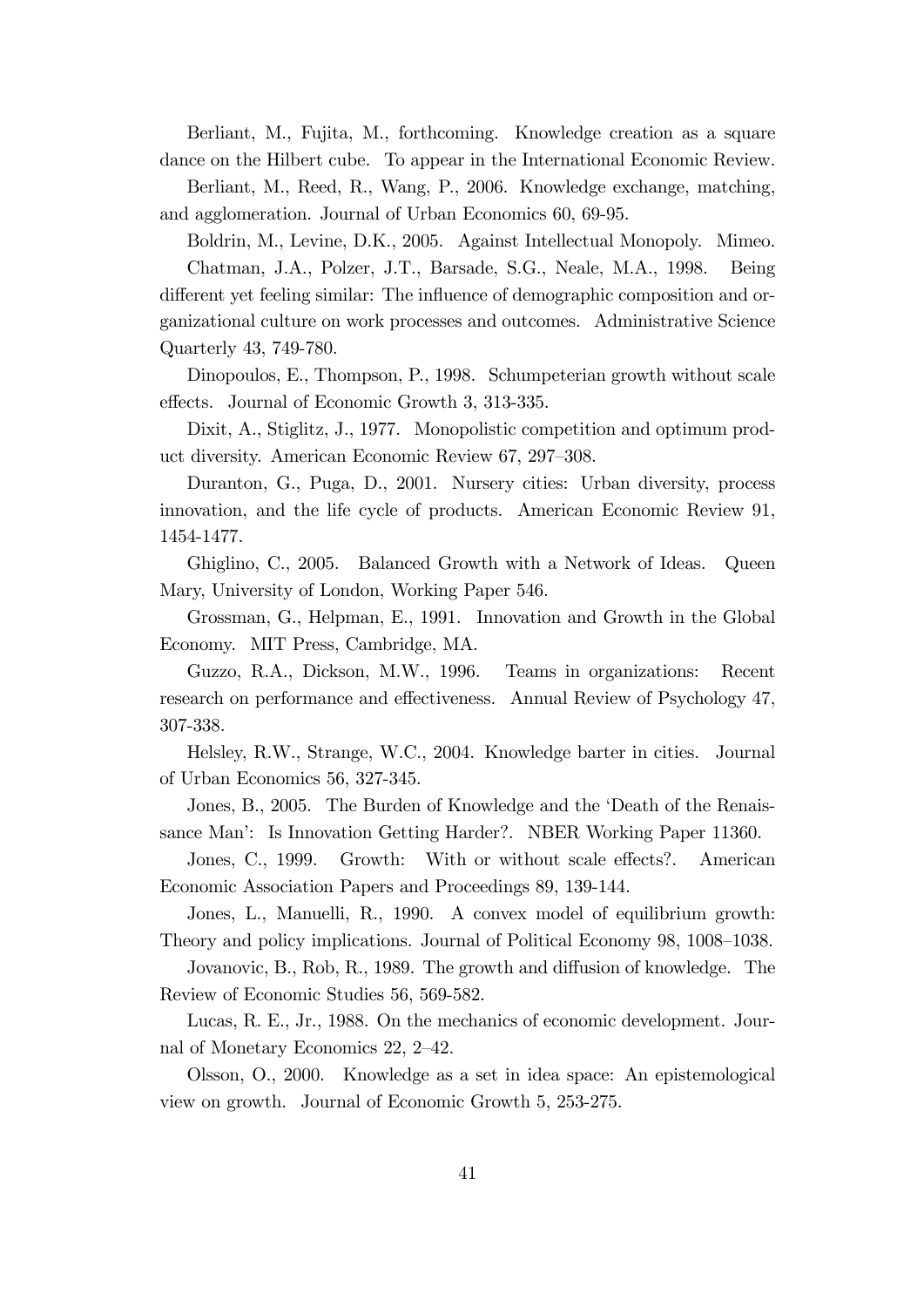Olsson, O., 2005. Technological opportunity and growth. Journal of Economic Growth 10, 35-57.

Peretto, P., Smulders, S., 2002. Technological distance, growth, and scale effects. The Economic Journal 112, 603-624.

Romer, P., 1986. Increasing returns and long-run growth. Journal of Political Economy 94,  $1002-1037$ .

Romer, P., 1990. Endogenous technological change. Journal of Political Economy 98, S71-S102.

Scotchmer, S., 2004. Innovation and Incentives. MIT Press, Cambridge, MA.

Shell, K., 1966. Toward a theory of inventive activity and capital accumulation. American Economic Review 61, 62–68.

Trajtenberg, M., Shiff, G., Melamed, R., 2006. The "Names Game": Harnessing Inventorsí Patent Data for Economic Research. NBER Working Paper 12479.

Weitzman, M.L., 1998. Recombinant growth. The Quarterly Journal of Economics 113, 331-360.

Wuchty, S., Jones, B., Uzzi, B., 2007. The increasing dominance of teams in production of knowledge. Science 316, 1036-1039.

Young, A., 1998. Growth without scale effects. Journal of Political Economy 106, 41-63.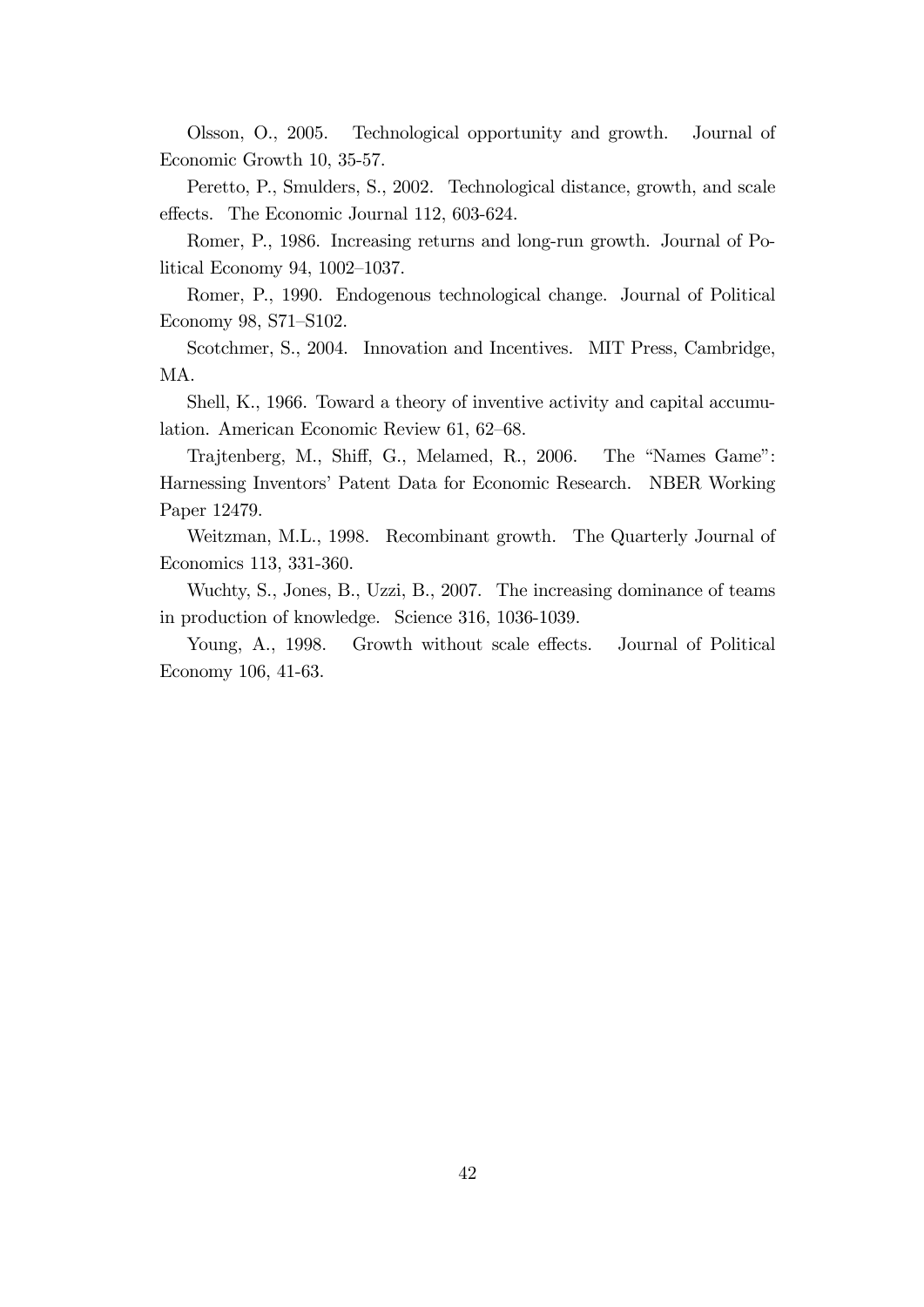

Figure 1: The  $g(m)$  curve and the bliss point when  $\beta = 1$  and  $\theta = 1/3$ .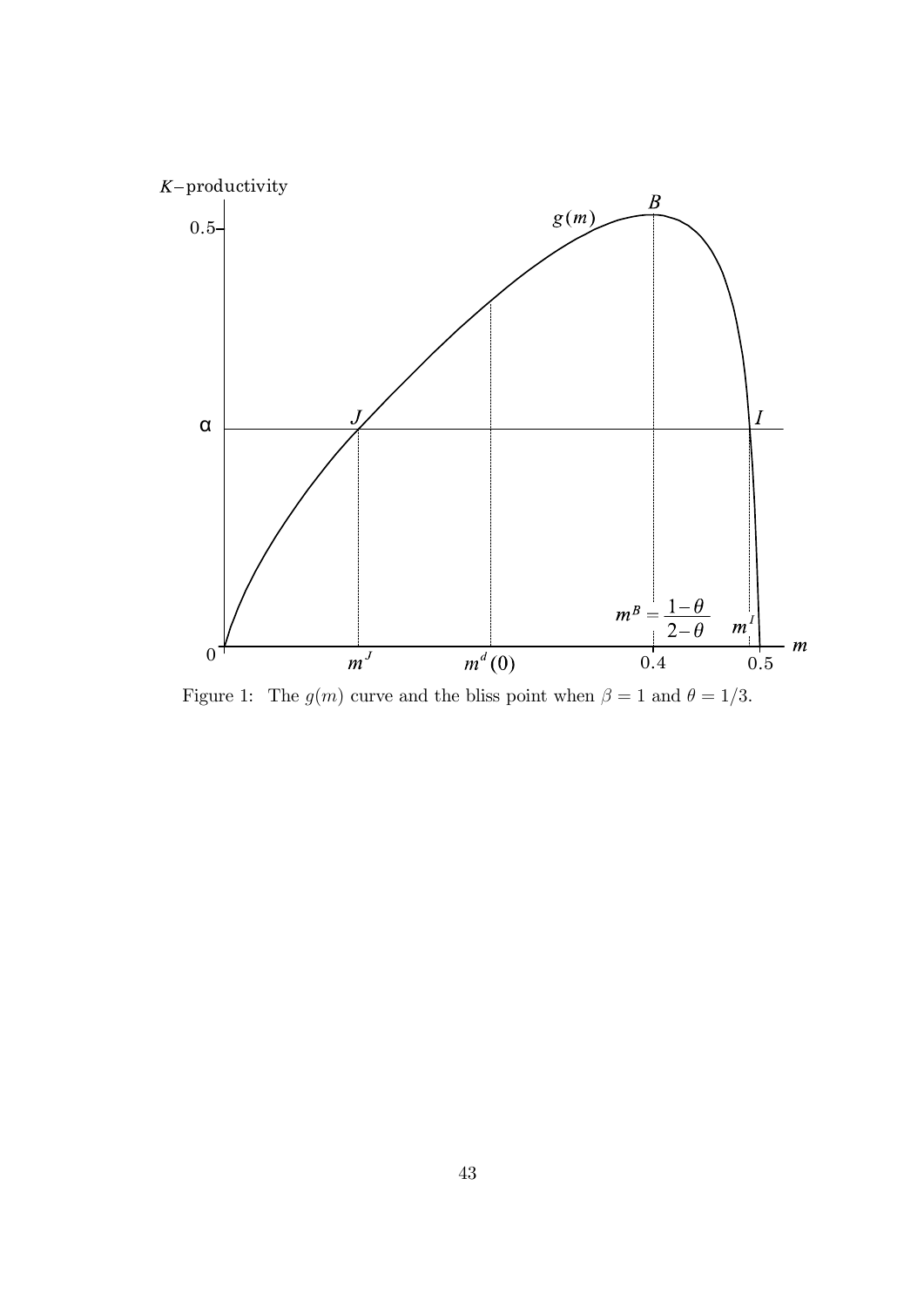

 $l$ -capacity

Figure 2: The K-productivity curve  $g(m)$  and the limiting sink curve  $\widetilde{m}^{d*}$ .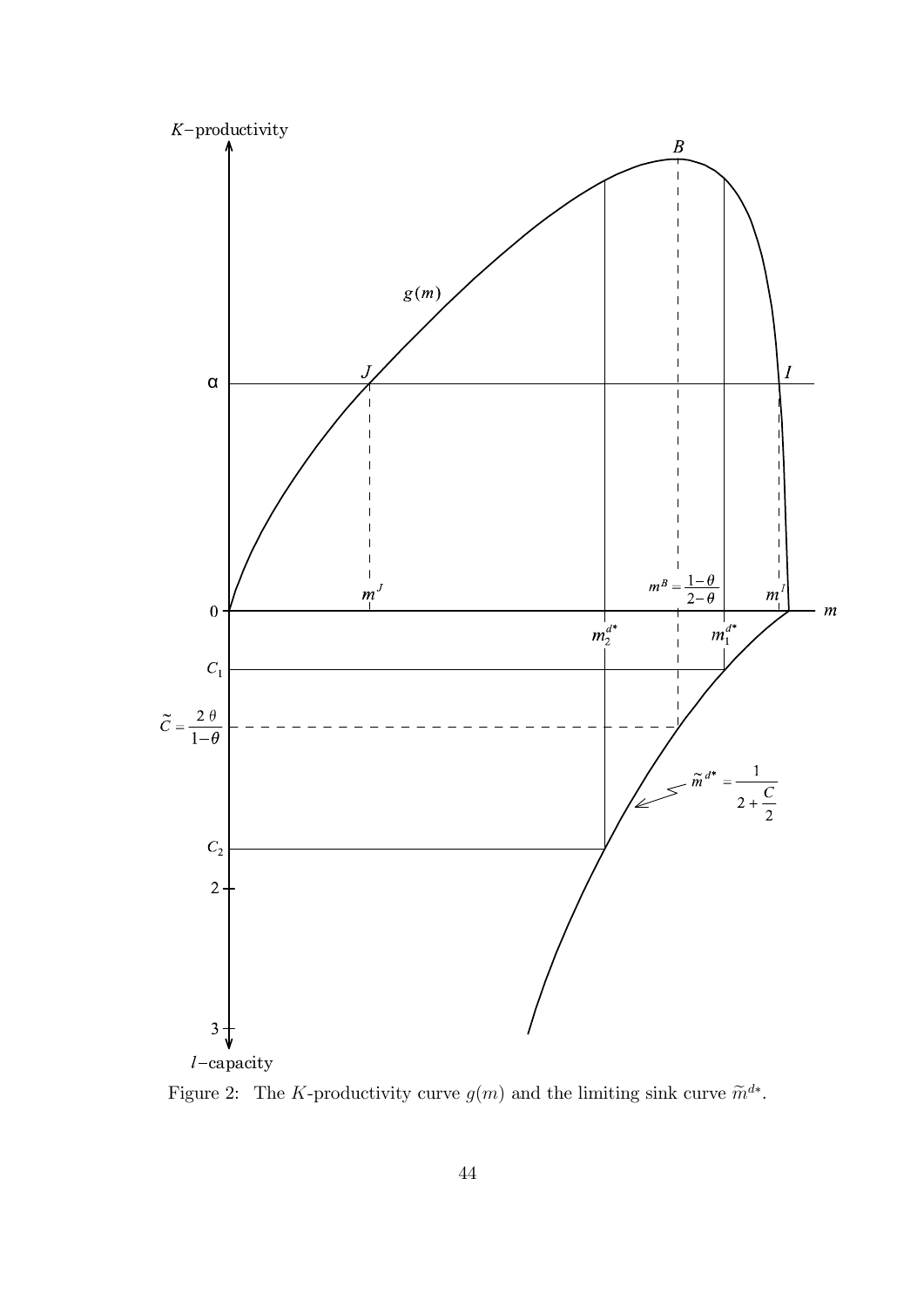

Figure 3: An example of K-interactions at the bliss point.



Figure 4: The optimal group size  $\widetilde{N}^B.$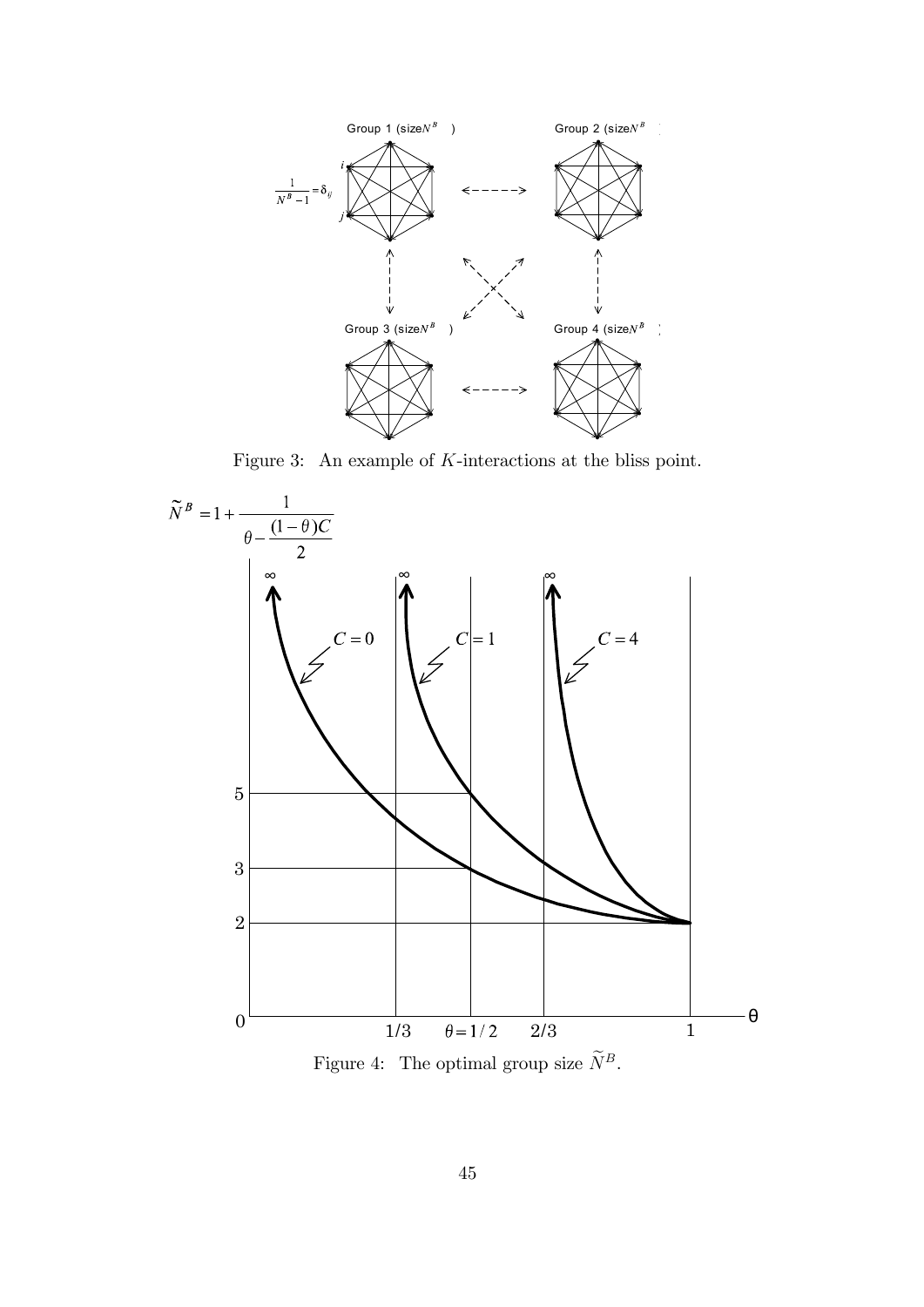

Figure 5: The path  $m_{\infty}^d$  dominates the paths  $m_s^d$  and  $m_a^d$ .

# 7 Appendix 1

### 7.1 Justification of Knowledge Absorption Function

Consider the following statement of the capacity constraint on knowledge absorption from public information on  $K$ -worker  $i$ :

$$
C \cdot \left( \delta_{ii} \cdot a_{ii} + \sum_{j \neq i} \delta_{ij} \cdot (a_{ij}/2) \right) = \mu \eta \left( A - \sum_{j=1}^{N} \delta_{ij} \cdot a_{ij} \right) \tag{90}
$$

We shall explain the content of this equation piece by piece. On the right hand side of the equation, the term in brackets  $A - \sum_{j=1}^{N} \delta_{ij} \cdot a_{ij}$  represents the new knowledge produced in the economy that does not involve partnerships including K-worker i. Recall that  $\eta$  gives the rate at which new ideas are patented, whereas  $\mu$  gives the rate at which publicly revealed ideas can be absorbed by a K-worker. Therefore the right hand side of the equation represents the public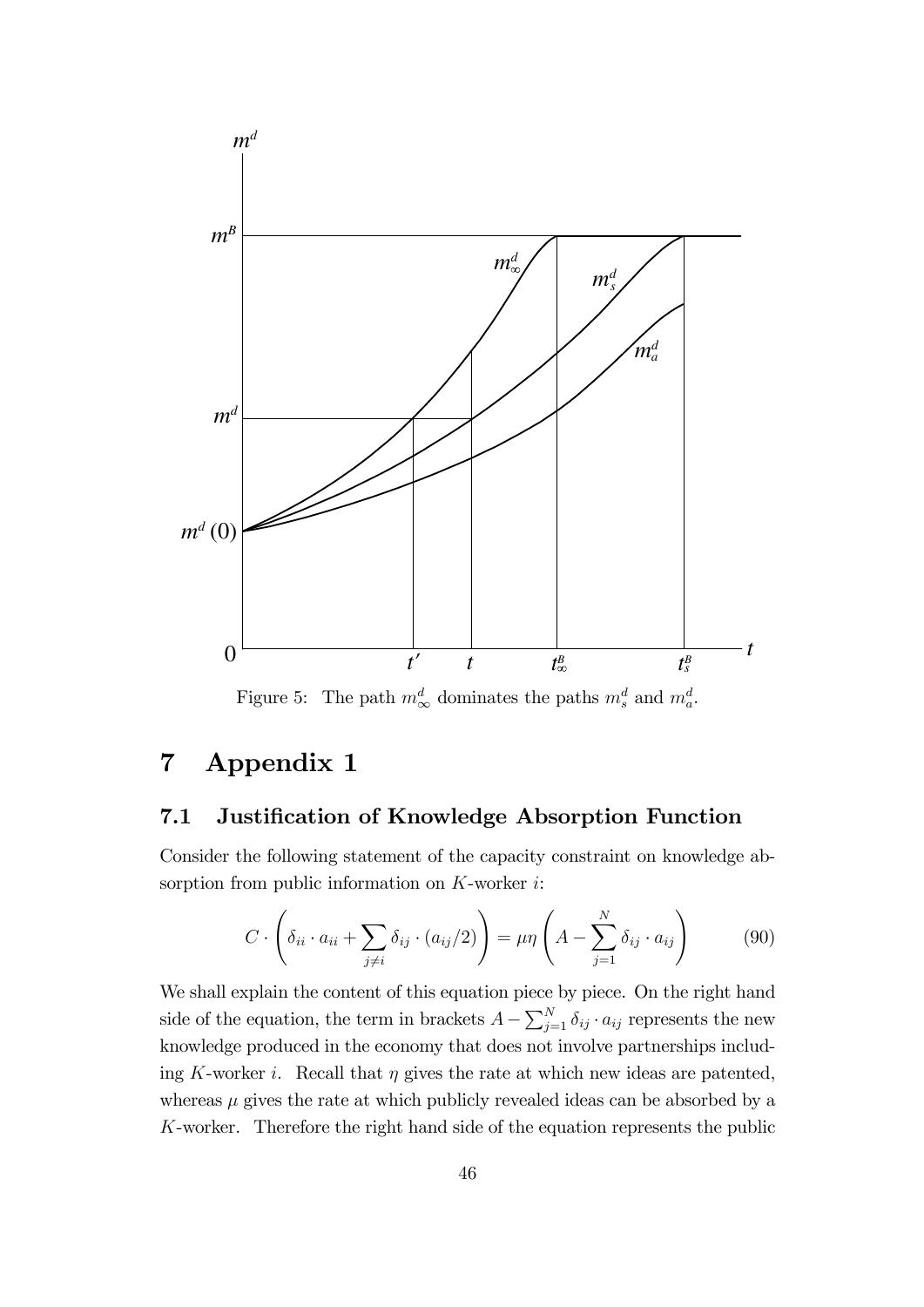knowledge revealed by patents that is absorbed by  $K$ -worker  $i$ . The term in brackets on the left hand side represents new knowledge created by K-worker  $i$  at an instant. In total, the equation means that the new public knowledge that can be absorbed by  $K$ -worker  $i$  is proportional to their capacity to produce new ideas. In essence, this is due to the constraint on their time and the productivity of their effort both to absorb new ideas and to produce them.

Equation (90) implies:

$$
\mu = \frac{C}{\eta} \cdot \frac{\delta_{ii} \cdot a_{ii} + \sum_{j \neq i} \delta_{ij} \cdot (a_{ij}/2)}{A - \sum_{j=1}^{N} \delta_{ij} \cdot a_{ij}}
$$

Next we consider two special cases, where we assume pairwise symmetry:  $n_k = n_i \equiv n$  for all i and k. First, when each agent in the knowledge sector is working alone, namely  $\delta_{ii} = 1$  for all i and  $\delta_{ij} = 0$  for all  $i \neq j$ , then

$$
A = \sum_{k=1}^{N} \alpha \cdot n_k = \alpha \cdot n \cdot N
$$

and

$$
\mu = \frac{C}{\eta} \cdot \frac{\alpha \cdot n}{\alpha \cdot n \cdot (N-1)} = \frac{C}{\eta} \cdot \frac{1}{N-1}
$$

The second special case is given by  $m_{ij}^d = m^d$  for all  $i \neq j$  and  $g(m^d) > \alpha$ . Thus,  $\delta_{ii} = 0$  for all i and  $a_{ij} = a$  for all  $i \neq j$ . In this special case, we have

$$
\mu = \frac{C}{\eta} \cdot \frac{a/2}{\frac{Na}{2} - a} = \frac{C}{\eta} \cdot \frac{1}{N - 2}
$$

Assuming  $N$  is sufficiently large, we employ the following specification.

$$
\mu(N) \approx \frac{C}{\eta N}
$$

### **7.2** Case (iii):  $m^B < m^d(0)$

Let us consider the dynamics of the system when it begins to the right of  $m^B$ . First we consider the situation where  $m^B < m^d(0) < m^I$ , where  $m^I$ was introduced in Figure 1. In other words, the initial state reflects a higher degree of heterogeneity than the bliss point, but  $g(m^d(0)) > \alpha$ . Since the initial state reflects a higher degree of heterogeneity than the bliss point, the K-workers want to increase the knowledge they have in common as fast as possible, leading to fidelity and *pairwise knowledge creation*.

To be precise, since  $m_{ij}^d(0) = m^d(0)$  for all  $i \neq j$  and  $g(m^d(0)) > \alpha$ , the situation at time 0 is the same as that in Case (i) except that we now have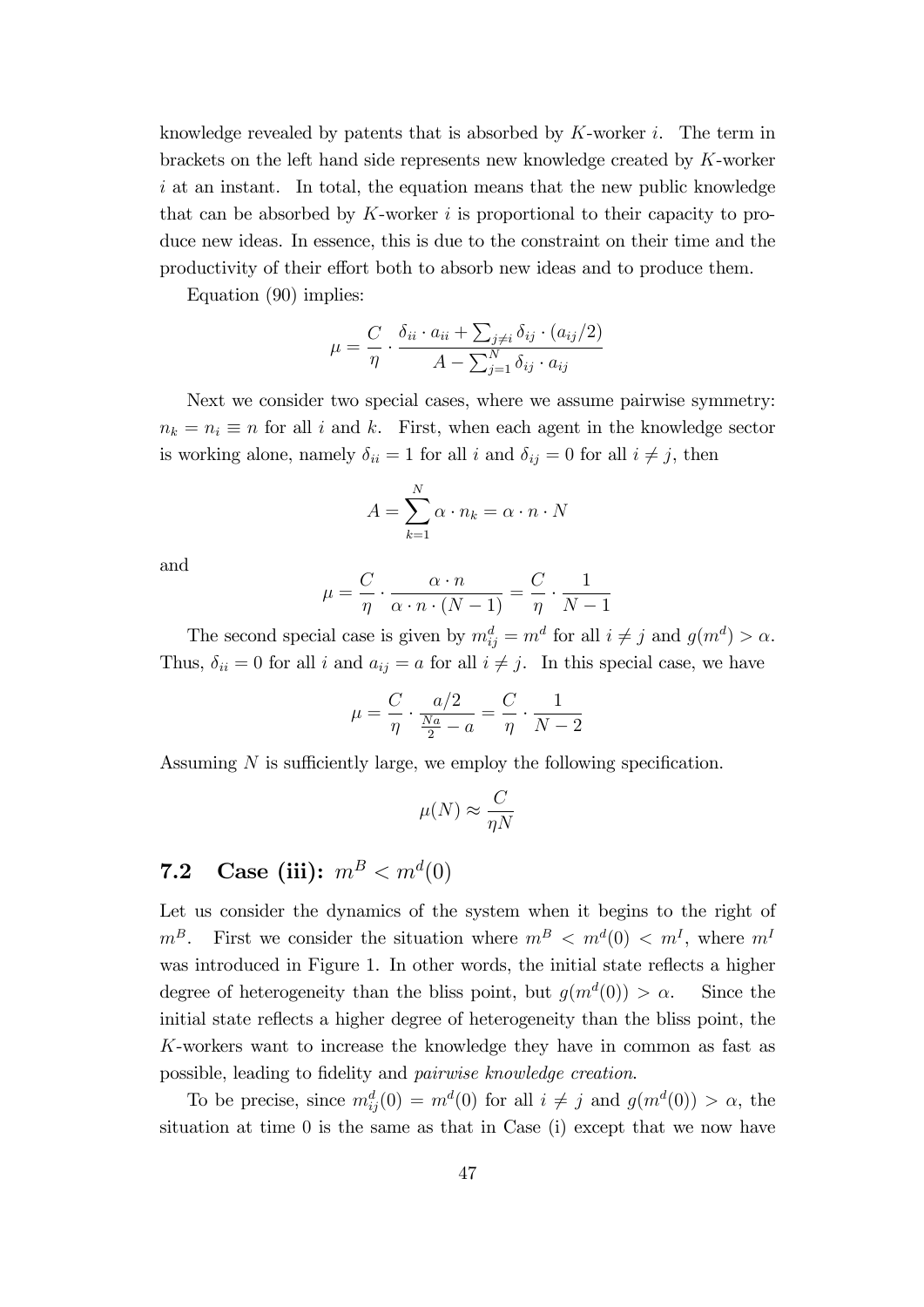$m<sup>d</sup>(0) > m<sup>B</sup>$ . Hence, focusing on person *i* as before, the time derivative of income  $y_i$  at time 0 is given by (67). However, since  $g'(m^d) = g'(m^d(0)) < 0$  at time 0, in order to maximize the right hand side of equation  $(67)$ , person i now must solve now the following quadratic maximization problem:

$$
\max \sum_{j \neq i} \delta_{ij}^2 \text{ subject to } \sum_{j \neq i} \delta_{ij} = 1 \tag{91}
$$

Thus, person *i* wishes to choose any partner, say k, and set  $\delta_{ik} = 1$ , whereas  $\delta_{ij} = 0$  for all  $j \neq k$ . The situation is the same for all K-workers. Hence, without loss of generality, we can assume that  $N$  persons agree at time  $0$  to form the following combination of partnerships:

$$
P_1 \equiv \{ \{1, 2\}, \{3, 4\}, \{5, 6\}, \cdots, \{N - 1, N\} \} \tag{92}
$$

and initiate a pairwise knowledge creation work pattern such that  $26$ 

$$
\delta_{ij} = \delta_{ji} = 1
$$
 for  $\{i, j\} \in P_1$ ,  $\delta_{ij} = \delta_{ji} = 0$  for  $\{i, j\} \notin P_1$  (93)

Similar to Berliant and Fujita (forthcoming, case (ii)), the equilibrium path can be described as follows. The equilibrium path consists of several phases. First, in order to increase income and  $K$ -productivity as fast as possible, the K-workers want to develop knowledge in common with their partner as fast as possible. Therefore, the N persons are paired arbitrarily and work with their partners for a nonempty interval of time. This implies fast movement to the left, because there is both shared knowledge creation and public knowledge transfer. If potential partners are not actually meeting, their differential knowledge will converge to the sink point of the process where no persons meet, given by (87) and illustrated by  $m_1^{d*}$  in Figure 2. This process moves to the left beyond the bliss point because  $K$ -workers cannot switch to any new partner that will allow them to maintain the bliss point. The actual partners move quickly to the left of the bliss point and their K-productivity decreases rapidly. When their productivity matches that of a potential partner with whom they have not worked, they switch to new partners and work with their new partners for a nonempty interval of time. Once again, the two actual partners increase their knowledge in common quickly, past the bliss point, and their productivity decreases rapidly, while the differential knowledge with their potential partners moves slowly toward  $m^{d*}$ , until the productivity of

<sup>&</sup>lt;sup>26</sup>Here we adopt the convention that  $\{i, j\} \in P_1$  means either  $\{i, j\} \in P_1$  or  $\{j, i\} \in P_1$ , whereas  $\{i, j\} \notin P_1$  means neither  $\{i, j\} \in P_1$  nor  $\{j, i\} \in P_1$ .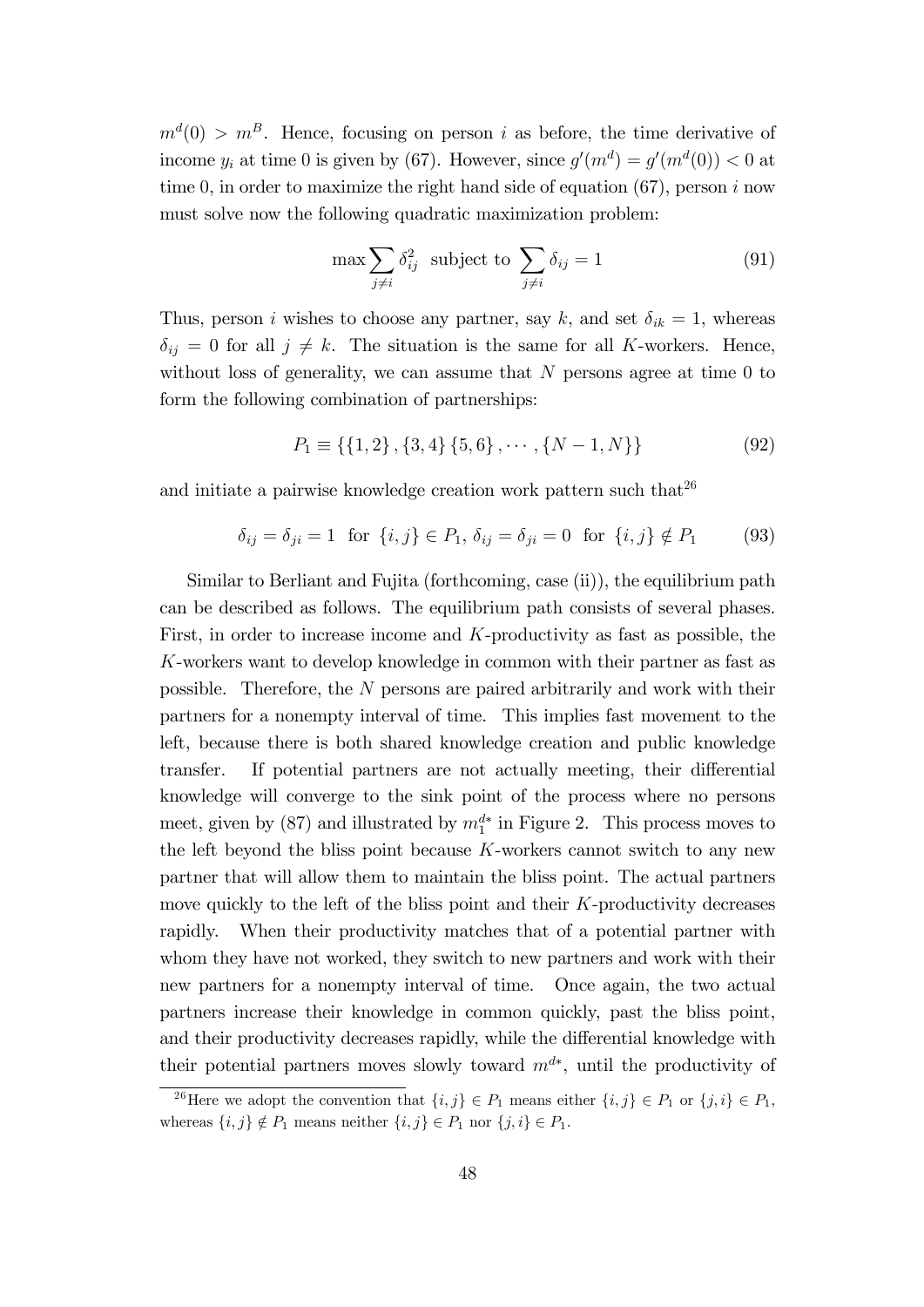their current partnership and their previous partnership are the same. Next, each person works alternately with the two partners with whom they worked in the first two phases, but not with a person with whom they have not worked previously. This process continues, but the productivity of each K-worker oscillates between  $g(m_1^{d*})$ The equilibrium path in this case crosses the bliss point, but this is not a sink of the process, due to the myopic behavior of the K-workers.

### 7.3 Growth in Case (i-a):

Recall from equation (69) that the initial pattern of knowledge creation has each K-worker interacting with every other K-worker for an equal share of time, so the dynamics are symmetric and given by (70). The associated sink point is given by (71). Summarizing, the assumption of case (i-a) implies that the sink point, where each  $K$ -worker is interacting with every other  $K$ -worker with the same intensity, is to the right of the bliss point:

$$
m^J < m^d(0) < m^B < m^{d*}
$$

Let  $t^B$  be the unique finite time such that the dynamics reach the bliss point, so that when  $i$  and  $j$  belong to the same group:

$$
m_{ij}^d(t) = m^d(t) = m^B \text{ for } t \ge t^B.
$$

Due to the symmetry of the path in case (i-a), for all t when  $\delta_{ij} (t) > 0$ ,

$$
g(m_{ij}^d(t)) = g(m^d(t))
$$
  
\n
$$
n_i(t) = n(t)
$$
  
\n
$$
a_{ij}(t) = a(t) = n(t) \cdot 2g(m^d(t))
$$

In particular

$$
g(md(t)) = g(mB) \text{ for } t \ge tB
$$
  

$$
a(t) = n(t) \cdot 2g(mB) \text{ for } t \ge tB
$$

Setting  $m^d = m^B$  in equation (66), we have

$$
\dot{n}(t) = n(t) \cdot \phi^B \text{ for } t \ge t^B
$$

where

$$
\phi^B \equiv g(m^B)(2+C)
$$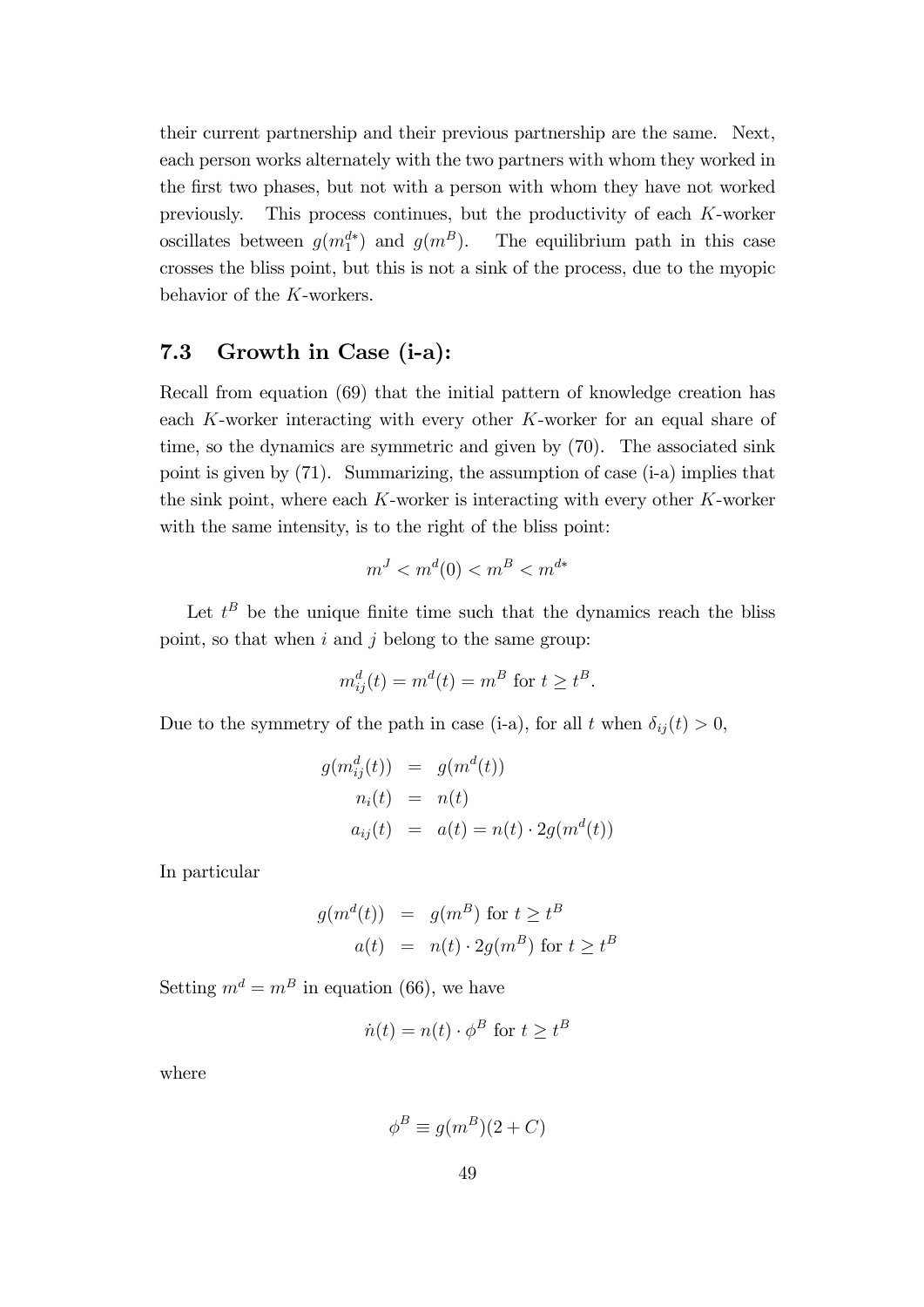so

$$
\frac{\dot{n}(t)}{n(t)} = \phi^B \text{ for } t \ge t^B \tag{94}
$$

Thus, once the system reaches the bliss point, the size of each  $K$ -worker's knowledge expands at an exponential rate of  $\phi^B$ , and we have:

$$
n(t) = n(t^{B}) \cdot e^{\phi^{B}(t - t^{B})} \text{ for } t \geq t^{B}
$$

Recall that the number of varieties of manufactured goods at time  $t$ , that is equal to the number of patents present at time t, is given by  $M(t)$ . Since  $A(t)$ is the total number of ideas created at time  $t$ , whereas the the proportion of new ideas that are patented is given by  $\eta$ , the rate of increase in patents at time  $t$  is given by

$$
\dot{M}(t) = \eta \cdot A(t) \tag{95}
$$

In the present context of case (i-a), using equation (38),

$$
A(t) = \frac{N \cdot a(t)}{2} = N \cdot n(t) \cdot g(m^d(t))
$$

and hence

$$
\dot{M}(t) = \eta \cdot N \cdot n(t) \cdot g(m^d(t))
$$

In particular,

$$
\dot{M}(t) = \eta \cdot N \cdot g(m^B) \cdot n(t^B) \cdot e^{\phi^B(t - t^B)} \text{ for } t \ge t^B
$$
\n(96)

With this in hand, we can proceed to the calculation of the asymptotic rate of growth of patents. First, for  $t \geq t^B$ :

$$
M(t) = M(t^B) + \int_{t^B}^t \dot{M}(\tau) d\tau
$$

Using (96),

$$
\int_{t^B}^t \dot{M}(\tau) d\tau = \eta \cdot N \cdot g(m^B) \cdot n(t^B) \cdot \frac{e^{\phi^B(t - t^B)} - 1}{\phi^B}
$$

Hence

$$
\frac{\dot{M}(t)}{M(t)} = \frac{\eta \cdot N \cdot g(m^B) \cdot n(t^B) \cdot e^{\phi^B(t - t^B)}}{M(t^B) + \eta \cdot N \cdot g(m^B) \cdot n(t^B) \cdot \frac{e^{\phi^B(t - t^B)} - 1}{\phi^B}}
$$

implying

$$
\lim_{t \to \infty} \frac{\dot{M}(t)}{M(t)} = \phi^B \equiv g(m^B)(2+C)
$$
\n
$$
= \beta \theta^{\theta} (1 - \theta)^{1-\theta} \cdot (2+C)
$$
\n(97)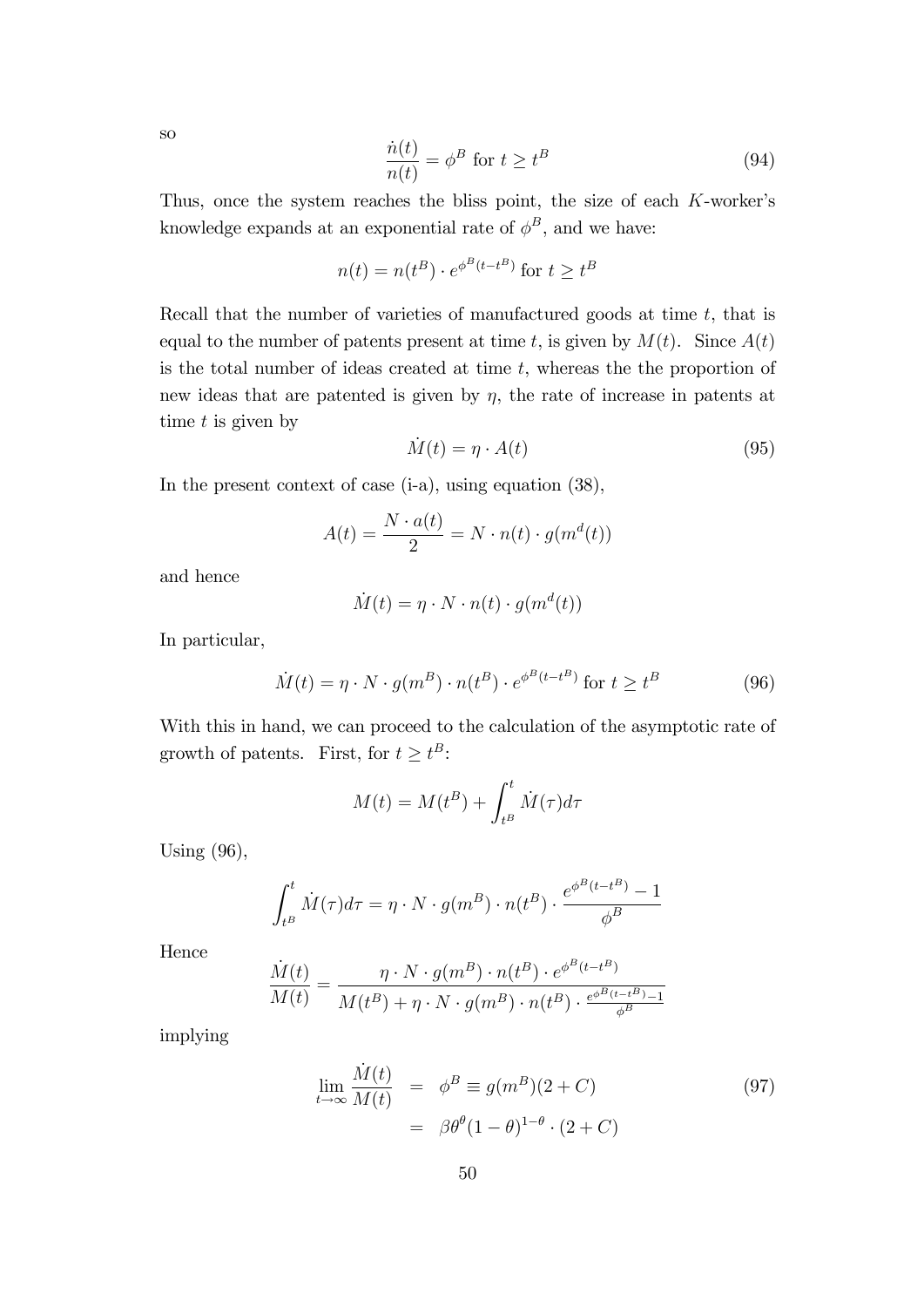Notice that the asymptotic growth rate of  $M$  is the same as the asymptotic growth rate of n.

Next we calculate the rate of growth of indirect utility of consumers. Using  $(4)$  and  $(20)$ , for any consumer *i*, we have:

$$
v_i(t) = E_i \cdot \rho M(t)^{1/(\sigma - 1)}
$$

Since  $E_i$  is constant, this leads to

$$
\frac{\dot{v}_i(t)}{v_i(t)} = \frac{1}{\sigma - 1} \cdot \frac{\dot{M}(t)}{M(t)}
$$

Thus, using (97)

$$
\lim_{t \to \infty} \frac{\dot{v}_i(t)}{v_i(t)} = \frac{\phi^B}{\sigma - 1} = \frac{g(m^B)(2 + C)}{\sigma - 1}
$$
\n
$$
= \frac{\beta \theta^{\theta} (1 - \theta)^{1 - \theta} \cdot (2 + C)}{\sigma - 1}
$$
\n(98)

Therefore the growth rate of indirect utility approaches a constant.

In summary, the growth rate of the individual stock of knowledge (94), the growth rate of patents (97) and the growth rate of indirect utility (98) approach constants as  $t$  tends to infinity. These constants are positively related to both C and  $\beta$ .

### 7.4 Growth in Case (i-b)

The assumption that applies for this case implies that  $\widetilde{m}^{d*} < m^B$ . This case is very similar to the previous one. The only change in the calculations is that  $g(m^B)$  is replaced with  $g(\tilde{m}^{d*})$ , where  $\tilde{m}^{d*}$  is given by equation (72). The system tends to  $\widetilde{m}^{d*}$  as  $t \to \infty$ . Defining

$$
\begin{array}{rcl}\n\phi^* & \equiv & g(\widetilde{m}^{d*}) \cdot (2 + C) \\
& = & 2\beta \left(\frac{C}{2}\right)^{\theta}\n\end{array}
$$

Analogous calculations yield

$$
\lim_{t \to \infty} \frac{\dot{n}(t)}{n(t)} = \phi^*
$$

$$
\lim_{t \to \infty} \frac{\dot{M}(t)}{M(t)} = \phi^* \equiv 2\beta \left(\frac{C}{2}\right)^{\theta}
$$

$$
\lim_{t \to \infty} \frac{\dot{v}_i(t)}{v_i(t)} = \frac{\phi^*}{\sigma - 1} = \frac{2\beta \left(\frac{C}{2}\right)^{\theta}}{\sigma - 1}
$$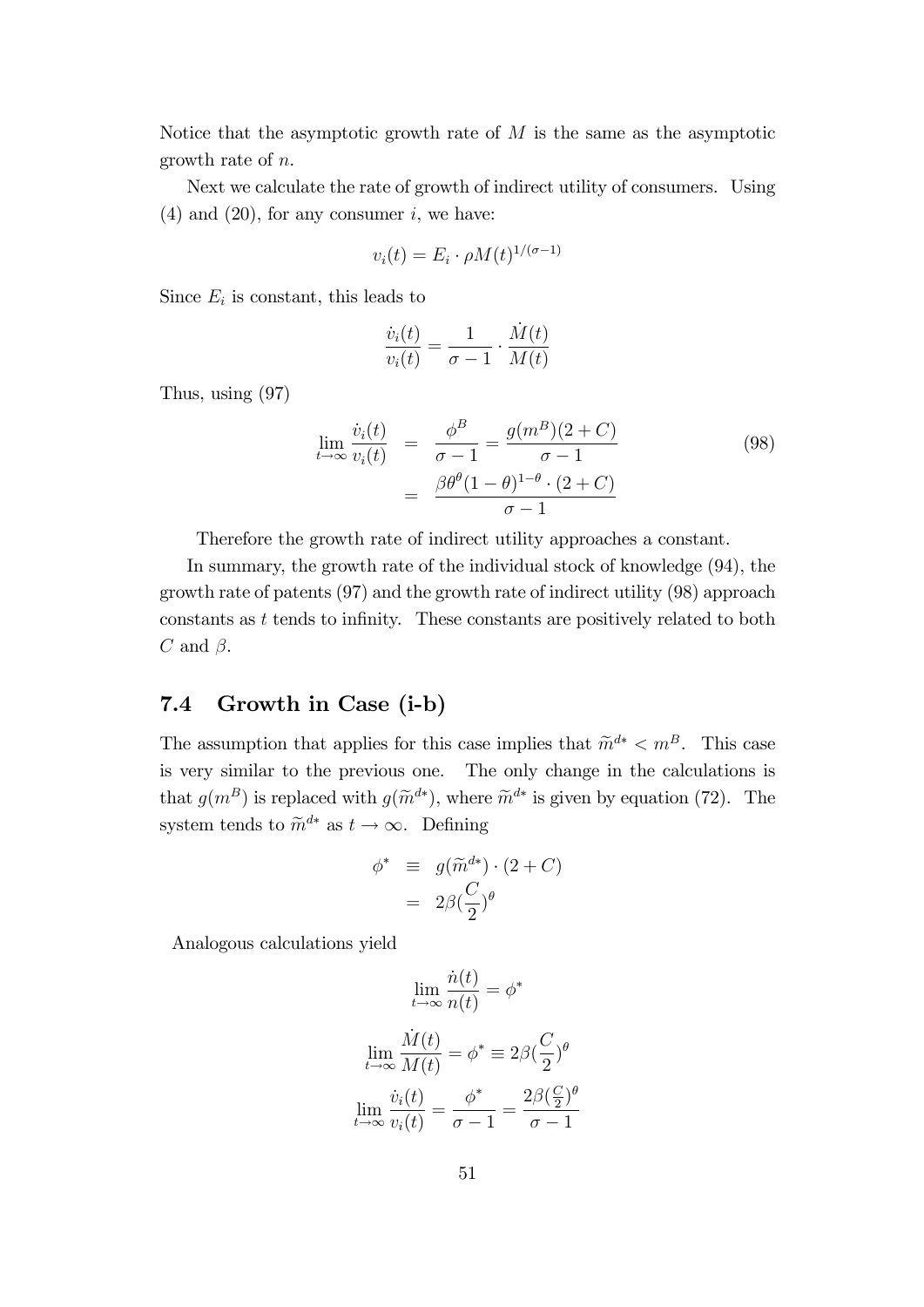# 8 Appendix 2: Technical Appendix

## 8.1 Appendix a

**Theorem A1:** The following identity holds for  $i \neq j$ :

$$
\frac{a_{ij}/2}{n_i} = G(m_{ij}^d, m_{ji}^d)
$$

where  $G$  is defined in (35).

**Proof:** Using (26) and (33),

$$
\frac{a_{ij}/2}{n_i} \n= \frac{n^{ij}}{n_i} \cdot \frac{a_{ij}/2}{n^{ij}} \n= \frac{1}{1 - m_{ji}^d} \cdot \beta (m_{ij}^c)^{\theta} \cdot (m_{ij}^d \cdot m_{ji}^d)^{\frac{1 - \theta}{2}} \n= \frac{\beta (1 - m_{ij}^d - m_{ji}^d)^{\theta} \cdot (m_{ij}^d \cdot m_{ji}^d)^{\frac{1 - \theta}{2}}}{1 - m_{ji}^d} \n= G(m_{ij}^d, m_{ji}^d)
$$

which leads to (34).

Theorem A2: Knowledge dynamics evolve according to the system:

$$
\dot{m}_{ij}^{d} = (1 - \mu \cdot \eta)(1 - m_{ij}^{d})(1 - m_{ji}^{d}) \left\{ \delta_{ii} \cdot \alpha + \sum_{k \neq i,j} \delta_{ik} \cdot 2G(m_{ik}^{d}, m_{ki}^{d}) \right\} \n- m_{ij}^{d} [\mu \eta \alpha (1 - m_{ji}^{d}) \cdot \sum_{k=1}^{N} \delta_{kk} \cdot \frac{n_{k}}{n_{i}} + (1 - \mu \cdot \eta) \cdot \delta_{ij} \cdot (1 - m_{ji}^{d}) \cdot 2G(m_{ij}^{d}, m_{ji}^{d}) \n+ \mu \cdot \eta \cdot (1 - m_{ji}^{d}) \sum_{k=1}^{N} \sum_{l \neq k} \delta_{kl} \cdot \frac{n_{k}}{n_{i}} \cdot G(m_{kl}^{d}, m_{lk}^{d})] \n- m_{ij}^{d} \cdot (1 - \mu \cdot \eta) \cdot (1 - m_{ij}^{d}) \cdot \left\{ \delta_{jj} \cdot \alpha + \sum_{k \neq i,j} \delta_{jk} \cdot 2G(m_{jk}^{d}, m_{kj}^{d}) \right\}
$$

for  $i, j = 1, 2, \cdots, N, i \neq j$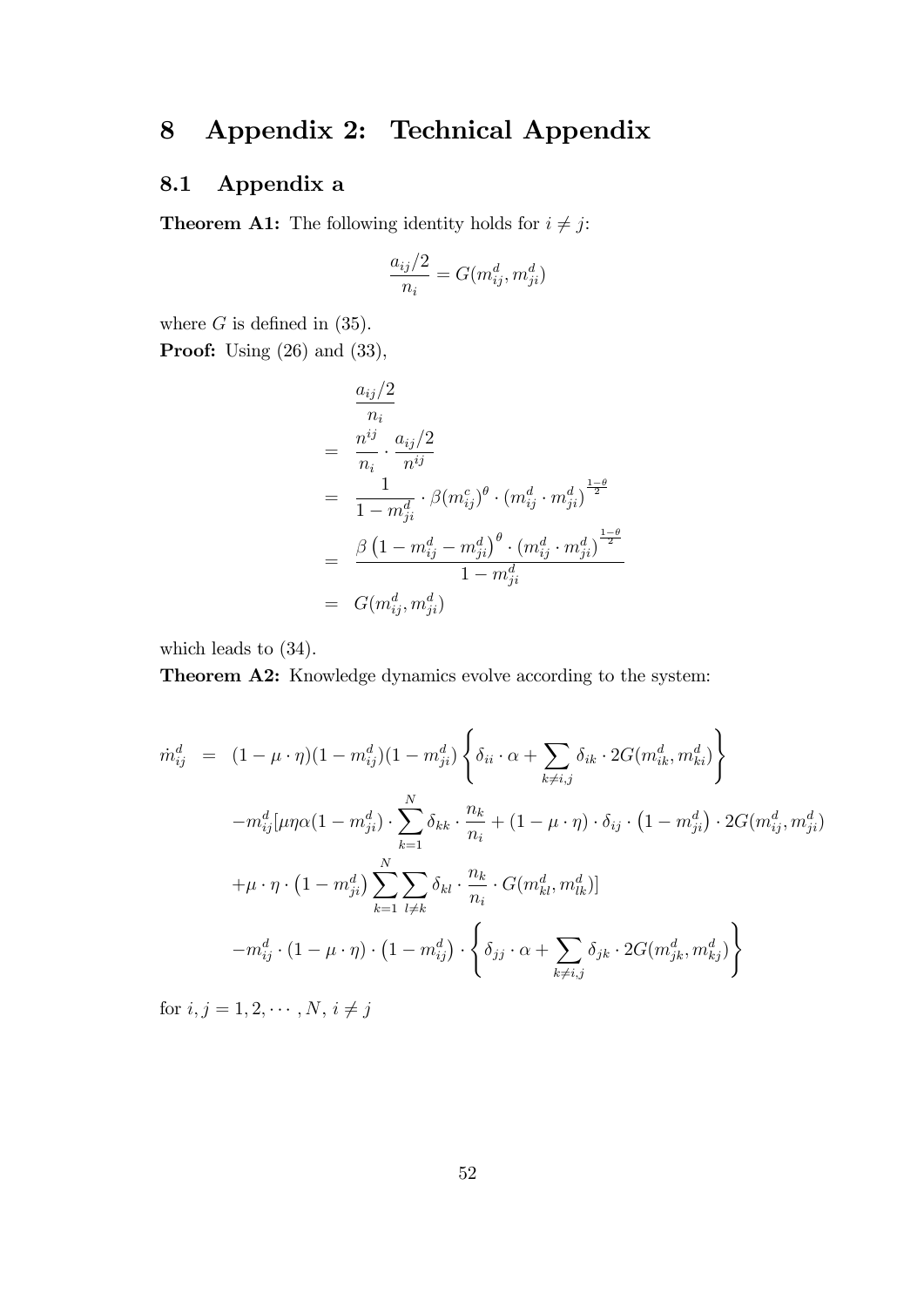Proof: By definition,

$$
\dot{m}_{ij}^{d} = \frac{d \left( n_{ij}^{d} / n^{ij} \right)}{dt} \n= \frac{\dot{n}_{ij}^{d}}{n^{ij}} - \frac{n_{ij}^{d}}{n^{ij}} \cdot \frac{\dot{n}^{ij}}{n^{ij}} \n= \frac{\dot{n}_{ij}^{d}}{n^{ij}} - m_{ij}^{d} \cdot \frac{\dot{n}^{ij}}{n^{ij}} \n= \frac{\dot{n}_{ij}^{d}}{n^{ij}} - m_{ij}^{d} \cdot \left( \frac{\dot{n}_{ij}^{c}}{n^{ij}} + \frac{\dot{n}_{ij}^{d}}{n^{ij}} + \frac{\dot{n}_{ji}^{d}}{n^{ij}} \right) \n= (1 - m_{ij}^{d}) \cdot \frac{\dot{n}_{ij}^{d}}{n^{ij}} - m_{ij}^{d} \cdot \left( \frac{\dot{n}_{ij}^{c}}{n^{ij}} + \frac{\dot{n}_{ji}^{d}}{n^{ij}} \right)
$$

Setting  $\mu = \mu(N)$ , and using (42) and (33), we have

$$
\begin{split}\n\frac{\dot{n}_{ij}^d}{n^{ij}} &= \frac{(1-\mu \cdot \eta) \cdot \sum\limits_{k \neq j} \delta_{ik} \cdot a_{ik}}{n^{ij}} \\
&= (1-\mu \cdot \eta) \cdot [\frac{\delta_{ii} \cdot \alpha \cdot n_i}{n^{ij}} + \sum\limits_{k \neq i,j} \delta_{ik} \cdot \frac{a_{ik}}{n^{ij}}] \\
&= (1-\mu \cdot \eta) \cdot [\frac{\delta_{ii} \cdot \alpha \cdot n_i}{n^{ij}} + \sum\limits_{k \neq i,j} \delta_{ik} \cdot \frac{n_i}{n^{ij}} \cdot \frac{n^{ik}}{n_i} \cdot \frac{a_{ik}}{n^{ik}}] \\
&= (1-\mu \cdot \eta) \cdot \frac{n_i}{n^{ij}} \cdot \left\{ \delta_{ii} \cdot \alpha + \sum\limits_{k \neq i,j} \delta_{ik} \cdot \frac{n^{ik}}{n_i} \cdot \frac{a_{ik}}{n^{ik}} \right\} \\
&= (1-\mu \cdot \eta) \cdot (1-m_{ji}^d) \cdot \left\{ \delta_{ii} \cdot \alpha + \sum\limits_{k \neq i,j} \delta_{ik} \cdot \frac{1}{1-m_{ki}^d} \cdot 2\beta \left( 1 - m_{ik}^d - m_{ki}^d \right)^{\theta} \cdot (m_{ik}^d \cdot m_{ki}^d)^{\frac{1-\theta}{2}} \right\} \\
&= (1-\mu \cdot \eta) \cdot (1-m_{ji}^d) \cdot \left\{ \delta_{ii} \cdot \alpha + \sum\limits_{k \neq i,j} \delta_{ik} \cdot 2G(m_{ik}^d, m_{ki}^d) \right\}\n\end{split}
$$

Similarly,

$$
\frac{\dot{n}_{ji}^d}{n^{ij}} = (1 - \mu \cdot \eta) \cdot (1 - m_{ij}^d) \cdot \left\{ \delta_{jj} \cdot \alpha + \sum_{k \neq i,j} \delta_{jk} \cdot 2G(m_{jk}^d, m_{kj}^d) \right\}
$$

while using (41) yields

$$
\frac{\dot{n}_{ij}^c}{n^{ij}} = \frac{(1 - \mu \cdot \eta)\delta_{ij} \cdot a_{ij} + \mu \cdot \eta A}{n^{ij}}
$$
\n
$$
= \frac{(1 - \mu \cdot \eta)\delta_{ij} \cdot a_{ij} + \mu \cdot \eta \cdot \sum_{k=1}^N \delta_{kk} \cdot a_{kk} + \mu \cdot \eta \cdot \sum_{k=1}^N \sum_{l \neq k} \delta_{kl} \cdot (a_{kl}/2)}{n^{ij}}
$$
\n
$$
= \frac{\mu \cdot \eta \cdot \sum_{k=1}^N \delta_{kk} \cdot a_{kk}}{n^{ij}} + \frac{(1 - \mu \cdot \eta) \cdot \delta_{ij} \cdot a_{ij}}{n^{ij}} + \frac{\mu \cdot \eta \cdot \sum_{k=1}^N \sum_{l \neq k} \delta_{kl} \cdot (a_{kl}/2)}{n^{ij}}
$$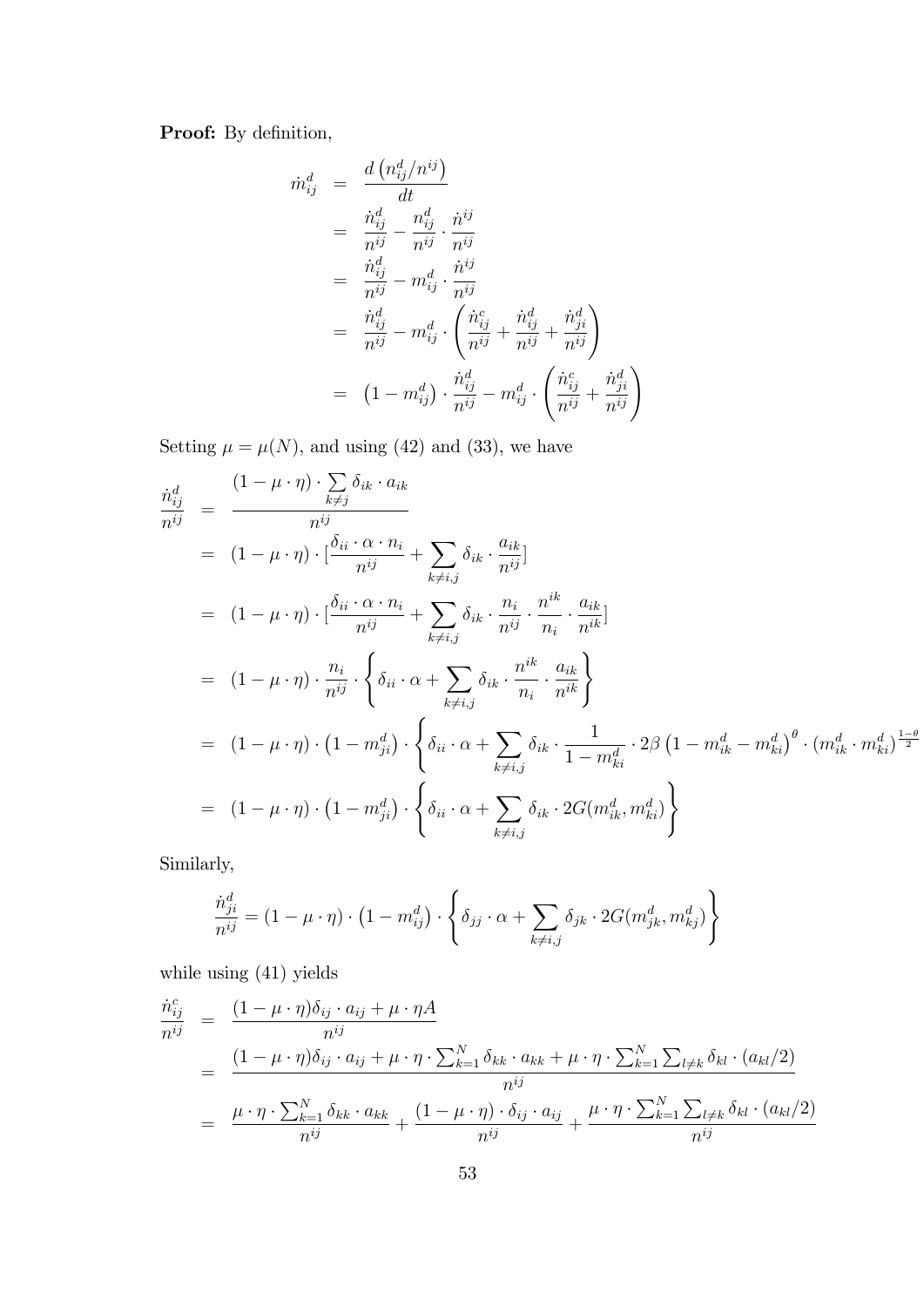Using equations  $(25)$ ,  $(26)$ ,  $(34)$ , and  $(33)$ , we have:

$$
\begin{split}\n\dot{n}_{ij}^c &= \mu \cdot \eta \cdot \alpha \cdot (1 - m_{ji}^d) \cdot \sum_{k=1}^N \delta_{kk} \cdot \frac{n_k}{n_i} + (1 - \mu \cdot \eta) \cdot \delta_{ij} \cdot 2\beta \cdot \left(1 - m_{ij}^d - m_{ji}^d\right)^{\theta} \cdot (m_{ij}^d \cdot m_{ji}^d)^{\frac{1-\theta}{2}} \\
&+ \mu \cdot \eta \cdot \sum_{k=1}^N \sum_{l \neq k} \delta_{kl} \cdot \frac{n^{kl}}{n^{ij}} \cdot \beta \cdot \left(1 - m_{kl}^d - m_{lk}^d\right)^{\theta} \cdot (m_{kl}^d \cdot m_{lk}^d)^{\frac{1-\theta}{2}} \\
&= \mu \cdot \eta \cdot \alpha \cdot (1 - m_{ji}^d) \cdot \sum_{k=1}^N \delta_{kk} \cdot \frac{n_k}{n_i} + (1 - \mu \cdot \eta) \cdot \delta_{ij} \cdot (1 - m_{ji}^d) \cdot 2G(m_{ij}^d, m_{ji}^d) \\
&+ \mu \cdot \eta \cdot \sum_{k=1}^N \sum_{l \neq k} \delta_{kl} \cdot \frac{n_k}{n_i} \cdot (1 - m_{ji}^d) \cdot G(m_{kl}^d, m_{lk}^d)\n\end{split}
$$

Thus,

$$
\dot{m}_{ij}^{d} = (1 - \mu \cdot \eta)(1 - m_{ij}^{d})(1 - m_{ji}^{d}) \left\{ \delta_{ii} \cdot \alpha + \sum_{k \neq i,j} \delta_{ik} \cdot 2G(m_{ik}^{d}, m_{ki}^{d}) \right\} \n- m_{ij}^{d} [\mu \eta \alpha (1 - m_{ji}^{d}) \cdot \sum_{k=1}^{N} \delta_{kk} \cdot \frac{n_{k}}{n_{i}} + (1 - \mu \cdot \eta) \cdot \delta_{ij} \cdot (1 - m_{ji}^{d}) \cdot 2G(m_{ij}^{d}, m_{ji}^{d}) \n+ \mu \cdot \eta \cdot (1 - m_{ji}^{d}) \sum_{k=1}^{N} \sum_{l \neq k} \delta_{kl} \cdot \frac{n_{k}}{n_{i}} \cdot G(m_{kl}^{d}, m_{lk}^{d})] \n- m_{ij}^{d} \cdot (1 - \mu \cdot \eta) \cdot (1 - m_{ij}^{d}) \cdot \left\{ \delta_{jj} \cdot \alpha + \sum_{k \neq i,j} \delta_{jk} \cdot 2G(m_{jk}^{d}, m_{kj}^{d}) \right\}
$$

### 8.2 Appendix b

Here we confirm that when the expenditure of any specific consumer  $i$  is constant over time and given by (20), the total equilibrium expenditure in the economy is indeed given by equation (18).

For case (i-a), along the equilibrium path, the present value of income at time 0 for  $K$ -worker i is given by

$$
W_i(0) = \int_0^\infty e^{-\gamma t} y_i(t) dt
$$
  
= 
$$
\int_0^\infty e^{-\gamma t} \cdot \left[\frac{\eta \cdot a(t)}{2} \cdot \Pi(t)\right] dt
$$

Furthermore, as explained in case (i-a) of the Growth section,

$$
\dot{M} = \eta \cdot A(t) = \frac{\eta \cdot N \cdot a(t)}{2}
$$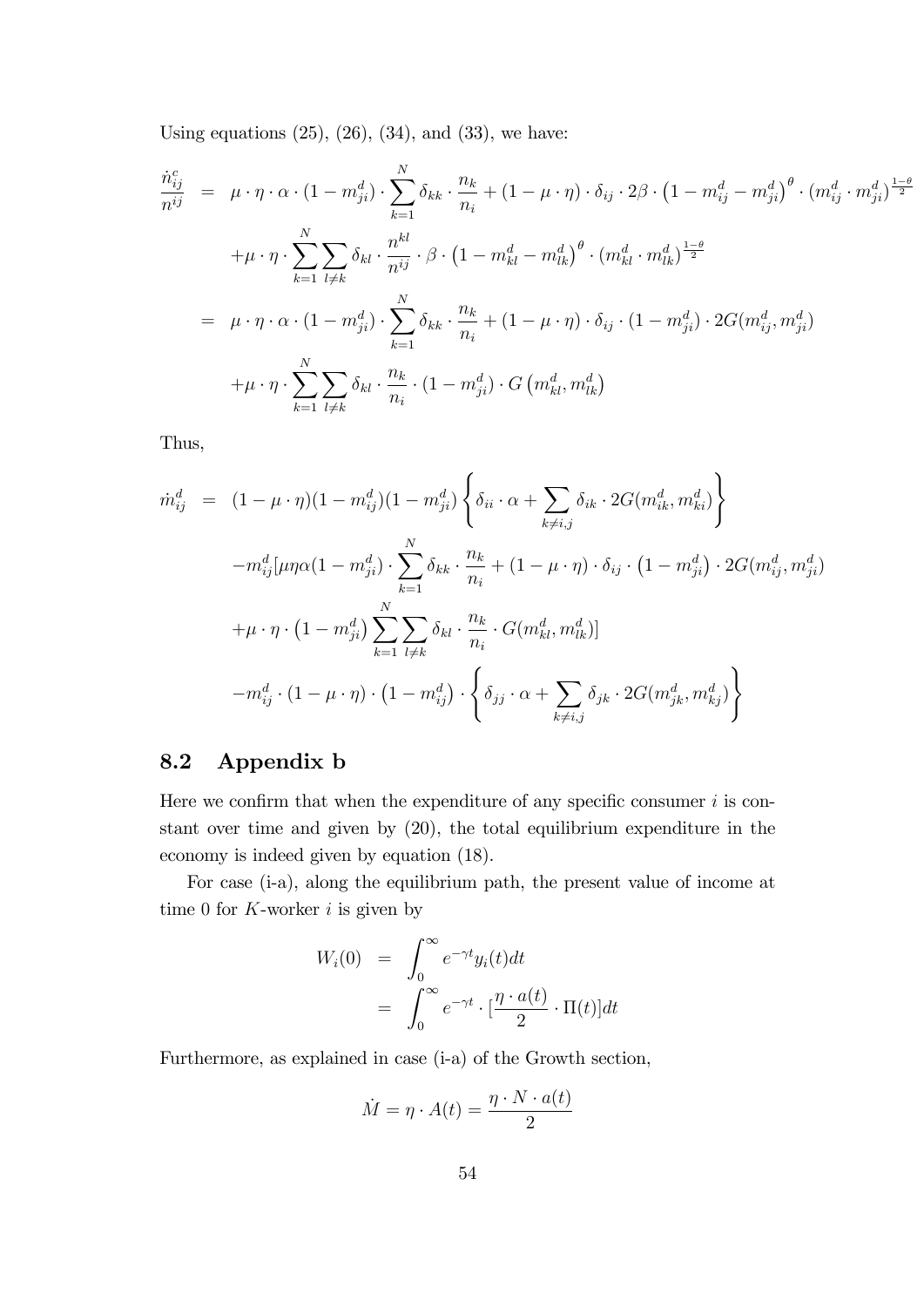Thus,

$$
W_i(0) = \frac{1}{N} \int_0^\infty e^{-\gamma t} \cdot \dot{M}(t) \cdot \Pi(t) dt \tag{99}
$$

where the patent price  $\Pi(t)$  is obtained as follows, by using (15) and (16):

$$
\Pi(t) = \int_{t}^{\infty} e^{-\gamma(\tau - t)} \cdot \pi^{*}(\tau) d\tau
$$

$$
= \int_{t}^{\infty} e^{-\gamma(\tau - t)} \cdot \frac{q^{*}(\tau)}{\sigma - 1} d\tau
$$

$$
= \frac{L}{\sigma - 1} \cdot \int_{t}^{\infty} e^{-\gamma(\tau - t)} \cdot \frac{1}{M(\tau)} d\tau
$$
(100)

that yields

$$
\dot{\Pi}(t) = \gamma \Pi(t) - \frac{L}{\sigma - 1} \cdot \frac{1}{M(t)} \tag{101}
$$

Next, integrating (99) by parts and using (101), we obtain:

$$
W_i(0) = \frac{1}{N} \int_0^\infty \dot{M}(t) \cdot (e^{-\gamma t} \cdot \Pi(t)) dt
$$
  
\n
$$
= \frac{1}{N} \left\{ \left[ e^{-\gamma t} \cdot M(t) \cdot \Pi(t) \right] \Big|_0^\infty - \int_0^\infty M(t) \cdot \frac{d(e^{-\gamma t} \cdot \Pi(t))}{dt} dt \right\}
$$
  
\n
$$
= \frac{1}{N} \left\{ \left[ e^{-\gamma t} \cdot M(t) \cdot \Pi(t) \right] \Big|_0^\infty - \int_0^\infty M(t) \cdot (-\gamma e^{-\gamma t} \cdot \Pi(t) + e^{-\gamma t} \cdot \Pi(t)) dt \right\}
$$
  
\n
$$
= \frac{1}{N} \left\{ \left[ e^{-\gamma t} \cdot M(t) \cdot \Pi(t) \right] \Big|_0^\infty + \gamma \int_0^\infty M(t) \cdot e^{-\gamma t} \cdot \Pi(t) dt - \int_0^\infty e^{-\gamma t} \cdot M(t) \cdot \Pi(t) dt \right\}
$$
  
\n
$$
= \frac{1}{N} \left\{ \left[ e^{-\gamma t} \cdot M(t) \cdot \Pi(t) \right] \Big|_0^\infty + \gamma \int_0^\infty e^{-\gamma t} \cdot M(t) \cdot \Pi(t) dt
$$
  
\n
$$
- \int_0^\infty e^{-\gamma t} \cdot (M(t) \cdot \gamma \Pi(t) - \frac{L}{\sigma - 1}) dt \right\}
$$
  
\n
$$
= \frac{1}{N} \left\{ \left[ e^{-\gamma t} \cdot M(t) \cdot \Pi(t) \right] \Big|_0^\infty + \int_0^\infty e^{-\gamma t} \cdot \frac{L}{\sigma - 1} dt \right\}
$$

that leads to

$$
W_i(0) = \frac{1}{N} \left\{ \lim_{t \to \infty} e^{-\gamma t} \cdot M(t) \cdot \Pi(t) - M(0) \cdot \Pi(0) + \frac{L}{\sigma - 1} \cdot \frac{1}{\gamma} \right\}
$$

Thus, using  $(20)$  and  $(8)$ , for any specific K-worker i, expenditure is:

$$
E_i = \gamma \left( \frac{\Pi(0) \cdot M(0)}{N} + W_i(0) \right)
$$
  
= 
$$
\frac{1}{N} \left\{ \gamma \cdot \lim_{t \to \infty} e^{-\gamma t} \cdot M(t) \cdot \Pi(t) + \frac{L}{\sigma - 1} \right\}
$$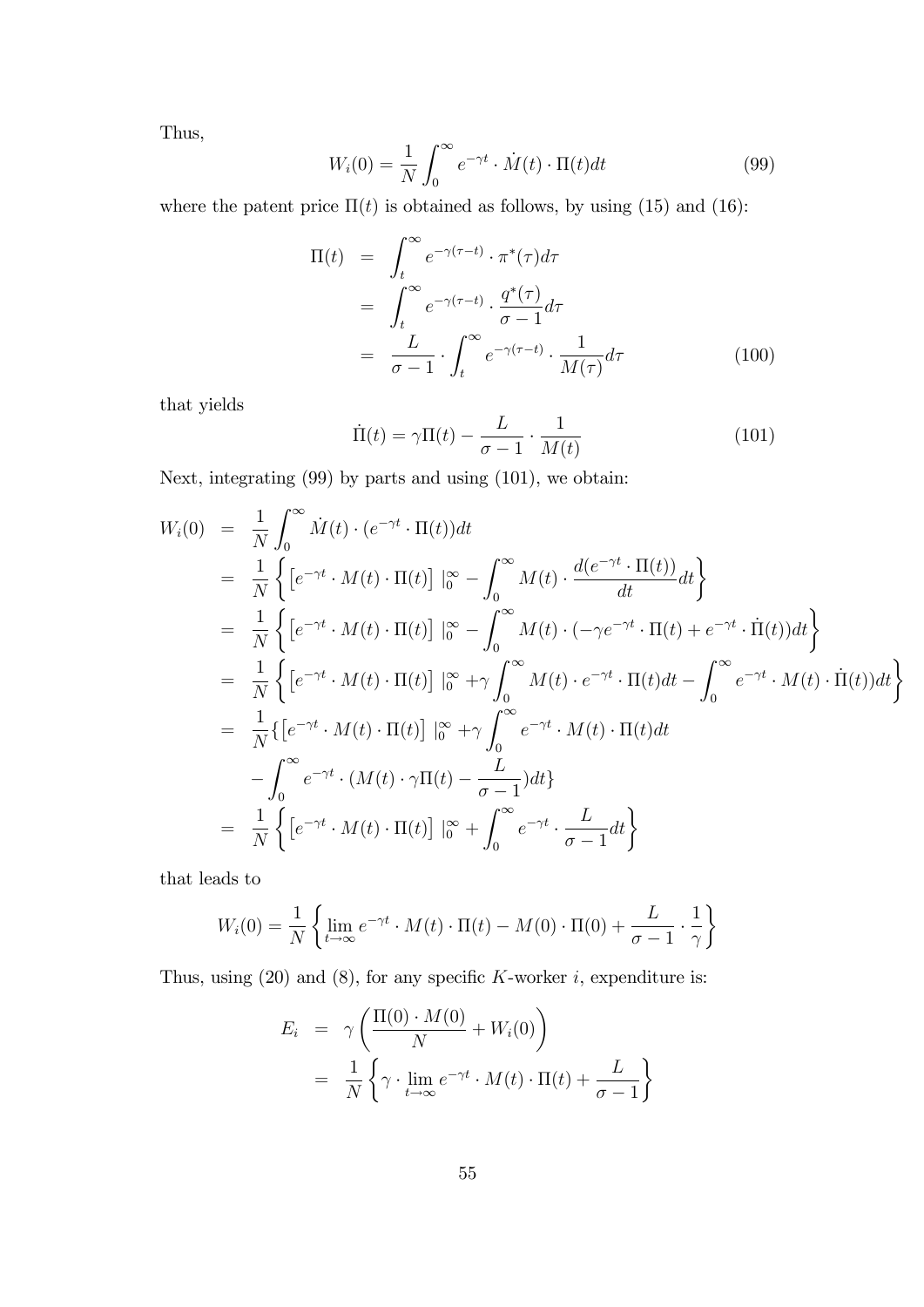In order to evaluate the first term in this expression, observe that by  $(100)$ ,

$$
M(t) \cdot \Pi(t) = \frac{L}{\sigma - 1} \cdot \int_{t}^{\infty} e^{-\gamma(\tau - t)} \cdot \frac{M(t)}{M(\tau)} d\tau
$$
  
< 
$$
< \frac{L}{\sigma - 1} \cdot \int_{t}^{\infty} e^{-\gamma(\tau - t)} d\tau = \frac{L}{\sigma - 1} \cdot \frac{1}{\gamma}
$$

The second line follows since for  $\tau > t$ ,  $\frac{M(t)}{M(\tau)} < 1$ . So

$$
\lim_{t \to \infty} e^{-\gamma t} \cdot M(t) \cdot \Pi(t) = 0 \tag{102}
$$

and

$$
E_i = \frac{1}{N} \cdot \frac{L}{\sigma - 1}
$$

Therefore, the total expenditure of all K-workers together is:

$$
N \cdot E_i = \frac{L}{\sigma - 1} \tag{103}
$$

For any specific M-worker i, we have  $y_i(t) = w^M \equiv 1$  for every time t. Thus,

$$
W_i(0) = \int_0^\infty e^{-\gamma t} \cdot y_i(t) dt = \frac{1}{\gamma}
$$

Noting that  $\omega_i = 0$  by assumption for any M-worker, equation (20) yields:

$$
E_i=1
$$

So the total expenditure of all M-workers together is:

$$
L \cdot E_i = L \tag{104}
$$

Summing (103) and (104) yields the total expenditure of consumers in the economy:

$$
E^* = \frac{L}{\sigma - 1} + L = \frac{\sigma L}{\sigma - 1} = \frac{L}{\rho}
$$
\n(105)

Therefore relation  $(18)$  is verified for the equilibrium path.

### 8.3 Appendix c

Here we discuss efficiency in the context of an intertemporal utilitarian social welfare function. We consider the following planner's problem, where the planner chooses  $\{\delta_{ij}(\cdot)\}_{i,j=1}^N$  in order to maximize the sum of M-workers' and K-workers' utility given by  $(23)$ .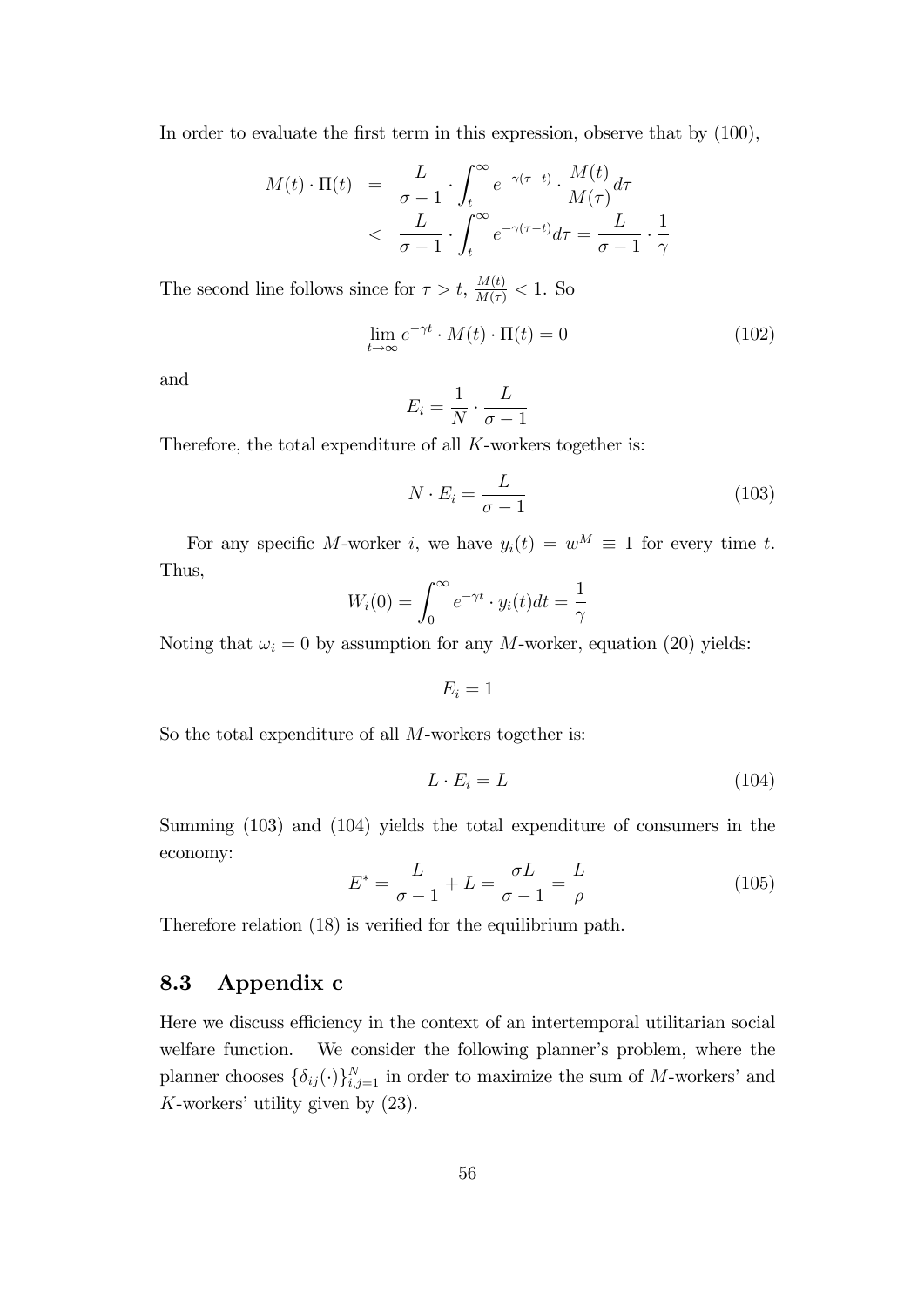Using  $(95)$ ,  $(43)$  and  $(44)$ , the planner's problem is given by:

Choose piecewise continuous  $\{\delta_{ij}(t)\}$  for  $i, j = 1, ..., N$  and  $t \geq 0$  so as to

$$
\max W = \frac{L}{\sigma - 1} \int_0^\infty e^{-\gamma t} \cdot \ln(M(t)) dt \tag{106}
$$

subject to

$$
\dot{M} = \eta \cdot A
$$
\n
$$
= \eta \cdot \sum_{k=1}^{N} n_k \left( \delta_{kk} \cdot \alpha + \sum_{l \neq k} \delta_{kl} \cdot G(m_{kl}^d, m_{lk}^d) \right)
$$
\n
$$
\dot{n}_i = (1 - \mu \eta) \cdot n_i \cdot \left\{ \delta_{ii} \cdot \alpha + 2 \sum_{j \neq i} \delta_{ij} \cdot G(m_{ij}^d, m_{ji}^d) \right\}
$$
\n
$$
+ \mu \eta \cdot \sum_{k=1}^{N} n_k \left( \delta_{kk} \cdot \alpha + \sum_{l \neq k} \delta_{kl} \cdot G(m_{kl}^d, m_{lk}^d) \right)
$$

and

$$
\dot{m}_{ij}^{d} = (1 - \mu \cdot \eta)(1 - m_{ij}^{d})(1 - m_{ji}^{d}) \left\{ \delta_{ii} \cdot \alpha + \sum_{k \neq i,j} \delta_{ik} \cdot 2G(m_{ik}^{d}, m_{ki}^{d}) \right\} \n- m_{ij}^{d} [\mu \eta \alpha (1 - m_{ji}^{d}) \cdot \sum_{k=1}^{N} \delta_{kk} \cdot \frac{n_{k}}{n_{i}} + (1 - \mu \cdot \eta) \cdot \delta_{ij} \cdot (1 - m_{ji}^{d}) \cdot 2G(m_{ij}^{d}, m_{ji}^{d}) \n+ \mu \cdot \eta \cdot (1 - m_{ji}^{d}) \sum_{k=1}^{N} \sum_{l \neq k} \delta_{kl} \cdot \frac{n_{k}}{n_{i}} \cdot G(m_{kl}^{d}, m_{lk}^{d})] \n- m_{ij}^{d} \cdot (1 - \mu \cdot \eta) \cdot (1 - m_{ij}^{d}) \cdot \left\{ \delta_{jj} \cdot \alpha + \sum_{k \neq i,j} \delta_{jk} \cdot 2G(m_{jk}^{d}, m_{kj}^{d}) \right\}
$$

given  $n_i(0) > 0$  and  $m_{ij}^d(0) > 0$ , for  $i, j = 1, ..., N$ . The equality in the objective function follows from (22) and (105). We must also account for the obvious constraints:

$$
\sum_{j=1}^{N} \delta_{ij} = 1 \text{ for each } i = 1, ..., N
$$

$$
\delta_{ij} = \delta_{ji} \text{ for each } i, j = 1, ..., N
$$

$$
\delta_{ij} \geq 0 \text{ for each } i, j = 1, ..., N
$$

We assume that the discount rate is sufficiently large,  $\gamma > g(m^B)$ , in order to ensure that the objective is finite.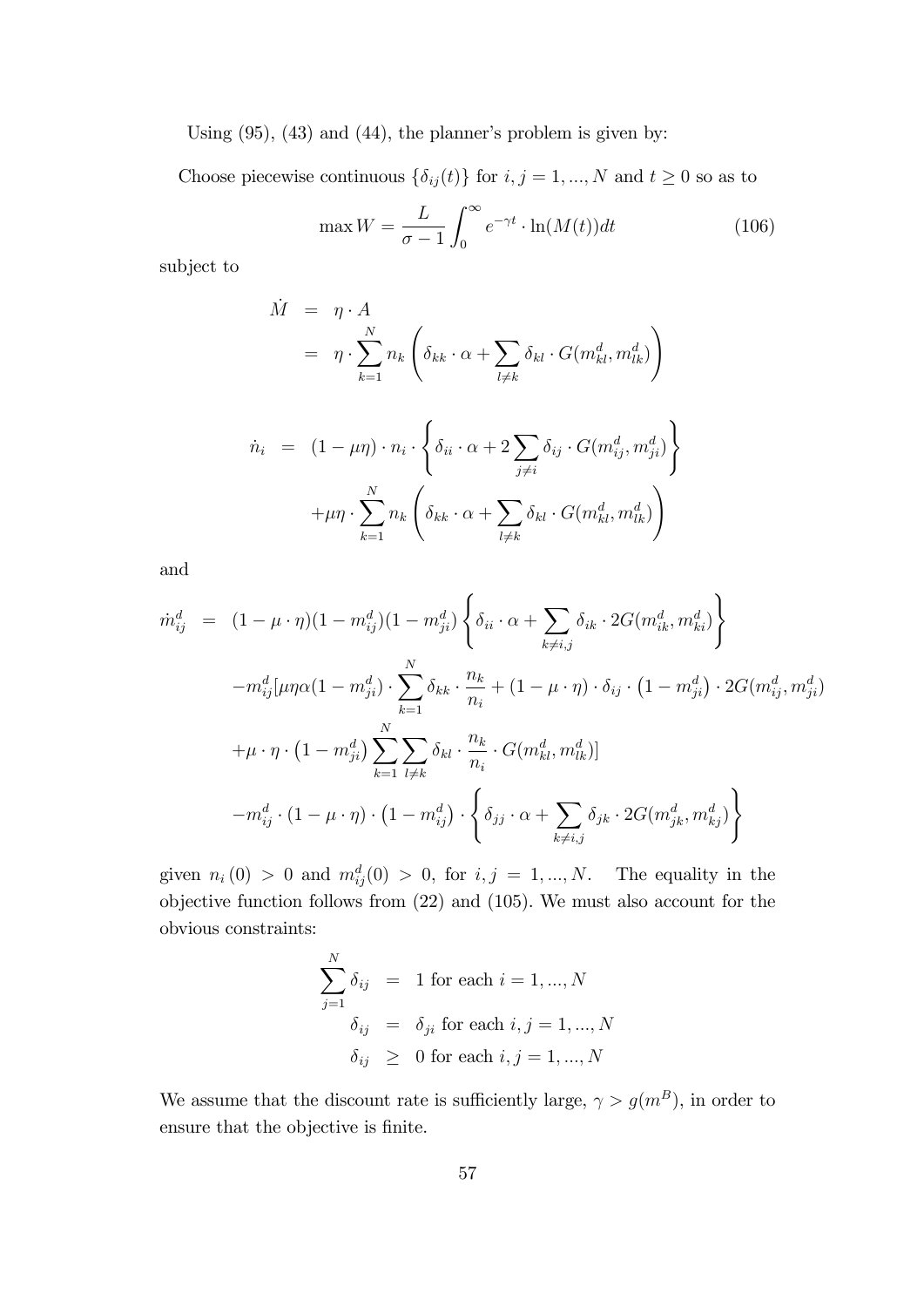We assume symmetric initial conditions,

$$
n_i(0) = n_j(0) = n(0) > 0 \text{ for } i, j = 1, \dots, N. \tag{107}
$$

that implies

$$
m_{ij}^d(0) = m_{ji}^d(0) \equiv m^d(0) > 0 \text{ for } i, j = 1, ..., N. \tag{108}
$$

Given our welfare function in equation (106), choosing  $\{\delta_{ij}\}\)$  to maximize total income at a given time  $t$ , namely choosing the myopic core path, yields a growth path that is not dominated in the very short run. In the long run, our myopic core path reaches the bliss point in finite time; the bliss point is the maximal productivity for any path. Thus, after a certain interval of time, our myopic core path weakly overtakes any other path, in the sense that after this initial interval of time, the payoffs from the myopic core path are at least as high as those from any other path. Next, we focus on the intermediate run, the time intervals not covered by the short and long run cases.

To study the intermediate run, our analysis proceeds as follows. First, in Lemma 1, we shall compute the rate of increase in differential knowledge for pairs of K-workers, given the initial conditions for case  $(i-a)$ ,  $(111)$ , for our limiting myopic core path as the number of  $K$ -workers tends to infinity. Lemmas 2 and 3 show that this rate of increase dominates that of any alternative path from time 0 until the bliss point is attained, provided that the alternative path satisfies two further symmetry conditions. We conclude from the first three lemmas that for any alternative feasible path satisfying the additional symmetry conditions, if the number of  $K$ -workers is sufficiently large, our limiting myopic core path will dominate it in terms of the rate of increase of differential knowledge. This is depicted in Figure 5. Lemma 4 shows that an improvement in the rate of increase of differential knowledge has a positive impact on the paths of patent and idea production. Thus, the limiting myopic core path provides an upper bound on welfare achievable by any alternative feasible path satisfying the symmetry conditions. Finally, Lemma 5 shows that the difference between the welfare level generated by our myopic core path and our limiting myopic core path tends to zero as the number of knowledge workers tends to inÖnity, thus demonstrating that our myopic core path is asymptotically efficient as the number of knowledge workers tends to infinity.

When  $m^d(t) < m^B$ , then knowledge productivity is higher and  $m^d_{ij}$  moves almost as fast to the right as working in isolation if each person works with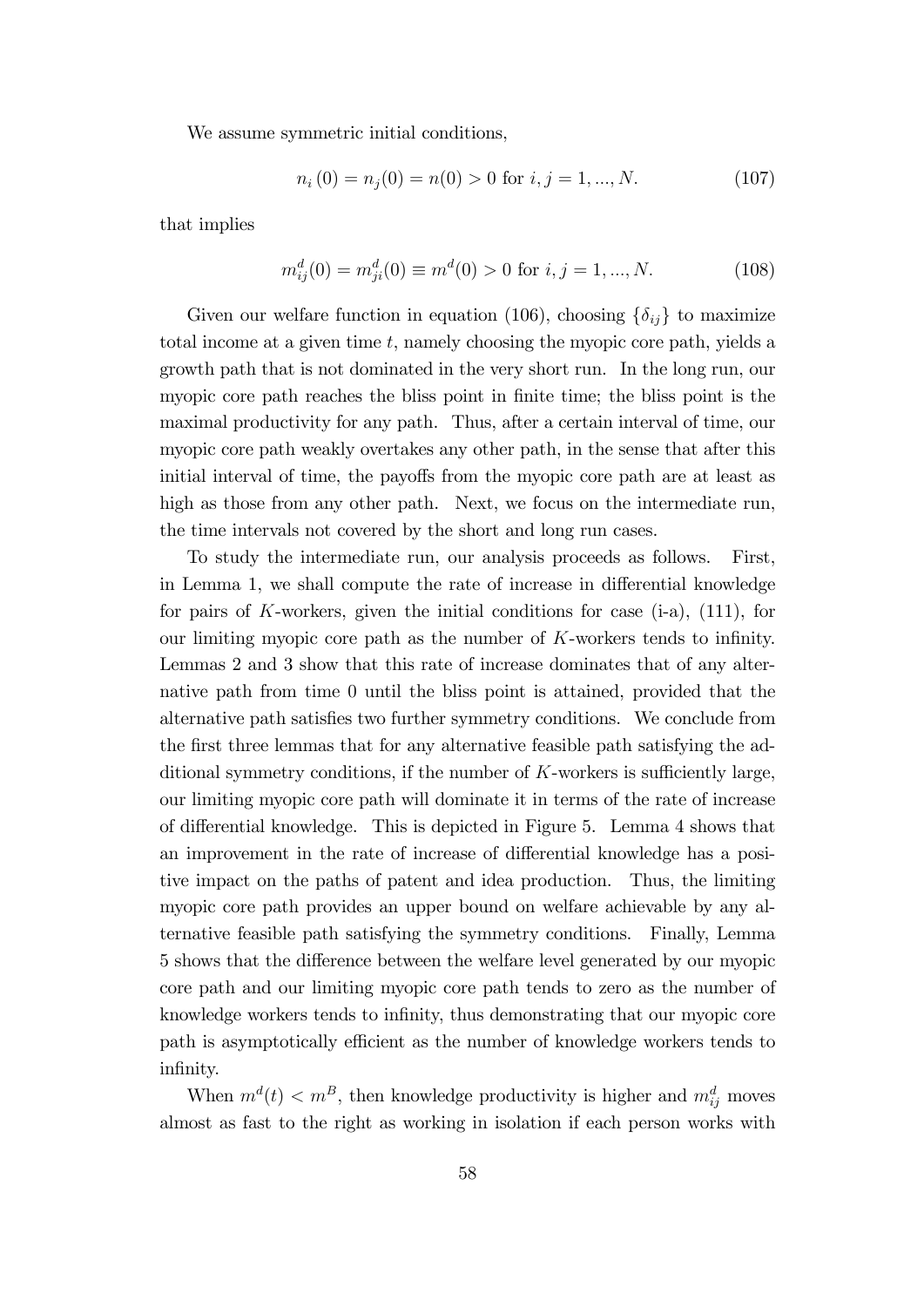every other person with equal intensity. The intuition for this result follows from a combination of two reasons. First, productivity is higher when working with others as opposed to working alone on this part of the path. Second, when  $N$  is sufficiently large, working with others is very close to working in isolation when the accumulation of differential knowledge is considered, so cooperation with others will be better on net. Once the bliss point is attained, the system reaches the highest productivity possible, and remains there. This intuition indicates that, when  $m^d(t) < m^B$ , working with a smaller group than the other  $N-1$  K-workers results in movement to the right that is slower than working with everyone but oneself.

Here we introduce symmetry of the admissible paths, a second symmetry restriction after the restriction to symmetric initial conditions. In our analysis of efficiency, we restrict attention to pairwise symmetric paths. If the initial state is pairwise symmetric, then the equilibrium is pairwise symmetric. However, in our efficiency analysis, we impose this assumption for tractability. Later, we shall impose a third symmetry restriction for some of the analysis.

For tractability and the sake of comparison with the equilibrium path, we restrict our efficiency analysis to paths satisfying the symmetry restriction: For each knowledge worker i and for every knowledge worker  $j \neq i$ ,

$$
n_i(t) = n_j(t) \equiv n(t) \text{ for all } t \tag{109}
$$

As explained in section 3.1, this is equivalent to

$$
m_{ij}^d(t) = m_{ji}^d(t) \text{ for all } t
$$
\n(110)

Furthermore, we focus on case (i-a), namely when the initial heterogeneity is to the left of the bliss point and where the public knowledge externality is not too strong:

$$
mJ < md(0) \le mB \text{ and } C < \tilde{C}.
$$
 (111)

Using these restrictions and (58), we can restate the optimization problem in a simpler fashion: Maximize

$$
W = \frac{L}{\sigma - 1} \int_0^\infty e^{-\gamma t} \cdot \ln(M) dt \tag{112}
$$

subject to

$$
\dot{M} = \eta \cdot A
$$
\n
$$
= \eta \cdot \sum_{k=1}^{N} n_i \left\{ \delta_{kk} \cdot \alpha + \sum_{l \neq k} \delta_{kl} \cdot g(m_{kl}^d) \right\}
$$
\n(113)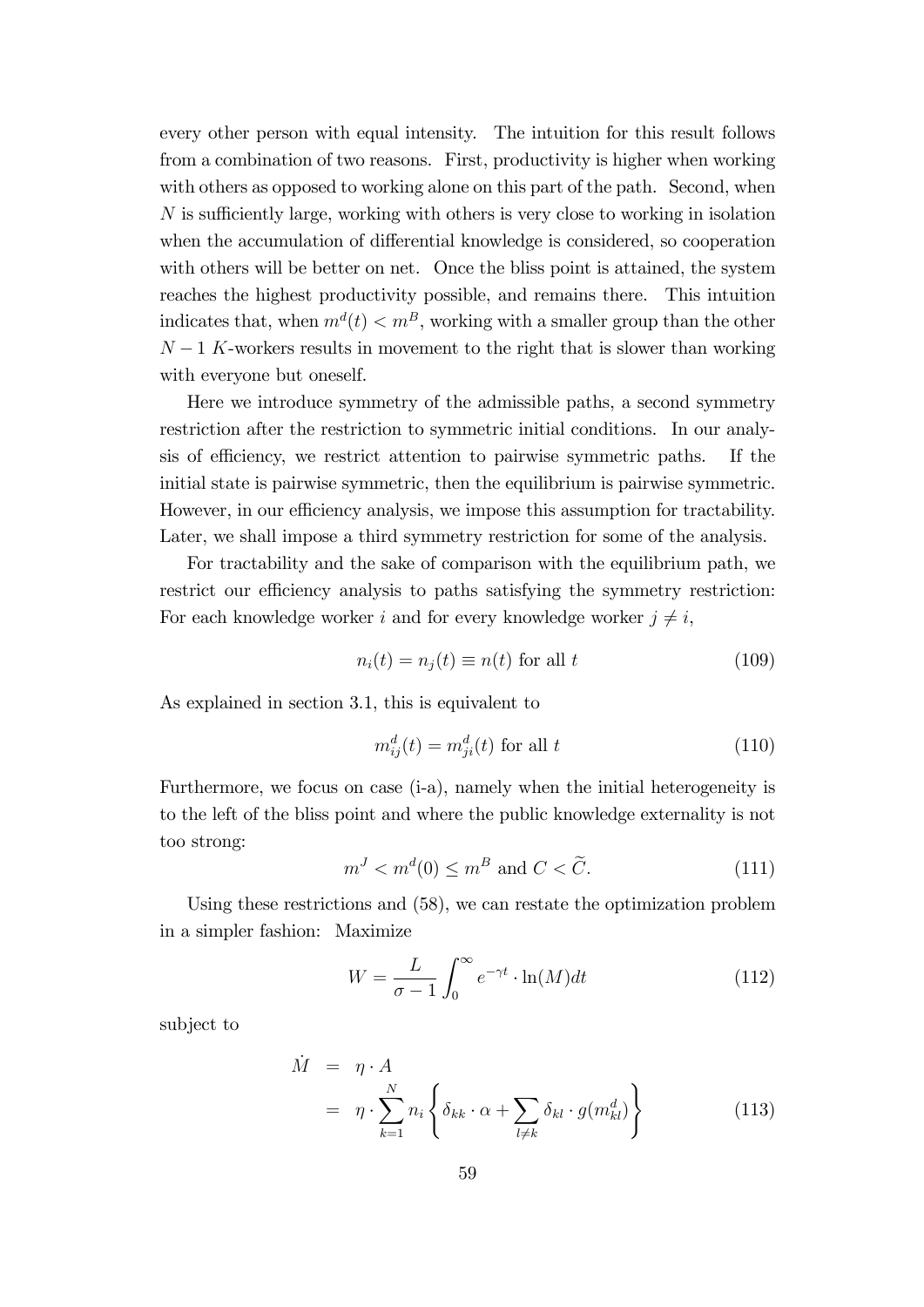$$
\dot{n}_i = \left(1 - \frac{C}{N}\right) \cdot n_i \cdot \left\{\delta_{ii} \cdot \alpha + 2 \sum_{j \neq i} \delta_{ij} \cdot g(m_{ij}^d) \right\} + \frac{C}{N} \cdot \sum_{k=1}^N n_k \left\{\delta_{kk} \cdot \alpha + \sum_{l \neq k} \delta_{kl} \cdot g(m_{kl}^d) \right\}
$$
\n(114)

and

$$
\dot{m}_{ij}^{d} = (1 - \frac{C}{N})(1 - m_{ij}^{d})(1 - m_{ij}^{d}) \left\{ \delta_{ii} \cdot \alpha + \sum_{k \neq i,j} \delta_{ik} \cdot 2g(m_{ik}^{d}) \right\}
$$
\n
$$
- m_{ij}^{d} [\frac{C}{N} \cdot \alpha (1 - m_{ij}^{d}) \cdot \sum_{k=1}^{N} \delta_{kk} + (1 - \frac{C}{N}) \cdot \delta_{ij} \cdot (1 - m_{ij}^{d}) \cdot 2g(m_{ij}^{d})
$$
\n
$$
+ \frac{C}{N} \cdot (1 - m_{ij}^{d}) \sum_{k=1}^{N} \sum_{l \neq k} \delta_{kl} \cdot g(m_{kl}^{d})]
$$
\n
$$
- m_{ij}^{d} \cdot (1 - \frac{C}{N}) \cdot (1 - m_{ij}^{d}) \cdot \left\{ \delta_{jj} \cdot \alpha + \sum_{k \neq i,j} \delta_{jk} \cdot 2g(m_{jk}^{d}) \right\}
$$
\n(115)

subject to initial conditions (107) and (108) as well as symmetry conditions (109) and (110) under the obvious restrictions on the control variables.

Using  $(27)$  and  $(38)$ , we obtain

$$
\sum_{i=1}^{N} y_i = \Pi \eta A
$$

On the equilibrium path, each K-worker takes the patent price  $\Pi$  as given. Hence

$$
\max \sum_{i=1}^{N} y_i \Leftrightarrow \max \dot{M} = \eta A
$$

**Lemma 1:** For case (i-a), on the myopic core path, for each fixed  $m^d$ , the value of  $\dot{m}^d$  given by equation (70) is increasing in the number of K-workers, N. Moreover, along the myopic core path,

$$
\lim_{N \to \infty} \dot{m}^d \equiv \dot{m}^d_{\infty} = 2(1 - m^d) \cdot g(m^d) \cdot \{1 - m^d [2 + \frac{C}{2}]\} \tag{116}
$$
\n
$$
= (1 - m^d) \cdot g(m^d) \cdot \{2(1 - 2m^d) - Cm^d\}
$$

**Proof:** Inspecting equation (70), for fixed  $m<sup>d</sup>$  the expression on the right hand side is increasing in  $N$ . Taking the limit of equation (70) as  $N$  tends to infinity yields the second result.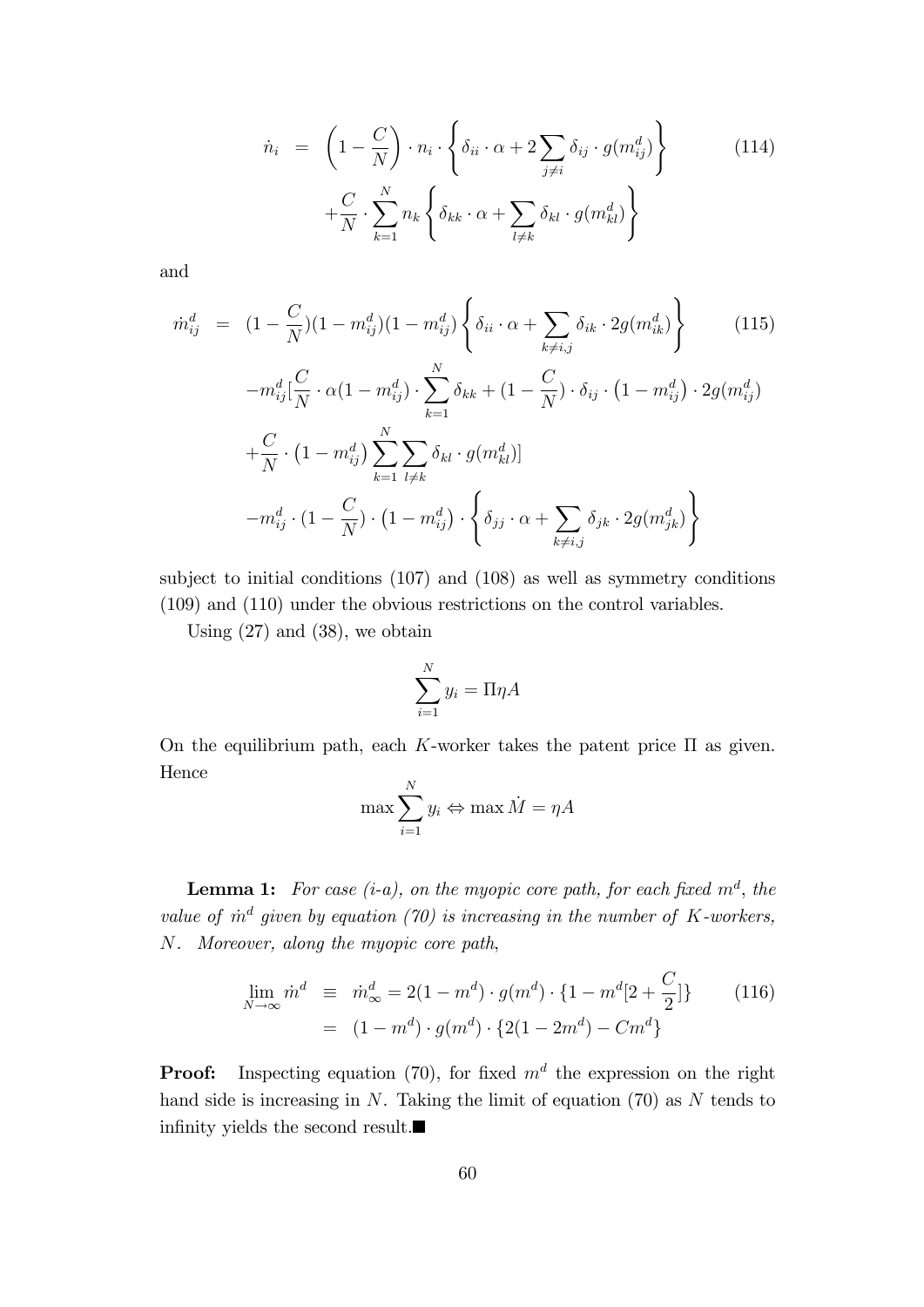Solving the differential equation  $(116)$  using initial conditions  $(108)$ , we define the  $t_{\infty}^{B}$  to be the time when the limiting myopic core path reaches the bliss point, namely

$$
m_{\infty}^d(t_{\infty}^B) = m^B
$$

When the limiting myopic core path reaches  $m<sup>B</sup>$ , we assume that the K-workers split into groups of optimal size  $\widetilde{N}^B$  given by (84), and stay at the bliss point  $m^B$ . Hence we set

$$
m_{\infty}^{d}(t) = m^{B} \text{ for } t \ge t_{\infty}^{B}
$$

The top curve in Figure 5 depicts the limiting myopic core path.

As promised above, we now introduce a third symmetry condition. At each moment of time, each person interacts with the same number of people with the same intensity. In other words,

For each K-worker *i*, there is a subset of K-workers  $\mathbb{N}_i^a$ ,  $i \notin \mathbb{N}_i^a$  and  $1 \ge \delta_I \ge 0$ (117)

such that 
$$
|\mathbb{N}_i^a| = N^a \ge 1
$$
 for all *i*,  
and for all  $t < t_s^B$ ,  $j \in \mathbb{N}_i^a \implies \delta_{ij}(t) = \delta_a \equiv \frac{1 - \delta_I}{N^a}$ 

where  $t_s^B$  will be defined shortly. An implication is that at each time, each K-worker spends  $\delta_I$  fraction of time working in isolation.<sup>27</sup>

For the myopic core path, notice that  $N^a = N - 1$ , whereas  $\delta_I = 0$ . So for admissible alternative paths, K-workers can form smaller subgroups or work in isolation.

Next, in preparation for Lemma 2, we perform some preliminary calculations of path dynamics for the active and shadow partners. With a focus on K-worker i and potential partner j, we calculate the dynamics of  $\dot{m}_{ij}^d$  when i and j are active partners, namely  $j \in \mathbb{N}_i^a$ . Since all active pairs are symmetric, we have

$$
m_{ij}^{d}(t) = m_{ji}^{d}(t) \equiv m_{a}^{d}(t) \text{ for each } j \in \mathbb{N}_{i}^{a},
$$
  
\nfor all  $i = 1, 2, ..., N$  and for all  $t$   
\n
$$
m_{ij}^{d}(t) = m_{ji}^{d}(t) \equiv m_{s}^{d}(t) \text{ for each } j \notin \mathbb{N}_{i}^{a},
$$
  
\nfor all  $i = 1, 2, ..., N$  and for all  $t$ 

<sup>&</sup>lt;sup>27</sup>Even when we allow each interaction set  $\mathbb{N}_i^a(t)$  to vary with time, we get essentially the same results below. But such a generalization would complicate the notation and the arguments. In fact, we permit (but do not require) a change in  $\delta_I$  and  $\mathbb{N}_i^a(t)$  at time  $t_S^B$  in our analysis.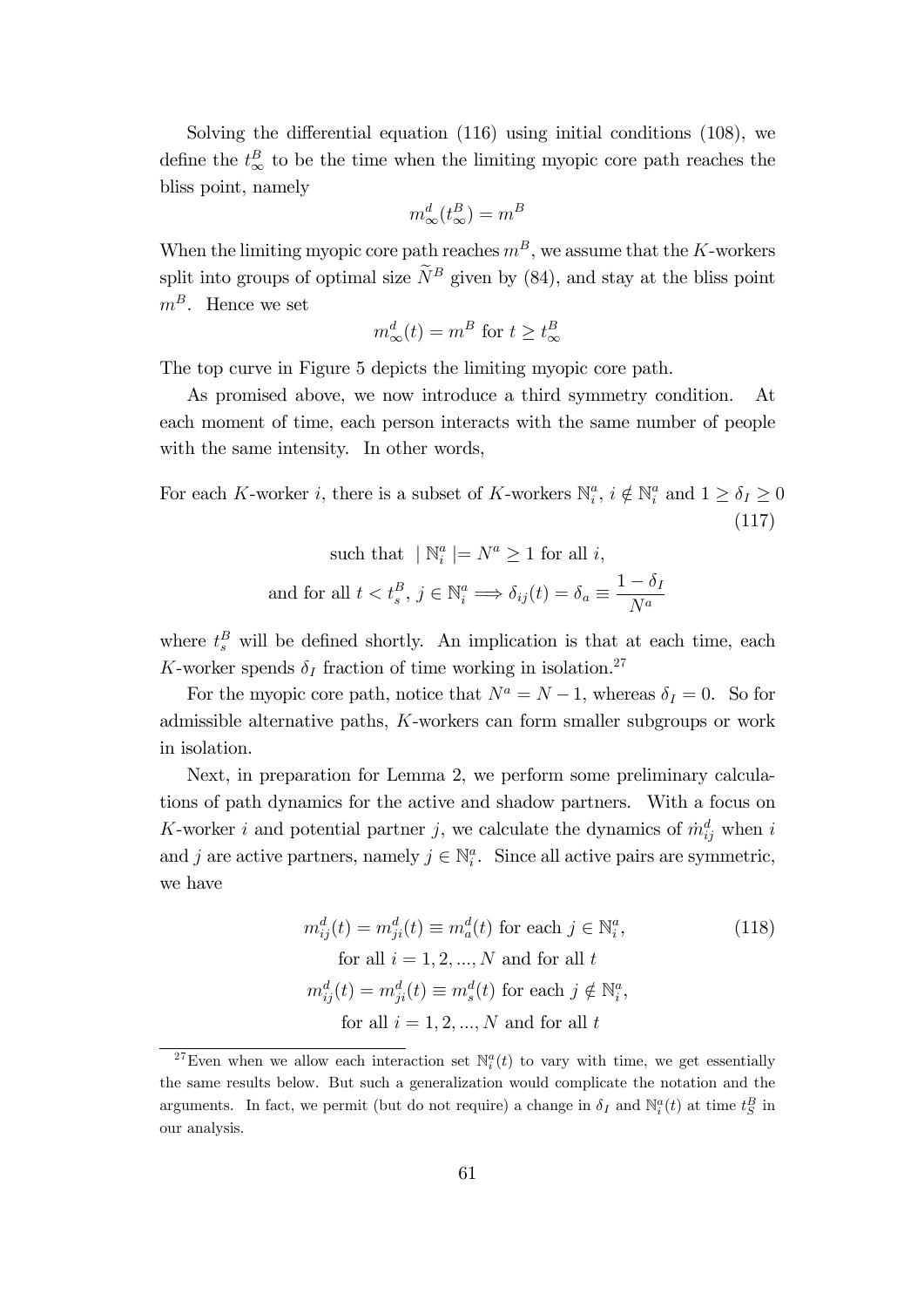In (115), using (118), setting  $\delta_{kk} = \delta_I$  for all  $k = 1, ..., N$ , we set

$$
\delta_{ij}(t) = \frac{1 - \delta_I}{N^a} \text{ when } j \in \mathbb{N}_i^a
$$

$$
\delta_{ik}(t) = \frac{1 - \delta_I}{N^a} \text{ when } k \in \mathbb{N}_i^a
$$

$$
\delta_{kl}(t) = \frac{1 - \delta_I}{N^a} \text{ when } l \in \mathbb{N}_k^a
$$

Then for active partner  $j \in N_i^a$ , setting  $m_{ij}^d = m_a^d$ , we obtain

$$
\frac{\dot{m}_a^d}{1 - m_a^d} = (1 - \frac{C}{N})(1 - m_a^d) \left\{ \delta_I \cdot \alpha + 2g(m_a^d)(1 - \delta_I - \delta_a) \right\}
$$

$$
-m_a^d [C \cdot \alpha \cdot \delta_I + (1 - \frac{C}{N}) \cdot 2g(m_a^d) \delta_a
$$

$$
+ C \cdot g(m_a^d) \cdot (1 - \delta_I)]
$$

$$
-m_a^d \cdot (1 - \frac{C}{N}) \cdot \left\{ \delta_I \cdot \alpha + 2g(m_a^d)(1 - \delta_I - \delta_a) \right\}
$$

$$
= \{2(1 - \frac{C}{N})(1 - 2m_a^d) - Cm_a^d\} \cdot g(m_a^d) \cdot (1 - \delta_I)
$$
\n
$$
+ \{(1 - \frac{C}{N})(1 - 2m_a^d) - Cm_a^d\}\alpha \cdot \delta_I - (1 - \frac{C}{N}) \cdot (1 - m_a^d) \cdot 2g(m_a^d) \cdot \delta_a
$$
\n(119)

whereas for shadow partner  $j \notin N_i^a$ , setting  $m_{ij}^d = m_s^d$ 

$$
\frac{\dot{m}_s^d}{1 - m_s^d} = (1 - \frac{C}{N})(1 - m_s^d) \left\{ \delta_I \cdot \alpha + 2g(m_a^d)(1 - \delta_I) \right\}
$$

$$
-m_s^d [C \cdot \alpha \cdot \delta_I + C \cdot g(m_a^d)(1 - \delta_I)]
$$

$$
-m_s^d \cdot (1 - \frac{C}{N}) \cdot \left\{ \delta_I \cdot \alpha + 2g(m_a^d)(1 - \delta_I) \right\}
$$

$$
= \{2(1 - \frac{C}{N})(1 - 2m_s^d) - Cm_s^d\} \cdot g(m_a^d) \cdot (1 - \delta_I) \tag{120}
$$

$$
+ \{(1 - \frac{C}{N})(1 - 2m_s^d) - Cm_s^d\} \alpha \cdot \delta_I
$$

Solving this system of differential equations  $(119)$  and  $(120)$  using initial conditions (108), we obtain the active path,  $m_a^d$ , and the shadow path,  $m_s^d$ . Then we define the  $t_s^B$  to be the time when the shadow path reaches the bliss point,  $\,$  namely  $^{28}$ 

$$
m_s^d(t_s^B) = m^B
$$

<sup>&</sup>lt;sup>28</sup>If the bliss point is not attained by the shadow path in finite time, then set  $t_s^B = \infty$ .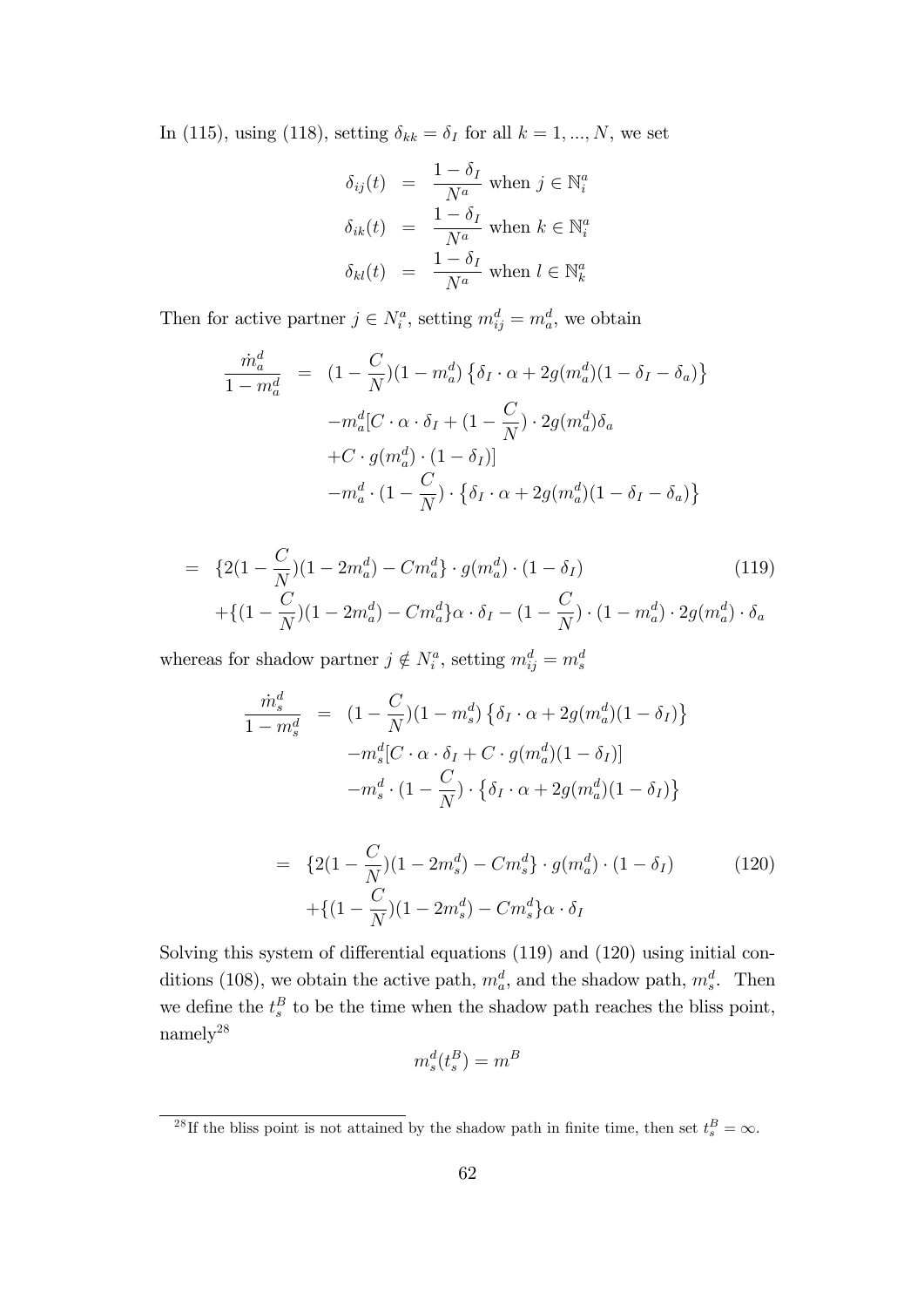**Lemma 2:** Under the additional symmetry condition (117),  $m_s^d(t)$  >  $m_a^d(t)$  for all  $0 < t < t_s^B$ .

**Proof:** From the initial condition (108),  $m_s^d(0) = m_a^d(0) = m^d(0)$ . Thus, using (119) and (120)

$$
m_s^d(0) - m_a^d(0) = (1 - \frac{C}{N}) \cdot (1 - m_a^d) \cdot 2g(m_a^d) \cdot \delta_a
$$

that is positive by assumption. Thus, at least for small  $t, m_s^d(t) > m_a^d(t)$ . Next, we show by contradiction that this relationship holds for all  $t > 0$ . Suppose to the contrary, at time t that  $m_s^d(t) \leq m_a^d(t)$ . Then by continuity of the active and shadow paths, there is some minimal time  $0 < t' < t$  such that  $m_s^d(t') = m_a^d(t')$ . Then using (119) and (120), we have that at time t'

$$
\dot{m}_s^d(t') - \dot{m}_a^d(t') = (1 - \frac{C}{N}) \cdot (1 - m_a^d) \cdot 2g(m_a^d) \cdot \delta_a
$$

that is positive again by assumption. This results in a contradiction, because  $m_s^d(t') = m_a^d(t')$  and  $\dot{m}_s^d(t') > \dot{m}_a^d(t')$  mean that there is a  $0 < \hat{t} < t'$  where  $m_s^d(\hat{t}) = m_a^d(\hat{t}).$ 

Next we show that the path representing shadow partners,  $m_s^d$ , is dominated by the limiting myopic path  $m_{\infty}^d$ , as illustrated in Figure 5.

**Lemma 3:** For all  $0 < t < t_s^B$ ,

$$
\dot{m}_{\infty}^d(t') > \dot{m}_s^d(t) \text{ whenever } m_{\infty}^d(t') = m_s^d(t) \tag{121}
$$

implying that

$$
m^d_{\infty}(t) > m^d_s(t)
$$
 for all  $0 < t < t^B_s$ 

**Proof:** When  $m_{\infty}^d(t') = m_s^d(t) \equiv m^d$ , using (116) and (120)

$$
\frac{\dot{m}_{\infty}^{d}(t') - \dot{m}_{s}^{d}(t)}{1 - m^{d}} = \{2(1 - 2m^{d}) - Cm^{d}\} \cdot g(m^{d}) \qquad (122)
$$

$$
- \{2(1 - \frac{C}{N})(1 - 2m^{d}) - Cm^{d}\} \cdot g(m_{a}^{d}(t)) \cdot (1 - \delta_{I})
$$

$$
- \{(1 - \frac{C}{N})(1 - 2m^{d}) - Cm^{d}\}\alpha \cdot \delta_{I}
$$

By Lemma 2,  $m^B > m^d(t) > m^d_a(t)$  for all  $0 < t < t_s^B$ . When  $\delta_I = 0$ ,

$$
\frac{\dot{m}_{\infty}^d(t') - \dot{m}_s^d(t)}{1 - m^d} = \{2(1 - 2m^d) - Cm^d\} \cdot g(m^d) -\{2(1 - \frac{C}{N})(1 - 2m^d) - Cm^d\} \cdot g(m_a^d(t))
$$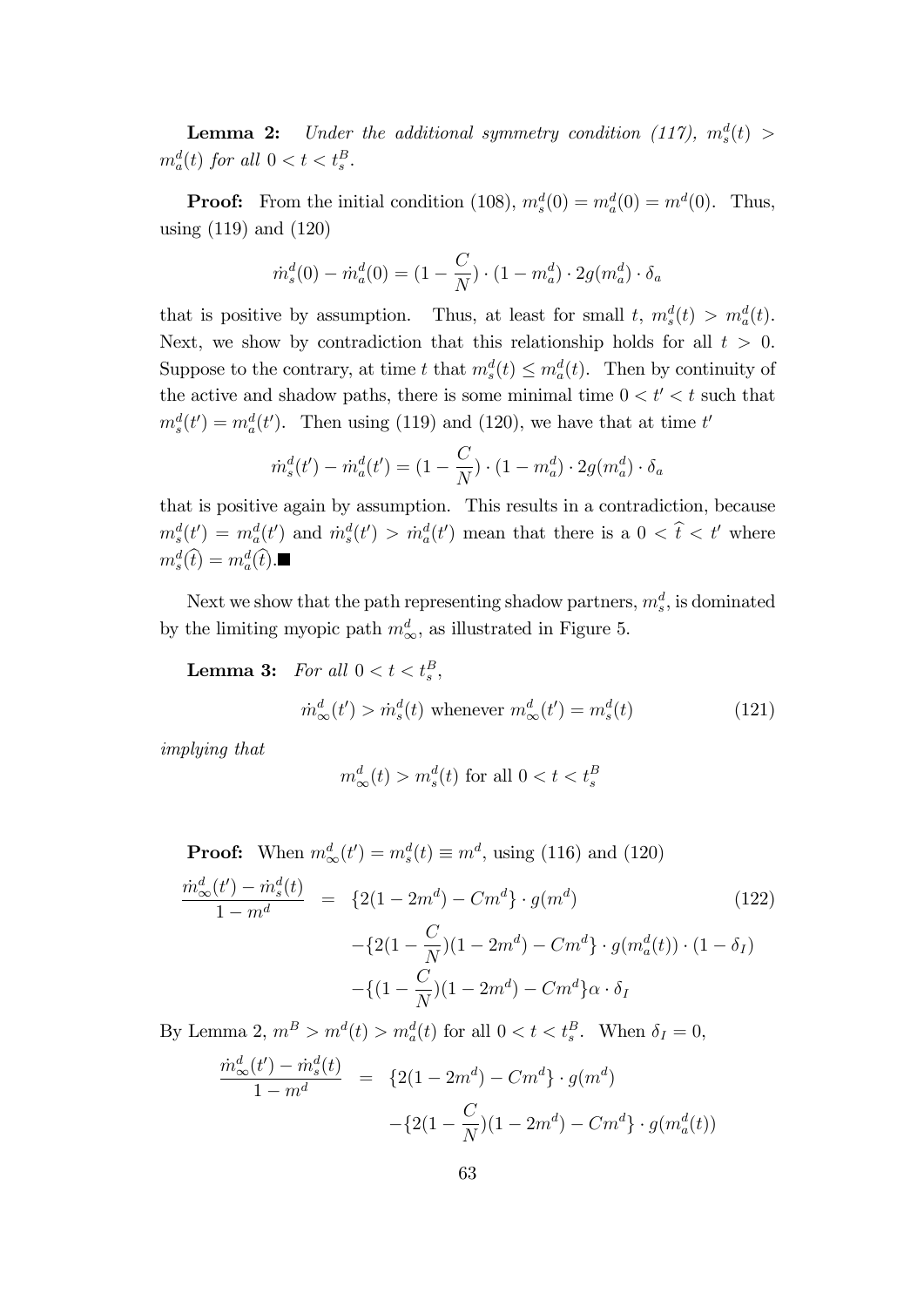Since  $g(m^d(t)) > g(m^d_a(t))$ , we can readily conclude that  $\dot{m}^d_\infty(t') > \dot{m}^d_s(t)$ . When  $\delta_I = 1$ ,

$$
\frac{\dot{m}_{\infty}^d(t') - \dot{m}_s^d(t)}{1 - m^d} = \{2(1 - 2m^d) - Cm^d\} \cdot g(m^d) - \{(1 - \frac{C}{N})(1 - 2m^d) - Cm^d\}\alpha
$$

By assumption,  $g(m^d) > \alpha$ , and hence we can conclude that  $\dot{m}_\infty^d(t) > \dot{m}_s^d(t)$ . By the linearity of (122), we can conclude that (121) holds for all  $0 < t < t_s^B$ . Given the same initial conditions for the two differential equations, the result is proved.

Combining Lemmas 2 and 3, we have the situation depicted in Figure 5. For any  $0 < t < t_s^B$ , the limiting myopic core path  $m_\infty^d$  strictly dominates the shadow path  $m_s^d$ , which in turn strictly dominates the active path  $m_a^d$ .

Fixing  $\delta_I$  and  $\mathbb{N}_i^a$ , we have obtained the growth path  $(m_a^d, m_s^d)$  for  $0 <$  $t < t_s^B$ . In fact, they act in concert, generating a growth pattern for both the active and shadow partners.  $B_s^B$ , we consider two alternative symmetric growth patterns. At time  $t_s^B$ , we allow the K-workers to choose any new  $\delta'_I$  and  $\mathbb{N}_i^{a'}$  (possibly the same as  $\delta_I$  and  $\mathbb{N}_i^a$ ) satisfying (117). We solve the differential equations  $(119)$  and  $(120)$  as before, with initial conditions

$$
\begin{aligned}\nj & \in & \mathbb{N}_i^a \Rightarrow m_{ij}^d(t_s^B) = m_a^d(t_s^B) \\
j & \notin & \mathbb{N}_i^a \Rightarrow m_{ij}^d(t_s^B) = m_s^d(t_s^B) = m^B\n\end{aligned}
$$

Analogous to previous notation, we denote the associated growth path by  $(m_a^{df}, m_s^{df})$  for  $t \ge t_s^B$ . We denote by  $m_f^d = (m_a^{df}, m_s^{df})$  the growth pattern that follows  $(m_a^d, m_s^d)$  for  $0 < t < t_s^B$  and  $(m_a^{df}, m_s^{df})$  for  $t \ge t_s^B$ , that is by definition feasible. By varying  $\delta'_{I}$  and  $\mathbb{N}_{i}^{a'}$ , we can obtain many growth patterns. Next we establish an upper bound on all such growth patterns. Define this upper bound, called  $\overline{m}^d$ , by

$$
\overline{m}_{ij}^d(t) = m_a^d \text{ if } j \in \mathbb{N}_i^a, \overline{m}_{ij}^d(t) = m_s^d \text{ if } j \notin \mathbb{N}_i^a \text{ for } 0 < t < t_s^B
$$
\n
$$
\overline{m}_{ij}^d(t) = \overline{m}^d(t) = m^B \text{ for all } i, j = 1, 2, ..., N \text{ and for all } t \ge t_s^B
$$

This path might not be feasible after time  $t_s^B$ , but it nevertheless establishes an upper bound on feasible paths.

Now we have three alternative growth patterns:  $m_{\infty}^{d}$ ,  $\overline{m}^{d}$ , and an arbitrary feasible path,  $m_f^d$ . By comparing the welfare generated by each of the three growth patterns, we can readily conclude as follows.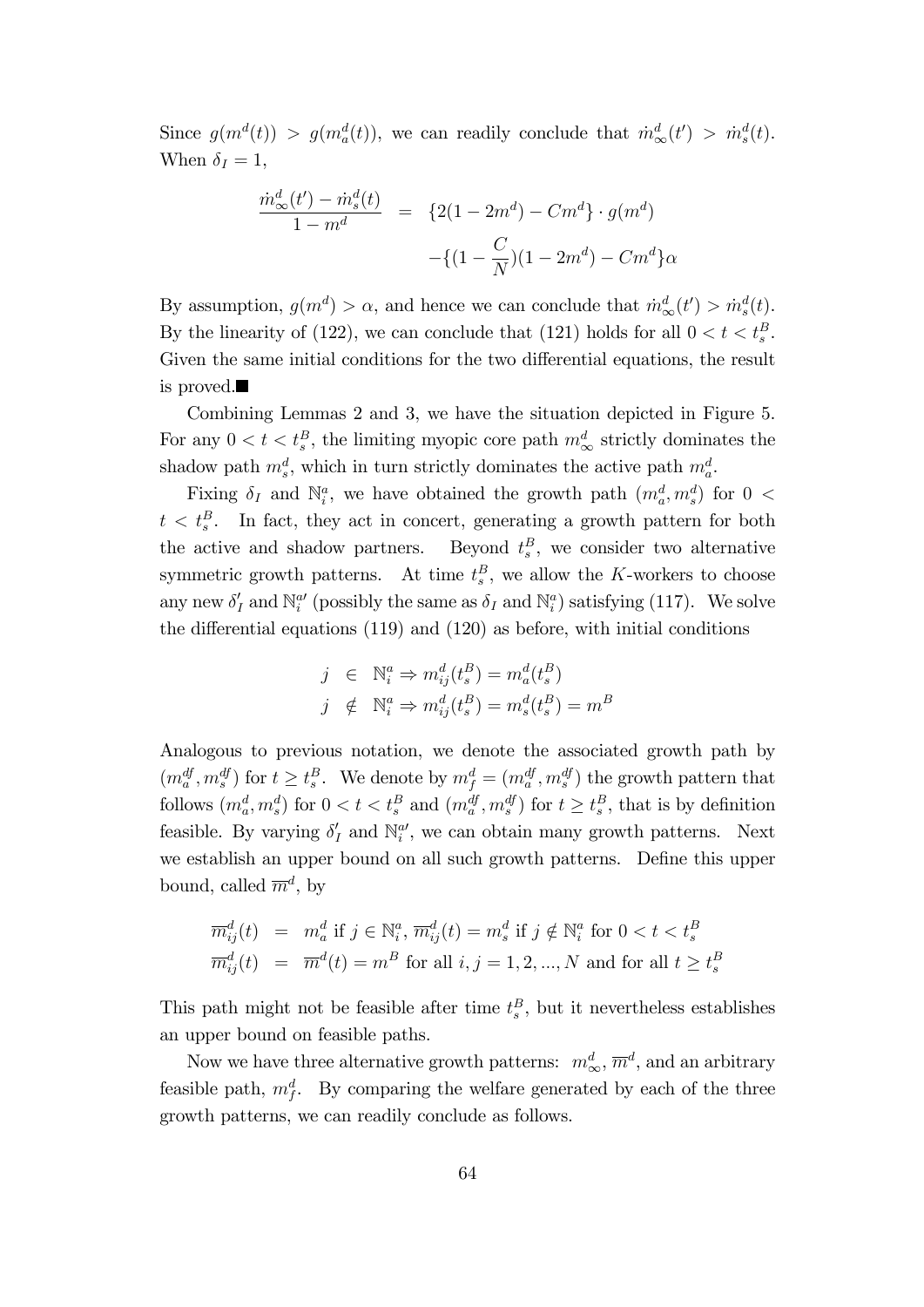**Lemma 4:** The limiting myopic core growth pattern gives an upper bound on the patent and idea paths generated by any feasible growth pattern. More precisely,

$$
\dot{M}(t) \mid \mathbf{m}_{\infty}^{d} > \dot{M}(t) \mid_{\overline{m}^{d}} \geq \dot{M}(t) \mid_{m_{f}^{d}} \text{ for } 0 < t < t_{s}^{B}
$$
\n
$$
\dot{M}(t) \mid \mathbf{m}_{\infty}^{d} = \dot{M}(t) \mid_{\overline{m}^{d}} \geq \dot{M}(t) \mid_{m_{f}^{d}} \text{ for } t > t_{s}^{B}
$$
\n
$$
\dot{n}_{i}(t) \mid \mathbf{m}_{\infty}^{d} > \dot{n}_{i}(t) \mid_{\overline{m}^{d}} \geq \dot{n}_{i}(t) \mid_{m_{f}^{d}} \text{ for all } i = 1, 2, ..., N, \text{ for all } 0 < t < t_{s}^{B}
$$
\n
$$
\dot{n}_{i}(t) \mid \mathbf{m}_{\infty}^{d} > \dot{n}_{i}(t) \mid_{\overline{m}^{d}} \geq \dot{n}_{i}(t) \mid_{m_{f}^{d}} \text{ for all } i = 1, 2, ..., N, \text{ for all } t > t_{s}^{B}
$$

**Proof:** In equation (113), we focus on the terms in parentheses, evaluating them before and after time  $t_s^B$ : for all  $k = 1, 2, ..., N$ , for all  $0 < t < t_s^B$ ,

$$
\delta_{kk}(t) \cdot \alpha + \sum_{l \neq k} \delta_{kl}(t) \cdot g(m_{kl}^d(t)) |_{m_{\infty}^d} = g(m_{\infty}^d(t))
$$
  
>  $g(m_a^d(t)) = \delta_{kk}(t) \cdot \alpha + \sum_{l \neq k} \delta_{kl}(t) \cdot g(m_{kl}^d(t)) |_{m_d^d}$   
=  $\delta_{kk}(t) \cdot \alpha + \sum_{l \neq k} \delta_{kl}(t) \cdot g(m_{kl}^d(t)) |_{m_f^d}$ 

For all  $k = 1, 2, ..., N$ , for all  $t \ge t_s^B$ ,

$$
\delta_{kk}(t) \cdot \alpha + \sum_{l \neq k} \delta_{kl}(t) \cdot g(m_{kl}^d(t)) \mid_{m_{\infty}^d} = g(m^B)
$$
  

$$
= \delta_{kk}(t) \cdot \alpha + \sum_{l \neq k} \delta_{kl}(t) \cdot g(m_{kl}^d(t)) \mid_{\overline{m}^d}
$$
  

$$
\geq \delta_{kk}(t) \cdot \alpha + \sum_{l \neq k} \delta_{kl}(t) \cdot g(m_{kl}^d(t)) \mid_{m_f^d}
$$

For the terms in both parentheses in equation (114), we obtain an analogous result. Thus, by the nature of the differential equations  $(113)$  and  $(114)$ , the four lines of the relationship  $(123)$  follow.

Next we outline our strategy for the remainder of the analysis. First, for a fixed population of  $K$ -workers  $N$ , we define the levels of welfare generated by three different paths. Let  $W_{\infty}(N)$  be the level of welfare generated by the  $m_{\infty}^{d}$ path, but for population size N. Let  $\overline{W}(N)$  be the level of welfare generated by the  $\overline{m}^d$  path for the same population size N. Finally, let  $W_f(N)$  be the level of welfare generated by the  $m_f^d$  path for the same population size N. By Lemma 4, it is clear that

$$
W_{\infty}(N) > \overline{W}(N) > W_f(N)
$$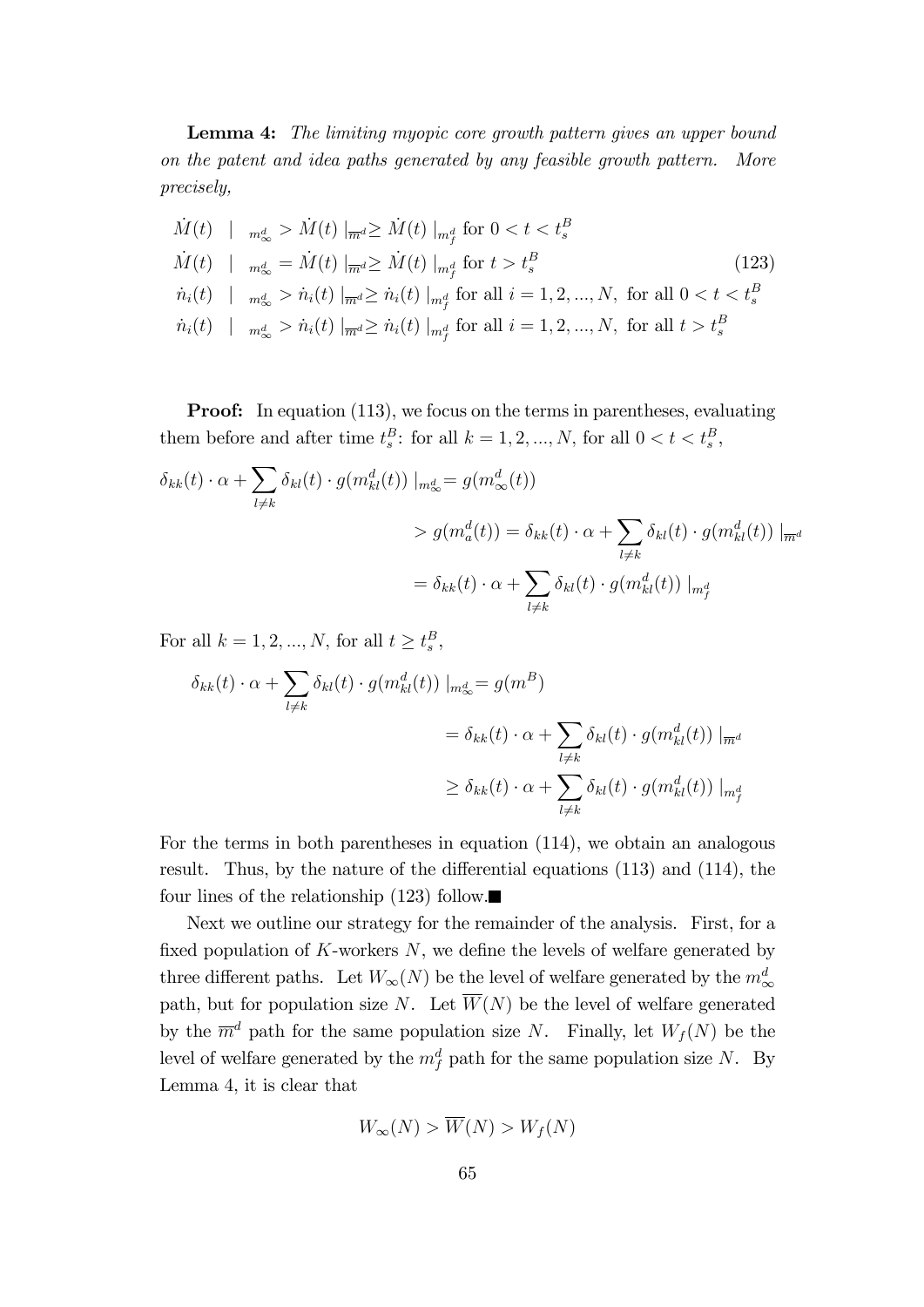Therefore we can conclude that for each fixed population of  $K$ -workers  $N$ , the limiting myopic core growth pattern gives an upper bound on the welfare generated by any feasible growth pattern.

Let  $W_{mc}(N)$  be the level of welfare generated by the myopic core path with N K-workers. It remains for us to show that:

$$
\lim_{N \to \infty} \{ W_{\infty}(N) - W_{mc}(N) \} = 0
$$

To accomplish this task, we must define  $W_{mc}(N)$  and  $W_{\infty}(N)$  formally. After that, the result follows almost immediately.

First, recalling (70) and applying (112) to (115) to the case of the myopic core path,  $W_{mc}(N)$  is defined as follows:

$$
W_{mc}(N) \equiv \frac{L}{\rho} \cdot \int_0^\infty e^{-\gamma t} \ln[M_{mc}(t)] dt
$$
  
where

$$
\dot{M}_{mc} = \eta \cdot n_{mc} \cdot g(m_{mc}^d) \cdot N \tag{124}
$$

$$
\dot{n}_{mc} = n_{mc} \cdot g(m_{mc}^d) \cdot n \cdot (2 + \frac{N-2}{N}C) \tag{125}
$$

$$
\dot{m}_{mc}^{d} = \begin{cases} 2(1 - m_{mc}^{d}) \cdot g(m_{mc}^{d}) \cdot \frac{1 - \frac{C}{N}}{N - 1} \left\{ (N - 2) - m_{mc}^{d} \left[ (2N - 3) + \frac{C}{2} \cdot \frac{N - 1}{1 - \frac{C}{N}} \right] \right\} & \text{for } t < t_{mc}^{B} \\ 0 & \text{for } t \geq t_{mc}^{B} \end{cases} \tag{126}
$$

given the initial conditions

$$
m_{mc}^d(0) = m^d(0) \tag{127}
$$

$$
n_{mc}(0) = n(0) \tag{128}
$$

$$
M_{mc}(0) = z(0) \cdot N \tag{129}
$$

Here  $t_{mc}^B$  is the time when the  $m_{mc}^d$  reaches  $m^B$ , whereas  $z(0)$  is the initial number of patents owned by each K-worker.

Let  $m_{mc}^d(t, N)$  be the solution to the differential equation (126) subject to the initial condition  $(127)$  for the given N. Then, using  $(128)$ , we can solve (125) for  $n_{mc}(t, N)$ , that satisfies the following relationship:

$$
n_{mc}(t, N) = n(0) + \left\{ \int_0^t g(m_{mc}^d(\tau, N)) \cdot n_{mc}(\tau, N) d\tau \right\} \cdot (2 + \frac{N - 2}{N}C)
$$

Finally, solving (124) with initial condition (129), we obtain

$$
M_{mc}(t, N) = f_{mc}(t, N) \cdot N
$$
  
where  

$$
f_{mc}(t, N) = z(0) + \eta \cdot \int_0^t n_{mc}(\tau, N) \cdot g(m_{mc}^d(\tau, N)) d\tau
$$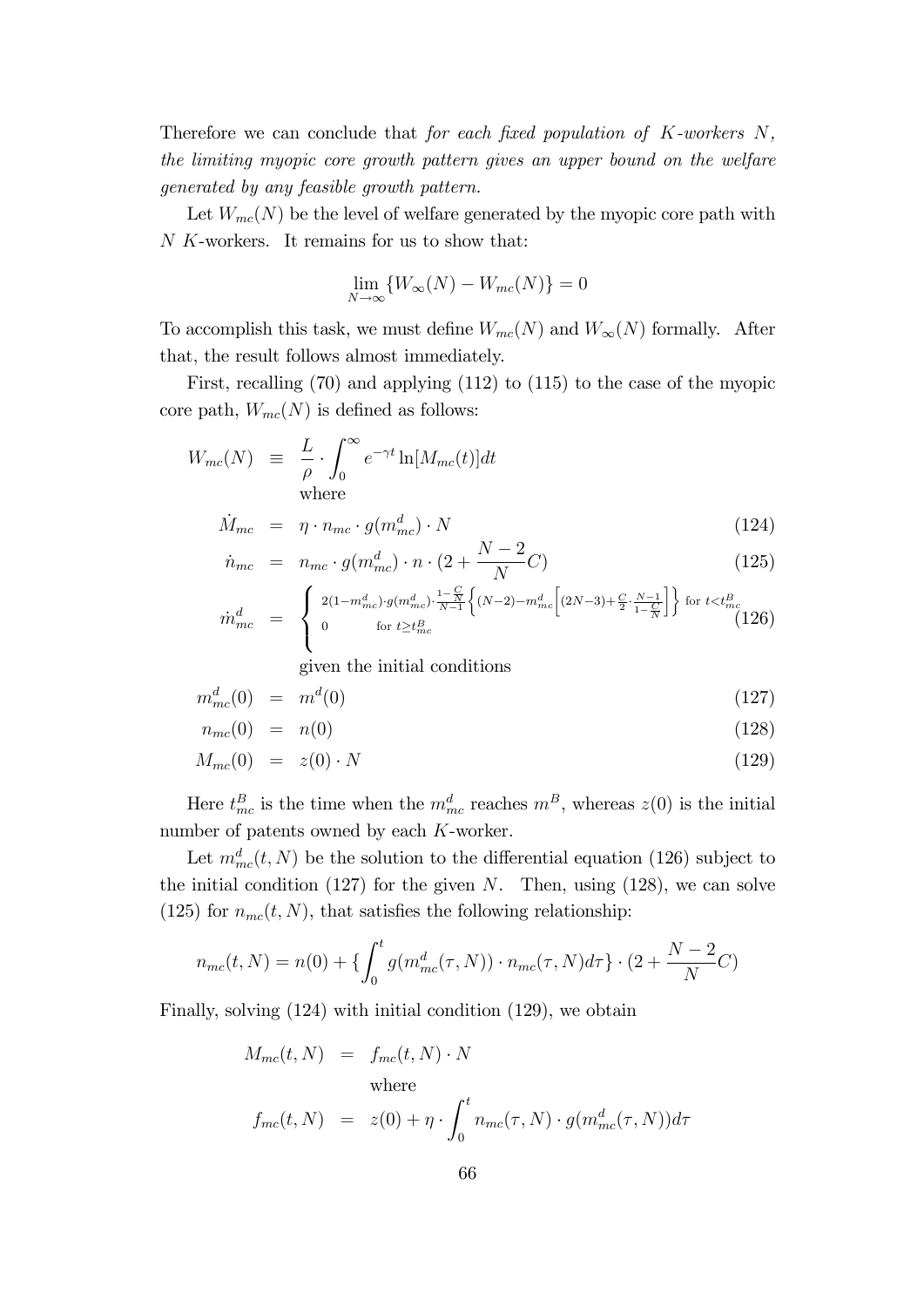This path yields the associated level of welfare:

$$
W_{mc}(N) = \frac{L}{\rho} \cdot \int_0^\infty e^{-\gamma t} \ln[f_{mc}(t, N) \cdot N] d\tau
$$

Similarly, we define the welfare generated by the  $m^d_{\infty}$  path as follows:

$$
W_{\infty}(N) \equiv \frac{L}{\rho} \cdot \int_0^{\infty} e^{-\gamma t} \ln[M_{\infty}(t)] dt
$$
  
where

$$
\dot{M}_{\infty} = \eta \cdot n_{\infty} \cdot g(m_{\infty}^d) \cdot N \tag{130}
$$

$$
\dot{n}_{\infty} = n_{\infty} \cdot g(m_{\infty}^d) \cdot (2 + C) \tag{131}
$$

$$
\dot{m}_{\infty}^{d} = \begin{cases}\n(1 - m_{\infty}^{d}) \cdot g(m_{\infty}^{d}) \cdot \left\{ 2(1 - 2m_{\infty}^{d}) - Cm_{\infty}^{d} \right\} \text{ for } t < t_{mc}^{B} \\
0 \qquad \text{for } t \geq t_{mc}^{B}\n\end{cases} \tag{132}
$$

given the initial conditions

$$
m^d_\infty(0) = m^d(0) \tag{133}
$$

$$
n_{\infty}(0) = n(0) \tag{134}
$$

$$
M_{\infty}(0) = z(0) \cdot N \tag{135}
$$

Let  $m_{\infty}^{d}(t)$  be the solution to the differential equation (132) subject to the initial condition (133). Then, using (134), we can solve (131) for  $n_{\infty}(t)$ . It satisfies the following relationship:

$$
n_{\infty}(t) = n(0) + \left\{ \int_0^t g(m_{\infty}^d(\tau)) \cdot n_{\infty}(\tau) d\tau \right\} \cdot (2+C)
$$

that is independent of  $N$ . Finally, solving  $(130)$  with initial condition  $(133)$ , we obtain

$$
M_{\infty}(t, N) = f_{\infty}(t) \cdot N
$$
  
where  

$$
f_{\infty}(t) = z(0) + \eta \cdot \int_0^t n_{\infty}(\tau) \cdot g(m_{\infty}^d(\tau)) d\tau
$$

Notice that  $f_{\infty}(t)$  is also independent of N. This path yields the associated level of welfare:

$$
W_{\infty}(N) = \frac{L}{\rho} \cdot \int_0^{\infty} e^{-\gamma t} \ln[f_{\infty}(t) \cdot N] d\tau
$$

We can readily see that by construction,

$$
\lim_{N \to \infty} f_{mc}(t, N) = f_{\infty}(t)
$$
 uniformly in t